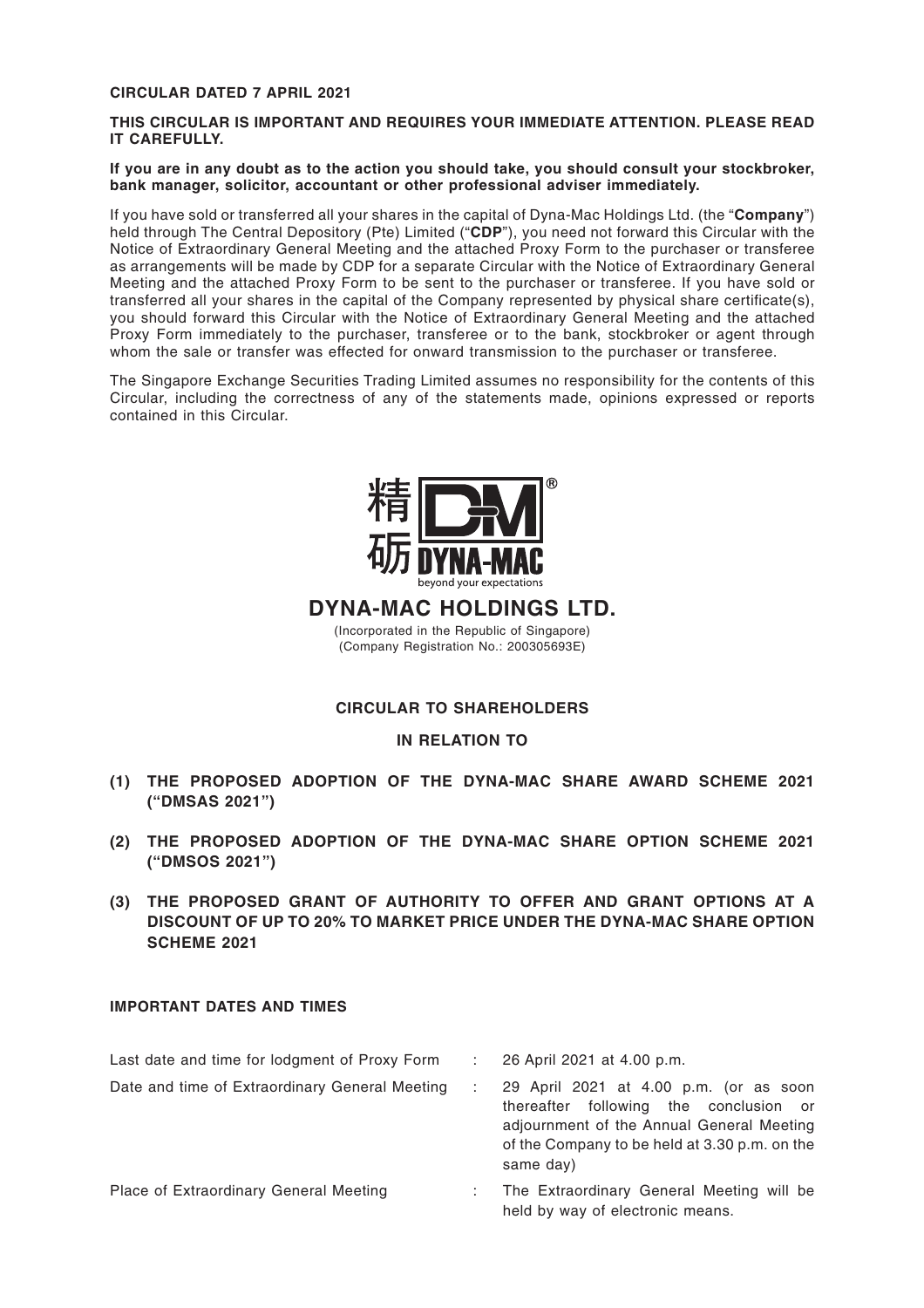# **TABLE OF CONTENTS**

|                                                                        | 2       |  |  |
|------------------------------------------------------------------------|---------|--|--|
| 1.                                                                     | 8       |  |  |
| RATIONALE FOR THE PROPOSED ADOPTION OF THE DMSAS 2021 AND<br>2.        | 9       |  |  |
| 3.<br>THE PROPOSED ADOPTION OF THE DMSAS 2021                          | 12      |  |  |
| THE PROPOSED ADOPTION OF THE DMSOS 2021<br>4.                          | 19      |  |  |
| 5.                                                                     | 28      |  |  |
| 6.                                                                     | 28      |  |  |
| $\overline{7}$ .<br>DIRECTORS' AND SUBSTANTIAL SHAREHOLDERS' INTERESTS | 30      |  |  |
| 8.                                                                     | 31      |  |  |
| 9.<br>DIRECTORS' RESPONSIBILITY STATEMENT                              | 31      |  |  |
| 32<br>10.                                                              |         |  |  |
|                                                                        | 32      |  |  |
| 12. ACTION TO BE TAKEN BY SHAREHOLDERS                                 | 32      |  |  |
|                                                                        | 33      |  |  |
| APPENDIX A - RULES OF THE DYNA-MAC SHARE AWARD SCHEME 2021.            | $A - 1$ |  |  |
| APPENDIX B - RULES OF THE DYNA-MAC SHARE OPTION SCHEME 2021.           | $B-1$   |  |  |
| <b>NOTICE OF EXTRAORDINARY GENERAL MEETING</b>                         |         |  |  |

**PROXY FORM**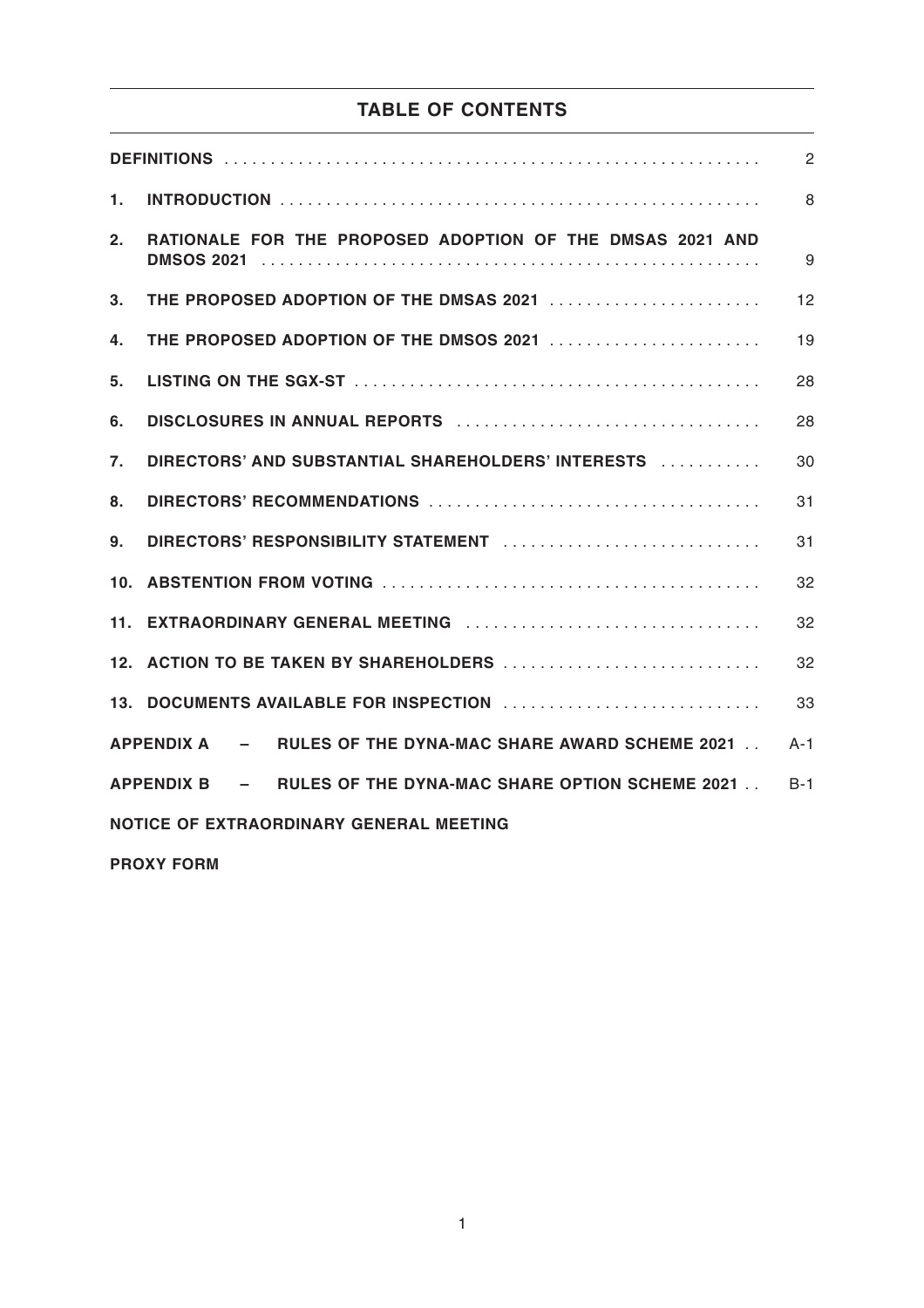## **DEFINITIONS**

In this Circular, the following definitions apply throughout unless otherwise stated:

| "Act" or "Companies Act" |    | The Companies Act (Chapter 50) of Singapore, as<br>amended or modified from time to time or re-enactment<br>thereof for the time being in force    |      |                                                                                                                                                                                                                                                                                                                                                                                       |
|--------------------------|----|----------------------------------------------------------------------------------------------------------------------------------------------------|------|---------------------------------------------------------------------------------------------------------------------------------------------------------------------------------------------------------------------------------------------------------------------------------------------------------------------------------------------------------------------------------------|
| "Associate"              | ÷. | In relation to any Director, chief executive officer,<br>(a)<br>Substantial Shareholder or Controlling Shareholder<br>(being an individual) means: |      |                                                                                                                                                                                                                                                                                                                                                                                       |
|                          |    |                                                                                                                                                    | (i)  | his immediate family;                                                                                                                                                                                                                                                                                                                                                                 |
|                          |    |                                                                                                                                                    | (ii) | the trustees of any trust of which he or his<br>immediate family is a beneficiary or, in the case<br>of a discretionary trust, is a discretionary object;<br>and                                                                                                                                                                                                                      |
|                          |    |                                                                                                                                                    |      | (iii) any company in which he and his immediate<br>family together (directly or indirectly) have an<br>interest of thirty per cent. (30%) or more;                                                                                                                                                                                                                                    |
|                          |    | (b)                                                                                                                                                | more | In relation to a Substantial Shareholder or a<br>Controlling Shareholder (being a company) means<br>any other company which is its subsidiary or holding<br>company or is a subsidiary of such holding company<br>or one in the equity of which it and/or such other<br>company or companies taken together (directly or<br>indirectly) have an interest of thirty per cent. (30%) or |
| "Award"                  |    | 2021                                                                                                                                               |      | Means the contingent award of Shares under the DMSAS                                                                                                                                                                                                                                                                                                                                  |
| "Board"                  |    | The board of Directors of the Company for the time being                                                                                           |      |                                                                                                                                                                                                                                                                                                                                                                                       |
| "CDP"                    |    | The Central Depository (Pte) Limited                                                                                                               |      |                                                                                                                                                                                                                                                                                                                                                                                       |
| "Circular"               | ÷  | This circular to Shareholders dated 7 April 2021                                                                                                   |      |                                                                                                                                                                                                                                                                                                                                                                                       |
| "Committee"              | ÷. |                                                                                                                                                    |      | The committee comprising members of the remuneration<br>committee of the Company, or such other committee<br>comprising Directors of the Company duly authorised and<br>appointed by the Board to administer the DMSAS 2021 and<br><b>DMSOS 2021</b>                                                                                                                                  |
| "Company"                |    |                                                                                                                                                    |      | Dyna-Mac Holdings Ltd.                                                                                                                                                                                                                                                                                                                                                                |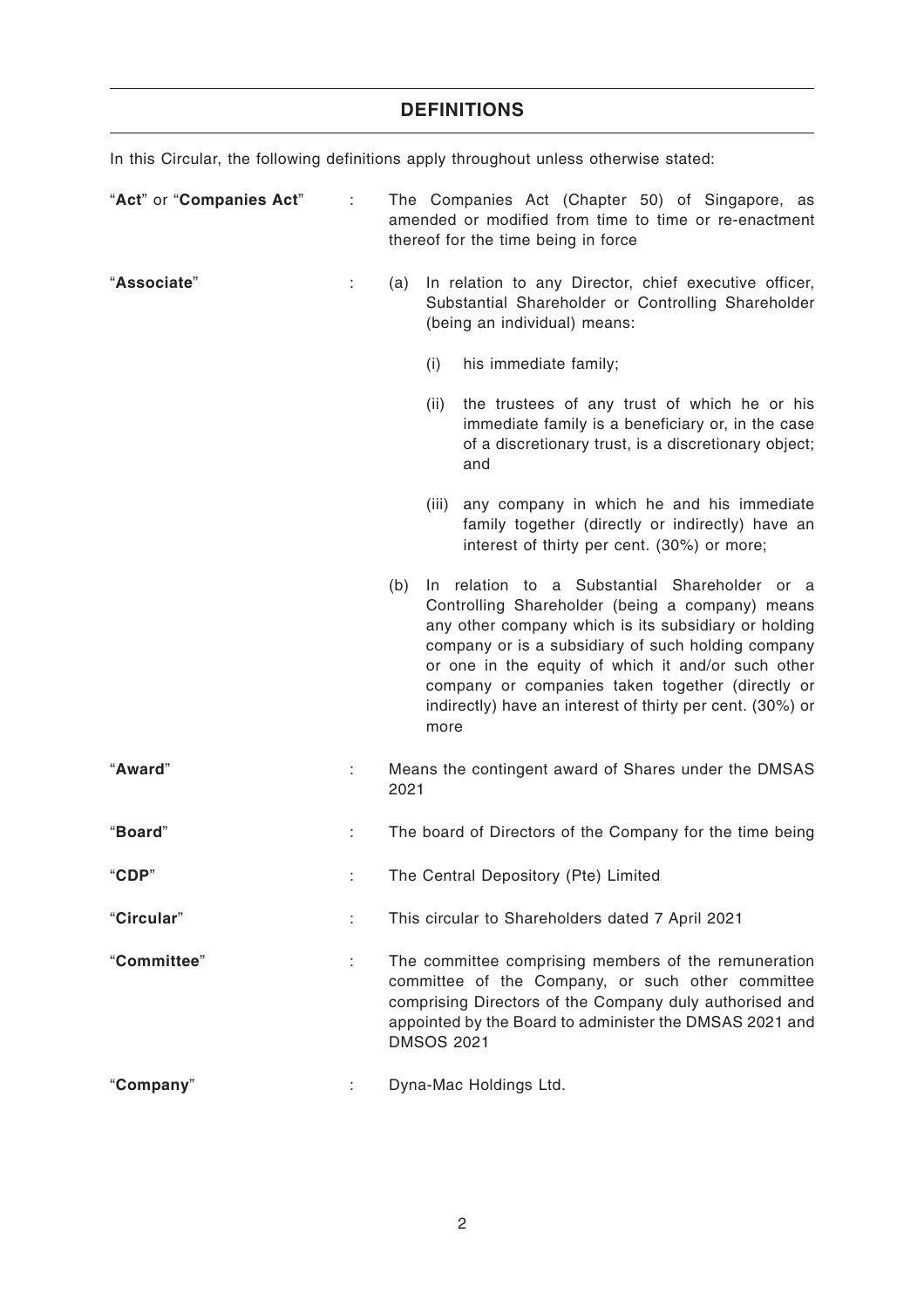| <b>DEFINITIONS</b>       |    |                                                                                                                                                                                                                                      |  |
|--------------------------|----|--------------------------------------------------------------------------------------------------------------------------------------------------------------------------------------------------------------------------------------|--|
| "Controlling"            | ÷. | A person who:                                                                                                                                                                                                                        |  |
|                          |    | holds directly or indirectly fifteen per cent. (15%) or<br>(a)<br>more of the total number of issued shares (excluding<br>treasury shares and subsidiary holdings) in the<br>Company (unless the SGX-ST determines otherwise);<br>or |  |
|                          |    | in fact exercises control over the Company, as defined<br>(b)<br>under the Listing Manual                                                                                                                                            |  |
| "CPF"                    |    | <b>Central Provident Fund</b>                                                                                                                                                                                                        |  |
| "Date of Grant"          |    | Means in relation to an Award, the date on which the Award<br>is granted to a Selected Person                                                                                                                                        |  |
| "DMSAS"                  | ÷  | The Dyna-Mac Share Award Scheme which was approved<br>by Shareholders on 16 February 2011 and had expired on<br>15 February 2021                                                                                                     |  |
| "DMSAS 2021"             | ÷  | The proposed Dyna-Mac Share Award Scheme 2021, the<br>details of which are set out in Appendix A to this Circular                                                                                                                    |  |
| "DMSOS"                  | ÷  | The Dyna-Mac Share Option Scheme which was approved<br>by Shareholders on 16 February 2011 and had expired on<br>15 February 2021                                                                                                    |  |
| "DMSOS 2021"             |    | The proposed Dyna-Mac Share Option Scheme 2021, the<br>details of which are set out in Appendix B to this Circular                                                                                                                   |  |
| "Director(s)"            |    | Director(s) of the Company as at the date of this Circular                                                                                                                                                                           |  |
| "EGM"                    | ÷. | The extraordinary general meeting of the Company, notice<br>of which is set out in this Circular                                                                                                                                     |  |
| "Previous Rules"         | ÷  | The rules of the DMSAS and DMSOS (as applicable)                                                                                                                                                                                     |  |
| "EPS"                    |    | Earnings per Share                                                                                                                                                                                                                   |  |
| "Financial Year" or "FY" | ÷  | Means the financial year of the Company<br>ended<br>31 December or as the case may be                                                                                                                                                |  |
| "Group"                  | ÷  | The Company and its subsidiaries                                                                                                                                                                                                     |  |
| "Group Employee"         | ÷. | Means a full-time confirmed employee of the Group<br>(including any Group Executive Director)                                                                                                                                        |  |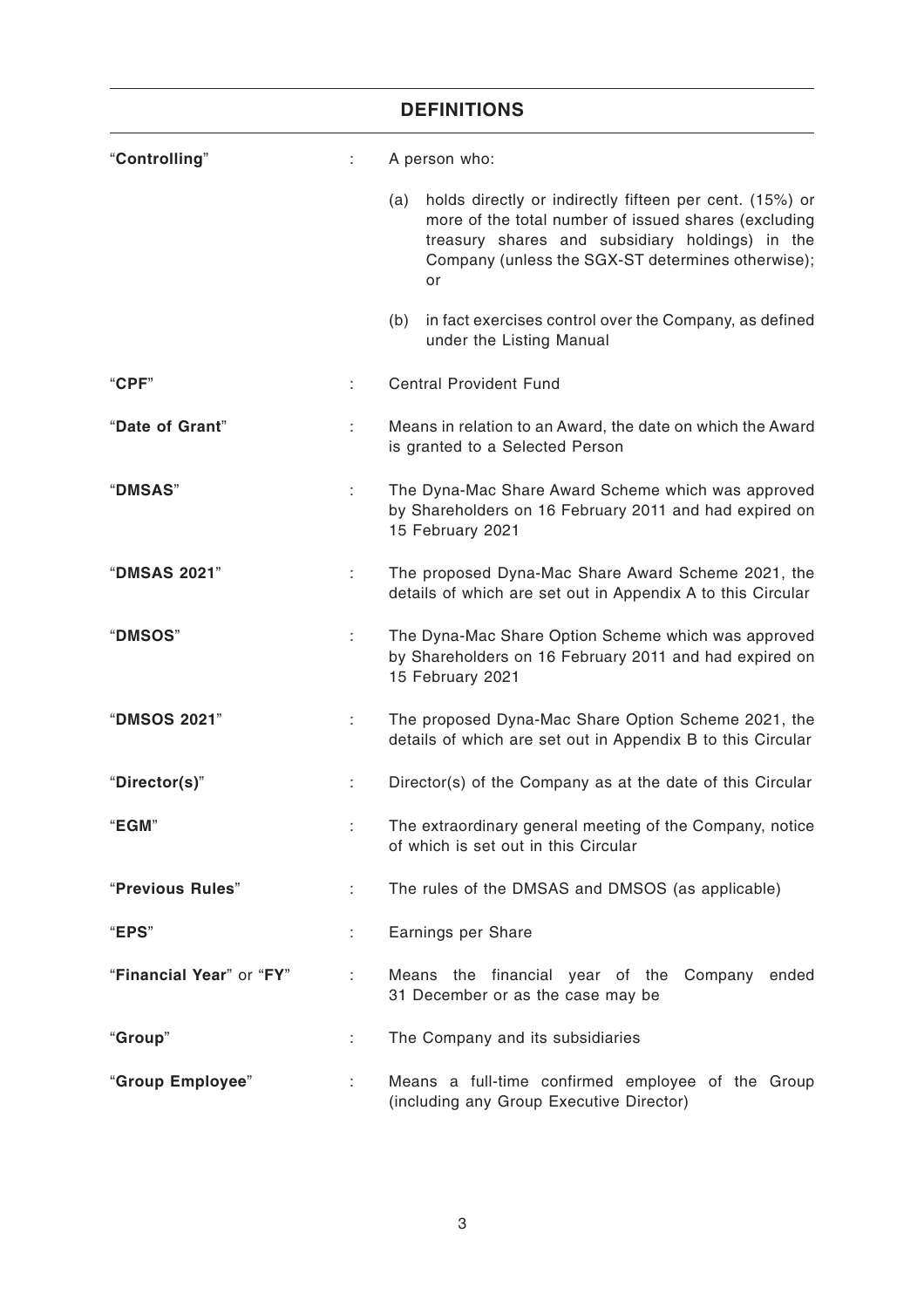## **DEFINITIONS**

| "Group Executive<br>Director" | ÷.                        | Means a director of any of the Company and/or its<br>subsidiaries as the case may be, who performs an<br>executive function                                                                                                                                                                                                                                                                                  |
|-------------------------------|---------------------------|--------------------------------------------------------------------------------------------------------------------------------------------------------------------------------------------------------------------------------------------------------------------------------------------------------------------------------------------------------------------------------------------------------------|
| "Group NED"                   | t.                        | Means a director of any of the Company and/or its<br>subsidiaries (including an Independent Director), as the<br>case may be, other than a Group Executive Director                                                                                                                                                                                                                                          |
| "Incentive Option"            | t.                        | The right to subscribe for Shares granted or to be granted<br>pursuant to the DMSOS 2021 and for the time being<br>subsisting, and in respect of which the Subscription Price<br>shall be a price which is set at a discount to the Market<br>Price, provided that:-                                                                                                                                         |
|                               |                           | the maximum discount shall not exceed 20% of the<br>(a)<br>Market Price; and shall have been approved by<br>Shareholders in a separate resolution; and                                                                                                                                                                                                                                                       |
|                               |                           | (b)<br>the prior approval of Shareholders in general meeting<br>shall have been obtained for the making of offers and<br>grants of Options under the DMSOS 2021 at a<br>discount not exceeding the maximum discount as<br>aforesaid in a separate resolution                                                                                                                                                 |
| "Independent Directors"       | $\mathbb{Z}^{\mathbb{Z}}$ | Means an independent Director of any of the Company<br>and/or its subsidiaries, as the case may be                                                                                                                                                                                                                                                                                                           |
| "Latest Practicable Date"     | ÷                         | 6 April 2021, being the latest practicable date prior to the<br>issue of this Circular                                                                                                                                                                                                                                                                                                                       |
| "Listing Manual"              | ÷.                        | The listing manual of the SGX-ST, as may be amended,<br>modified or supplemented from time to time                                                                                                                                                                                                                                                                                                           |
| "Market Day"                  |                           | A day on which the SGX-ST is open for trading in securities                                                                                                                                                                                                                                                                                                                                                  |
| "Market Price"                | ÷                         | Means the average of the last dealt prices for a Share, as<br>determined by reference to the daily official list or other<br>publication published by the SGX-ST for the five (5)<br>consecutive Market Days immediately preceding the Offer<br>Date or Date of Grant (as applicable) on which there was<br>trading in the Shares, rounded up to the nearest whole cent<br>in the event of fractional prices |
| "Market Price Option"         |                           | The right to subscribe for Shares granted or to be granted<br>pursuant to the DMSOS 2021 and for the time being<br>subsisting, and in respect of which the Subscription Price<br>shall be the Market Price                                                                                                                                                                                                   |
| "NTA"                         |                           | Net tangible assets                                                                                                                                                                                                                                                                                                                                                                                          |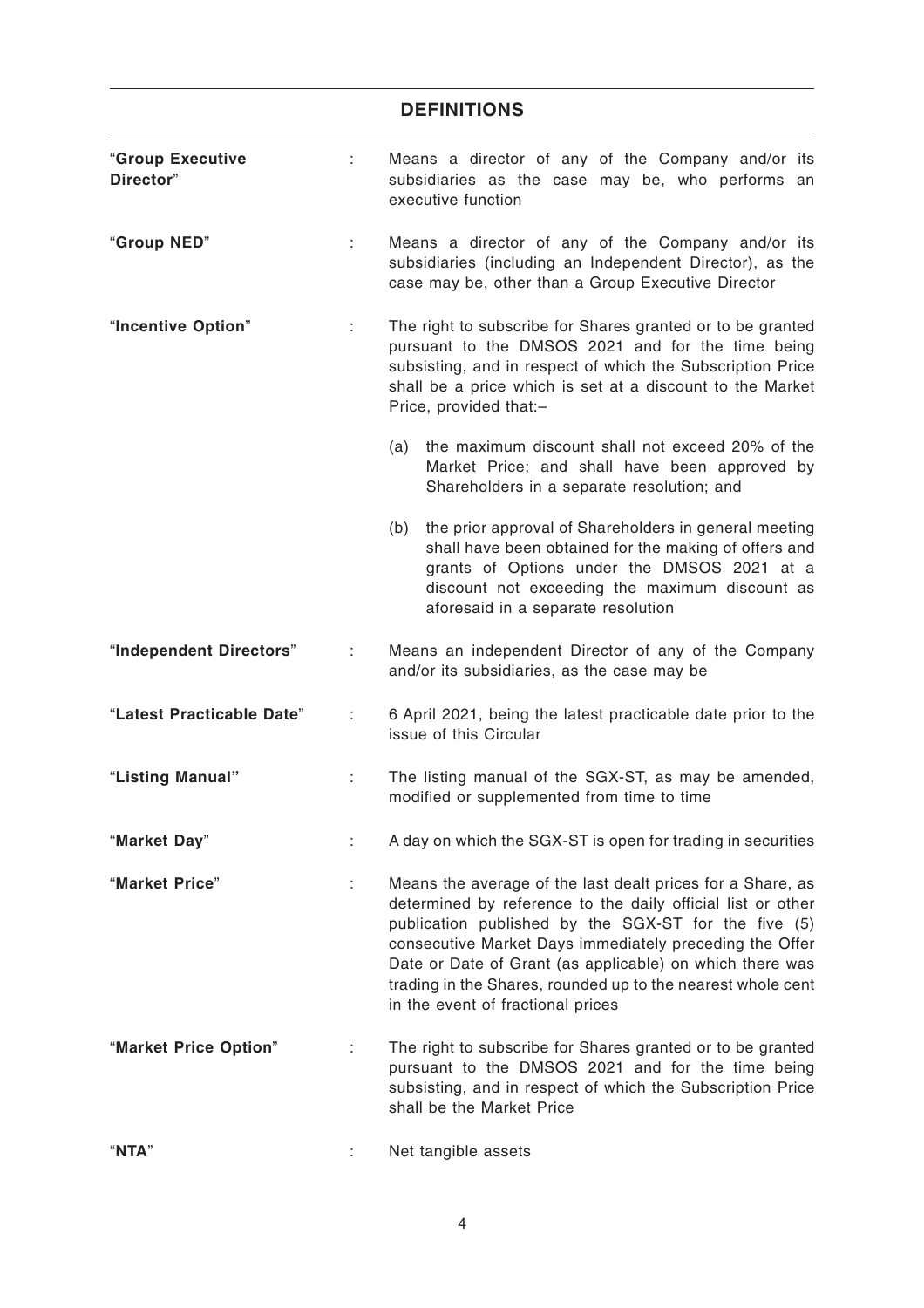|                             |    | <b>DEFINITIONS</b>                                                                                                                                                                                                                                                                                               |
|-----------------------------|----|------------------------------------------------------------------------------------------------------------------------------------------------------------------------------------------------------------------------------------------------------------------------------------------------------------------|
| "Offer Date"                | t. | Means in relation to an Option, the date on which the<br>Option is granted to a Selected Person                                                                                                                                                                                                                  |
| "Option"                    | ÷. | A Market Price Option or an Incentive Option, as the case<br>may be                                                                                                                                                                                                                                              |
| "Option Period"             | t. | The period for the exercise of an Option pursuant to the<br><b>DMSOS 2021</b>                                                                                                                                                                                                                                    |
| "Proposals"                 | ÷. | Has the meaning ascribed to it in paragraph 1.1 of this<br>Circular                                                                                                                                                                                                                                              |
| "Proxy Form"                |    | The proxy form in respect of the EGM set out in this<br>Circular                                                                                                                                                                                                                                                 |
| "Recommending<br>Directors" | ÷  | Mr. Lim Tjew Yok and Ms. Lim Rui Ping                                                                                                                                                                                                                                                                            |
| "Rules"                     | t. | The rules of the DMSAS 2021 and DMSOS 2021 (as<br>applicable)                                                                                                                                                                                                                                                    |
| "Securities Account"        | t. | A securities account maintained by depositors with CDP<br>but not including securities sub-accounts maintained with a<br>depository agent                                                                                                                                                                        |
| "Selected Person"           | ÷  | A person who is selected by the Committee to participate in<br>the DMSAS 2021 or DMSOS 2021 (as applicable) in<br>accordance with the provisions of the DMSAS 2021 and<br>DMSOS 2021 respectively                                                                                                                |
| "SFA"                       | ÷  | Securities and Futures Act (Chapter 289)                                                                                                                                                                                                                                                                         |
| "SFRS(I) 2"                 |    | Singapore Financial Reporting Standards (International) 2<br><b>Share-based Payment</b>                                                                                                                                                                                                                          |
| "SGX-ST"                    |    | Singapore Exchange Securities Trading Limited                                                                                                                                                                                                                                                                    |
| "Share"                     | ÷. | An ordinary share in the share capital of the Company and<br>"Shares" shall be construed accordingly                                                                                                                                                                                                             |
| "Shareholders"              |    | Registered holders of Shares in the register of members of<br>the Company or, where CDP is the registered holder, the<br>term "Shareholders" shall, in relation to such Shares and<br>where the context admits, mean the depositors who have<br>Shares entered against their names in the depository<br>register |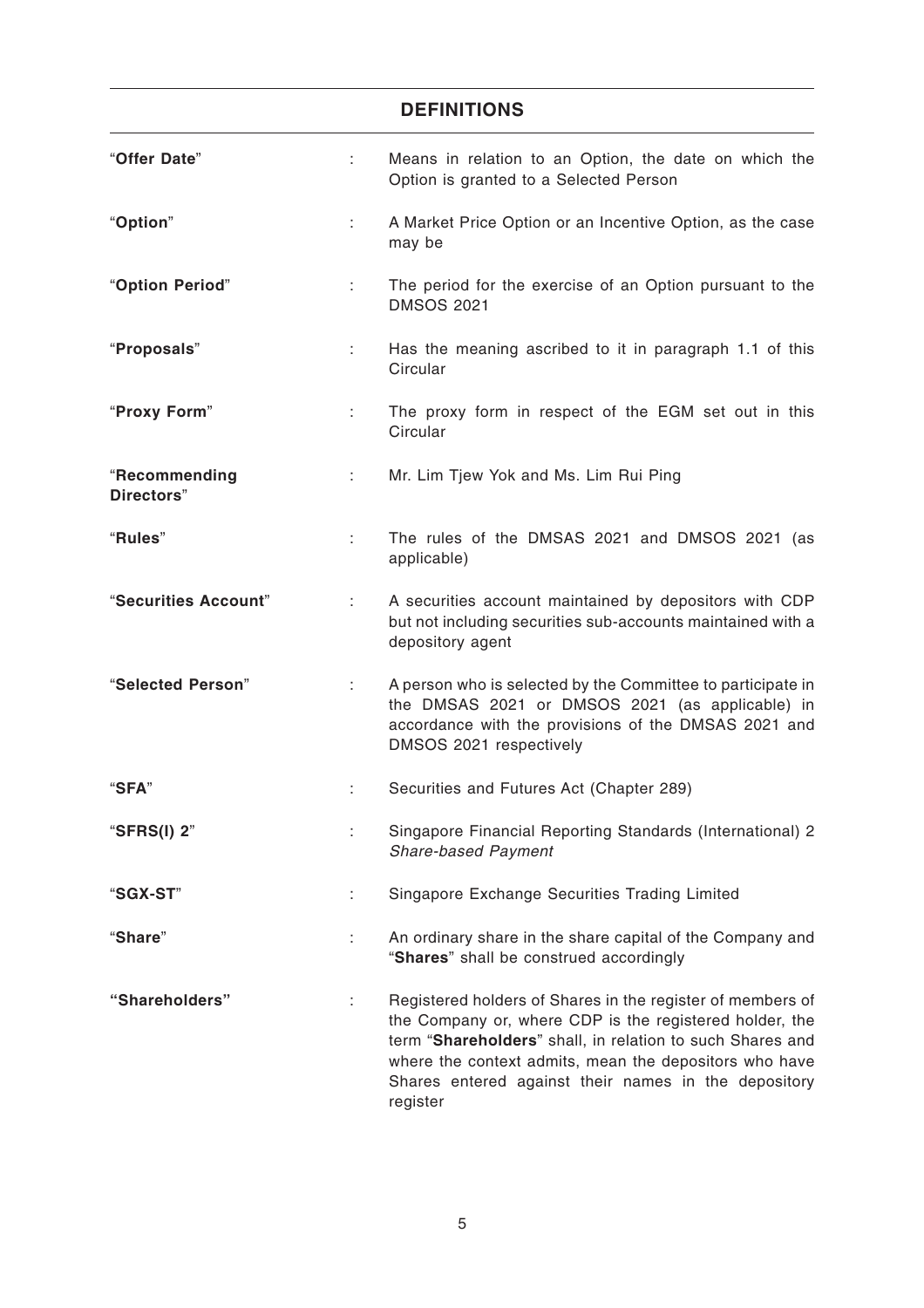# "**Subscription Price**" : The price at which a Selected Person shall subscribe for each Share upon the exercise of an Option under the DMSOS 2021, being (a) in relation to a Market Price Option, the Market Price; and (b) In relation to an Incentive Option, a price which is set at a discount to the Market Price, provided that (aa) the maximum discount shall not exceed 20% of the Market Price, and shall have been approved by Shareholders in a separate resolution; and (bb) the prior approval of Shareholders in general meeting shall have been obtained for the making of offers and grants of Options under the DMSOS 2021 at a discount not exceeding the maximum discount as aforesaid in a separate resolution "**Substantial Shareholder**" : A person who has an interest in the voting Shares (excluding treasury shares) in the Company, and the total votes attached to that Share, or those Shares, represent not less than five per cent. (5%) of all the voting Shares of **DEFINITIONS**

### **Currencies and units of measurements**

"**S\$**" and "**cents**" : Singapore dollars and cents, respectively

the Company

"**%**" or "**per cent.**" : Per centum or percentage

The terms "**depositor**", "**depository agent**" and "**depository register**" shall have the meanings ascribed to them respectively in Section 81 SF of the SFA or any other statutory modification thereof, as the case may be. The term "**treasury shares**" shall have the meaning ascribed to it in Section 4 of the Act. The term "**subsidiary**" shall have the same meaning ascribed to it in Section 5 of the Act. The term "**subsidiary holdings**" shall mean the Shares referred to in Sections 21(4), 21(4B), 21(6A) and 21(6C) of the Act.

Words importing the singular shall, where applicable, include the plural and *vice versa a*nd words importing one gender shall, where applicable, include the other gender and vice versa. References to persons shall, where applicable, include corporations.

Any reference in this Circular to any enactment is a reference to that enactment as for the time being amended or re-enacted. Any word defined under the Act, SFA, Listing Manual or any statutory modification thereof and not otherwise defined in this Circular shall have the same meaning assigned to it under the Act, SFA, Listing Manual or any statutory modification thereof, as the case may be.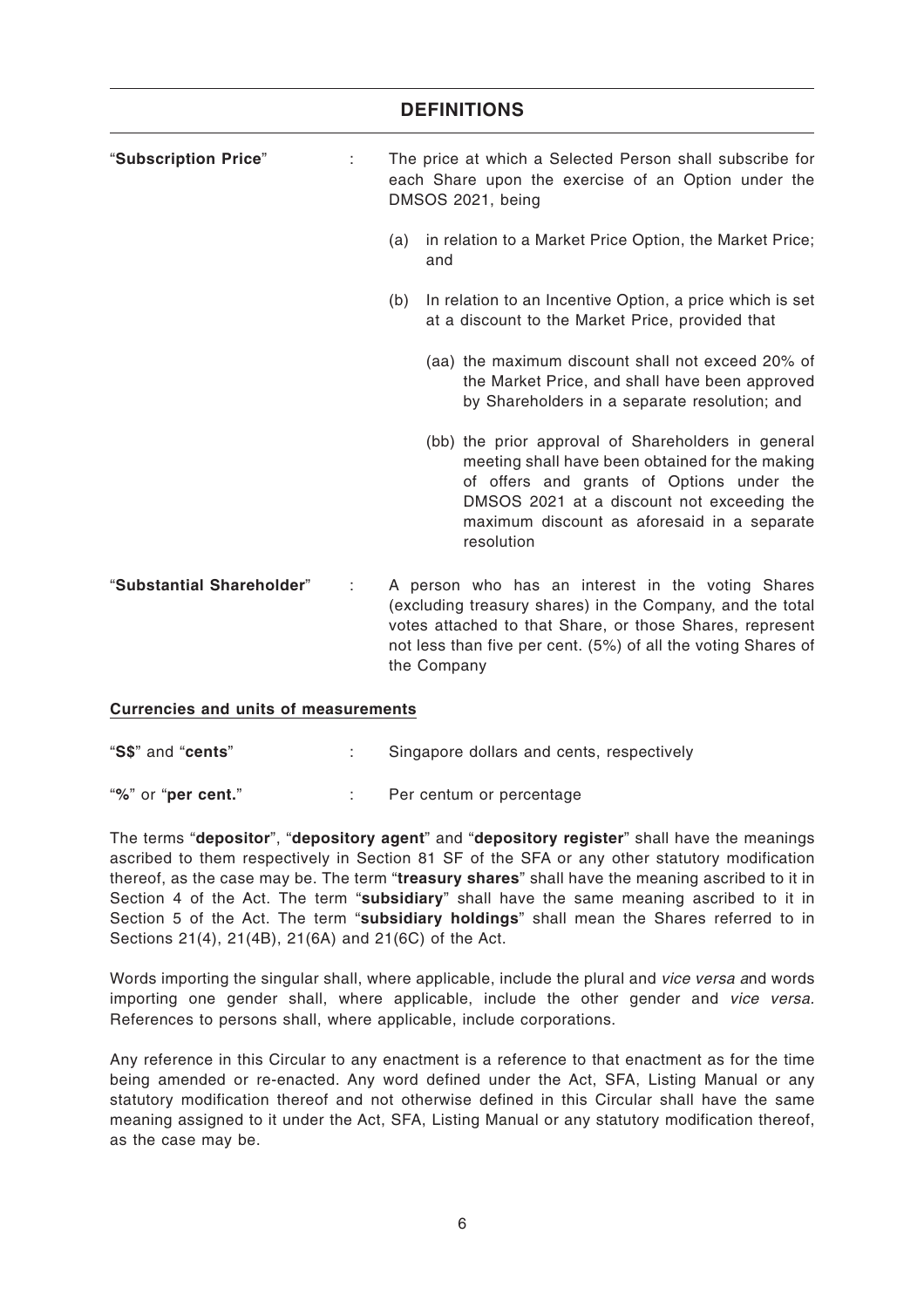### **DEFINITIONS**

The headings in this Circular are inserted for convenience only and shall be ignored in construing this Circular.

Any reference to a time of day and date in this Circular is made by reference to Singapore time and dates, unless otherwise stated.

The Company has appointed Lee & Lee as the legal adviser to the Company in respect of the Proposals.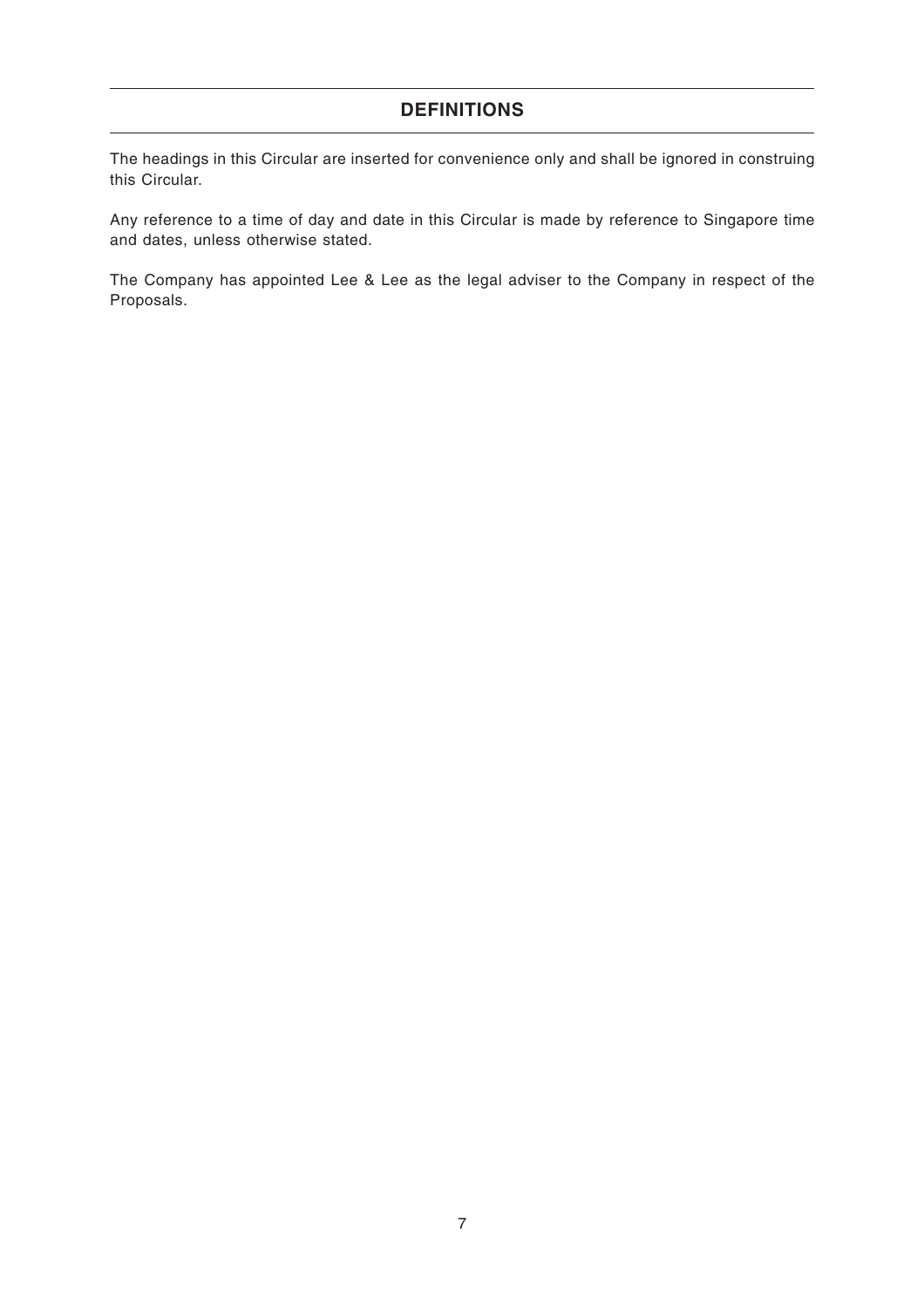### **DYNA-MAC HOLDINGS LTD.**

(Incorporated in the Republic of Singapore) (Company Registration No.: 200305693E)

### **Directors**

### **Registered Office**

Lim Ah Cheng (Executive Director and Chief Executive Officer) Lim Tjew Yok (Executive Director and Chief Operating Officer) Tan Soo Kiat (Lead Independent Director) Dr. Ong Seh Hong (Independent Director) Lee Kim Lian Juliana (Independent Director) Lim Rui Ping (Non-Independent Non-Executive Director) Henry Tan Song Kok (Independent Director) Teo Boon Hwee (Alternate Director to Lim Rui Ping)

59 Gul Road Singapore 629354

7 April 2021

Dear Sir/Madam:

- **(1) THE PROPOSED ADOPTION OF THE DYNA-MAC SHARE AWARD SCHEME 2021 ("DMSAS 2021")**
- **(2) THE PROPOSED ADOPTION OF THE DYNA-MAC SHARE OPTION SCHEME 2021 ("DMSOS 2021")**
- **(3) THE PROPOSED GRANT OF AUTHORITY TO OFFER AND GRANT OPTIONS AT A DISCOUNT OF UP TO 20% TO MARKET PRICE UNDER THE DYNA-MAC SHARE OPTION SCHEME 2021**

### **1. INTRODUCTION**

- **1.1** The Directors are convening the EGM to be held on 29 April 2021 to seek Shareholders' approval for the following proposals:
	- (a) the proposed adoption of the Dyna-Mac Share Award Scheme 2021 (the "**DMSAS 2021**");
	- (b) the proposed adoption of the Dyna-Mac Share Option Scheme 2021 (the "**DMSOS 2021**"); and
	- (c) the proposed grant of authority to offer and grant Options at a discount of up to 20% to Market Price under the DMSOS 2021.

(together, the "**Proposals**").

**1.2** The Proposals are set out as ordinary resolutions in the Notice of EGM annexed in this Circular.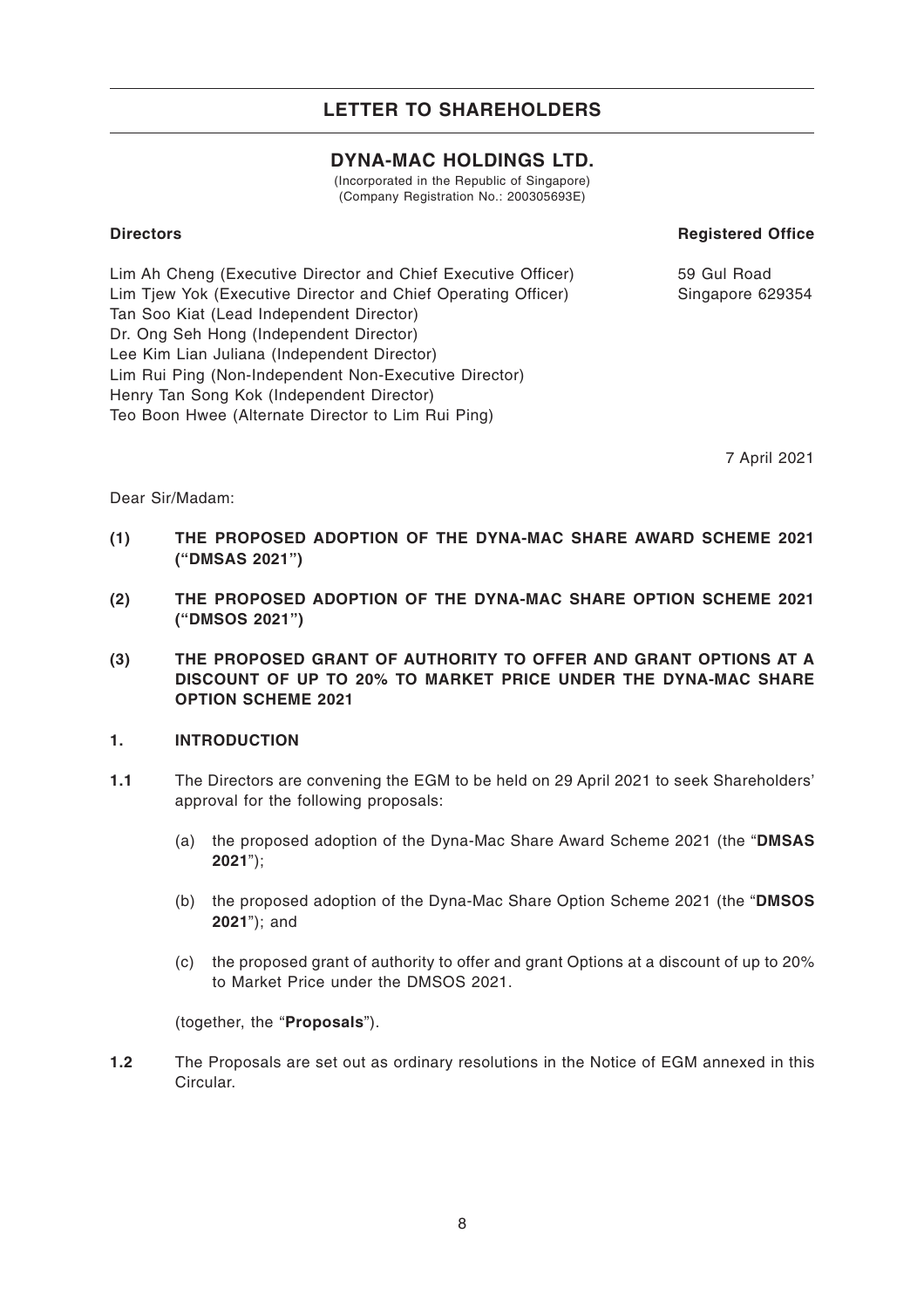- **1.3** Shareholders should note that the proposed grant of authority to offer and grant Options at a discount under the DMSOS 2021 is conditional upon the passing of the resolution relating to the proposed adoption of the DMSOS 2021. In the event that the resolution relating to the proposed adoption of the DMSOS 2021 is not passed, the resolution relating to the proposed grant of authority to offer and grant Options at a discount will also not be passed.
- **1.4** The purpose of this Circular is to provide Shareholders with the relevant information relating to the Proposals, which will be tabled at the EGM for the purposes of seeking Shareholders' approval.
- **1.5** The SGX-ST assumes no responsibility for the accuracy of any of the statements or opinions made in this Circular.

### **2. RATIONALE FOR THE PROPOSED ADOPTION OF THE DMSAS 2021 AND DMSOS 2021**

### **2.1 Background: The DMSAS and DMSOS**

2.1.1 The Company had, in conjunction with the Company's listing on the SGX-ST, adopted the DMSAS and DMSOS both of which were approved at an extraordinary general meeting of the Shareholders held on 16 February 2011. The DMSAS and DMSOS both expired on 15 February 2021.

#### **2.2 Rationale for the Adoption of the Share Schemes**

- 2.2.1 The DMSAS and DMSOS expired on 15 February 2021. The proposed adoption of the DMSAS 2021 and DMSOS 2021 is with the intention of providing eligible participants with an opportunity to participate in the equity of the Company and to motivate them towards better performance through increased dedication and loyalty. Both the DMSAS 2021 and DMSOS 2021 form an integral and important component of the Company's compensation plan and are designed primarily to reward and retain employees whose services are vital to the growth and performance of the Company and/or the Group.
- 2.2.2 The DMSAS 2021 and DMSOS 2021 are designed to complement each other in the Company's efforts to reward, retain and motivate employees to achieve better performance. The aim of implementing more than one incentive plan is to grant the Company the flexibility in tailoring reward and incentive packages suitable for each group of the participants by providing an additional tool to motivate, reward and retain staff members so that the Company can offer compensation packages that are competitive.
- 2.2.3 The focus of the DMSAS 2021 is principally to target management in key positions who are able to drive the growth of the Company through creativity, firm leadership and excellent performance. The Shares which are the subject of an Award granted under the DMSAS 2021 will not be delivered unless the applicable performance targets are met. The Company believes that it will be more effective than merely having pure cash bonuses in place to motivate executives to work towards determined goals.
- 2.2.4 In contrast, the DMSOS 2021 is meant to be more of a "loyalty" driven time-based incentive program. The DMSOS 2021 is available to all employees and will function as a generic share-based incentive scheme. The DMSOS 2021 is thus complementary to the DMSAS 2021.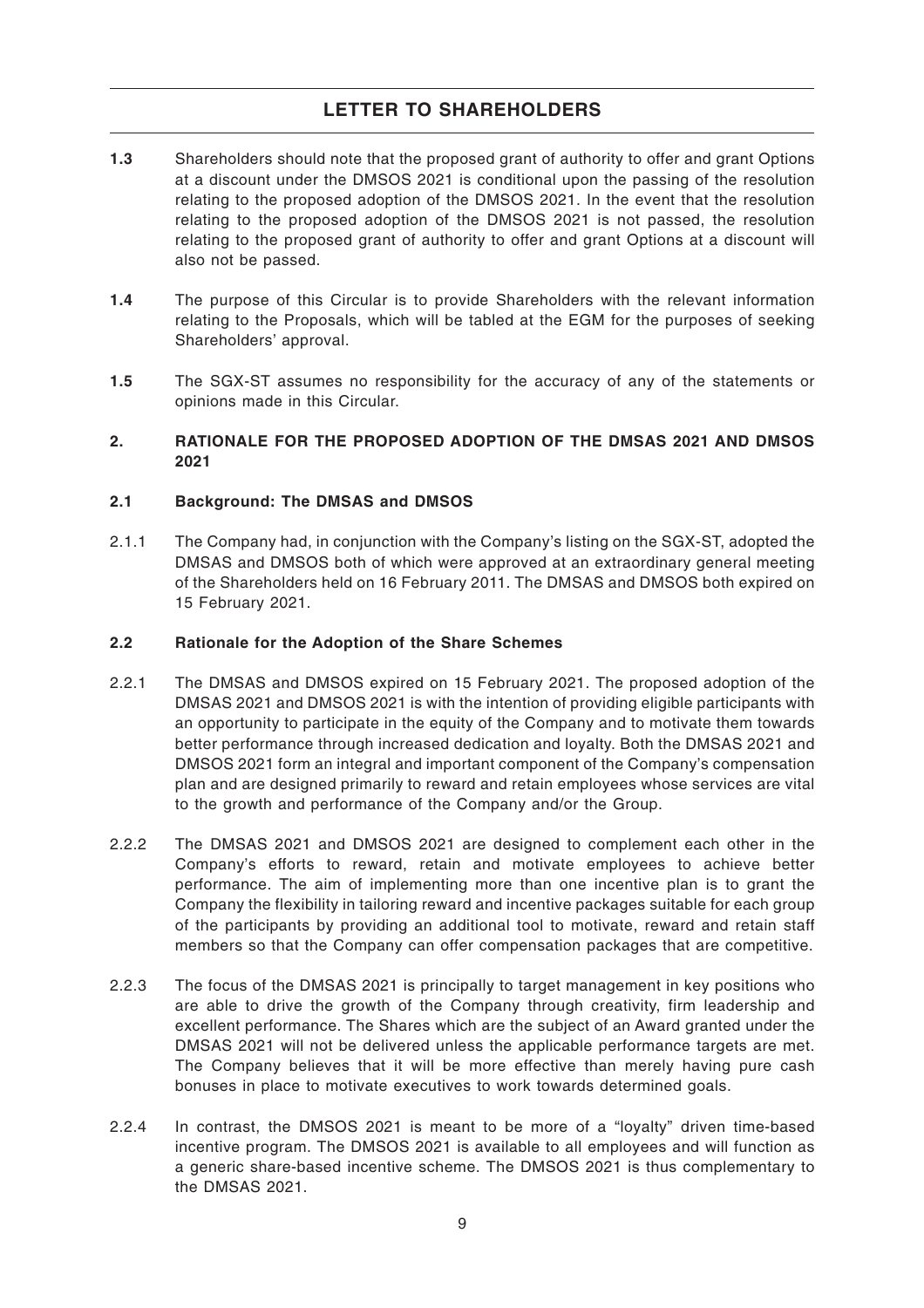2.2.5 The Rules of the DMSAS 2021 and DMSOS 2021 are substantially similar to the rules of DMSAS and DMSOS respectively, save that (i) Controlling Shareholders and Associates of a Controlling Shareholder are not eligible to participate in the DMSAS 2021 and DMSOS 2021 and (ii) participation in the DMSAS 2021 and DMSOS 2021 is restricted to directors and employees of the Company and its subsidiaries, whereas directors and full-time confirmed employees of associated companies of the Company and over whose management the Company had control of were also eligible to participate in the DMSAS and DMSOS. Additionally, as there have been amendments to the Listing Manual, the Companies Act, and the SFA since February 2011, there were also alterations for, inter alia, compliance with the current versions of these. A brief summary of such alterations is set out at section 2.3 below.

### **2.3 Proposed Alterations**

- 2.3.1 A summary of some of the amendments to the Listing Manual, the Companies Act, and the SFA include amendments as to:
	- (i) the stipulated period before the announcement of the Company's financial statements; that a listed issuer and its officers should not deal in the listed issuer's securities;
	- (ii) the definition of a Controlling Shareholder under the Listing Manual which took effect from 26 June 2018;
	- (iii) the inclusion of the definition of "subsidiary holdings" in the Listing Manual which took effect from 31 March 2017; and
	- (iv) amendments to the SFA and the Companies Act, which took effect from 3 January 2016.
- 2.3.2 Additionally, the standard board lot size of securities listed on the SGX-ST was reduced from 1,000 to 100 units with effect from 19 January 2015.
- 2.3.3 The alterations to the Previous Rules would allow the DMSAS 2021 and DMSOS 2021 to conform to the requirements as set out in Chapter 8 Part VIII of the Listing Manual.
- 2.3.4 Under the Previous Rules, Group Employees, Group Executive Directors and Group NEDs who are also Controlling Shareholders or Associates of a Controlling Shareholder were eligible to participate in the DMSAS and DMSOS, save that specific approval of independent Shareholders was required for the participation of Controlling Shareholders of the Company or their Associates as well as the actual number of Shares/Options to be awarded/granted under the DMSAS and DMSOS respectively.
- 2.3.5 Under the DMSAS 2021 and DMSOS 2021, Controlling Shareholders or Associates of a Controlling Shareholder will not be eligible to participate in either schemes.
- 2.3.6 Under the Previous Rules, directors and employees of associated companies of the Company and over whose management the Company had control of were eligible to participate in the DMSAS and DMSOS.
- 2.3.7 Under the DMSAS 2021 and DMSOS 2021, participation is restricted to directors and employees of the Company and its subsidiaries.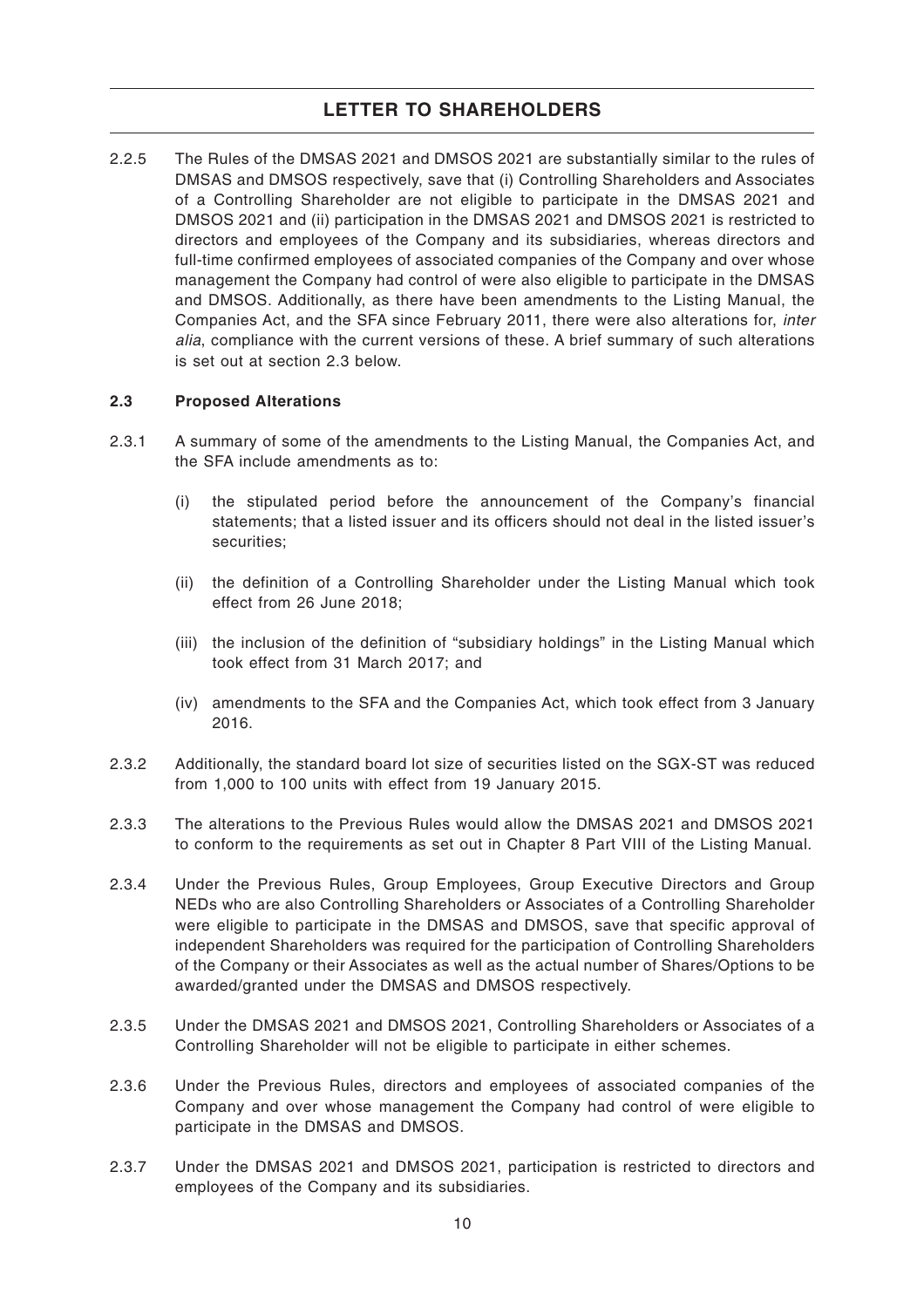### **2.4 Rationale for Participation of Group NEDs**

- 2.4.1 It is recognised that there are other persons who make significant contributions to the Group through their close working relationships with the Group, even though they are not employed within the Group. Such persons include the Group NEDs.
- 2.4.2 The Group NEDs, being persons from different professions and working backgrounds, bring to the Group their wealth of knowledge, business expertise and contacts in the business community. They play an important role in helping the Group shape its business strategy by allowing the Group to draw on the backgrounds and diverse working experience of these individuals. It is desirable that Group NEDs be allowed to participate in the DMSAS 2021 and DMSOS 2021 to incentivise and retain them and to further align their interests with that of the Group.
- 2.4.3 The Directors are of the view that including the Group NEDs in the DMSAS 2021 and DMSOS 2021 will show the Company's appreciation for, and further motivate them in, their contribution towards the success of the Group. However, as their services and contributions cannot be measured in the same way as the full-time employees of the Group, while it is desired that participation in the DMSAS 2021 and DMSOS 2021 be made open to the Group NEDs, any Awards or Options that may be granted to any such Group NED would be intended only as a token of the Company's appreciation.
- 2.4.4 For the purpose of assessing the contributions of the Group NEDs, the Committee will propose a performance framework comprising mainly non-financial performance measurement criteria such as the extent of involvement and responsibilities shouldered by the Group NEDs. In addition, the Committee will also consider the nature and extent of their input, the assistance and expertise rendered by them to the Board and the impact thereof on the growth, success and development of the Group. The Committee may, where it considers relevant, take into account other factors such as the economic conditions and the Company's performance. The Committee may also decide that no Awards or Options shall be made in any Financial Year or no grant and/or Award or Options may be made at all.

### **2.5 Independence of Independent Directors**

- 2.5.1 It is envisaged that the vesting of Awards or Options, and hence the number of Shares to be delivered to the Group NEDs based on the criteria set out above will be relatively small, in terms of frequency and numbers. Further, although the Group NEDs may be appointed as members of the Committee, the Rules provide that a member is not to be involved in its deliberations in respect of the grant of Awards or Options to him/her. In addition, the Company will ensure that the grant of Awards or Options to an Independent Director will be such that any conflict of interests that may potentially arise is kept minimal and that the independence of the Independent Director is not compromised. Based on these, the Directors are of the view that the participation by the Independent Directors in the DMSAS 2021 and DMSOS 2021 will not compromise their independent status.
- 2.5.2 For the Independent Directors, the grant of any Awards or Options under the DMSAS 2021 and DMSOS 2021 respectively will form part of and is included in the amount of the directors' fees to be paid to the Independent Directors approved by Shareholders at a general meeting. For clarity, save for the Independent Directors, the grant of any Awards or Options under the DMSAS 2021 and DMSOS 2021 respectively will be in addition to and will not form part of the amount of the directors' fees to be paid to the other Group NEDs (other than the Independent Directors) as approved by Shareholders at a general meeting.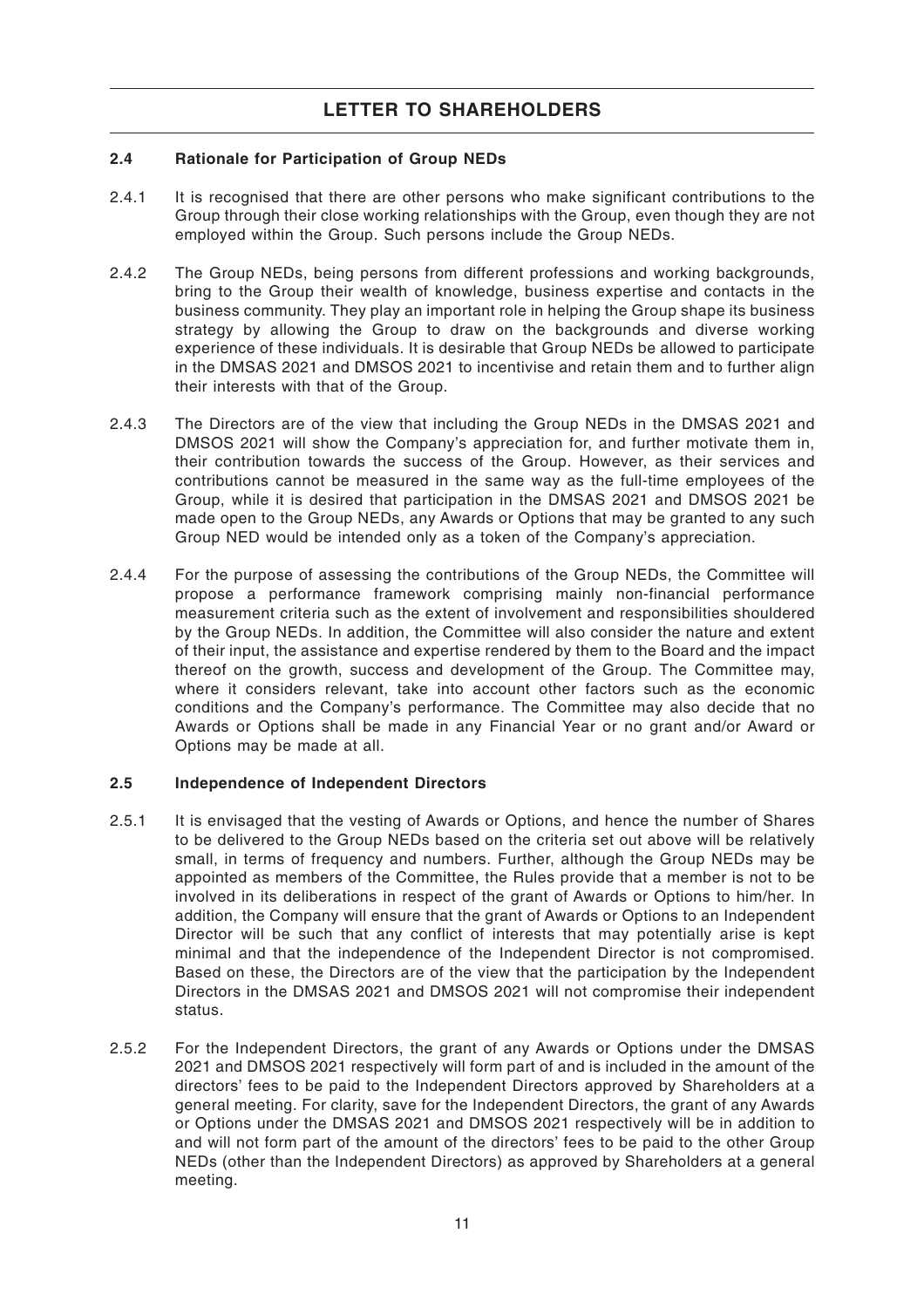### **3. THE PROPOSED ADOPTION OF THE DMSAS 2021**

#### **3.1 Summary of the Main Terms of the DMSAS 2021**

**Eligibility** 

- 3.1.1 Subject to paragraph 3.1.2, the following persons (provided that such persons are not undischarged bankrupts at the relevant time) shall be eligible to participate in the DMSAS 2021 at the absolute discretion of the Committee:–
	- (a) Group Employees who have attained the age of 21 years on or before the Date of Grant;
	- (b) Group Executive Directors; and
	- (c) Group NEDs.
- 3.1.2 Controlling Shareholders or Associates of a Controlling Shareholder are not eligible to participate in the DMSAS 2021.
- 3.1.3 There shall be no restriction on the eligibility of any Selected Person to participate in any other share option or share incentive schemes implemented by the Company or any other company within the Group.

#### Awards

- 3.1.4 Awards represent the right of a Selected Person to receive fully paid Shares free of charge, upon the Selected Person achieving prescribed performance targets. Performance targets prescribed by the Committee are intended to be based on medium-term corporate objectives covering market competitiveness, quality of returns, business growth and productivity growth. The performance targets are stretched targets aimed at sustaining long-term growth. Examples of performance targets to be set include targets based on criteria such as sales growth, earnings per share, share price and return on investment.
- 3.1.5 The selection of a Selected Person and the number of Shares which are the subject of each Award to be granted to a Selected Person in accordance with the DMSAS 2021 shall be determined at the absolute discretion of the Committee, which shall take into account criteria such as his rank, job performance, years of service and potential for future development, his contribution to the success and development of the Group and the extent of effort required to achieve the performance target within the performance period.
- 3.1.6 The Committee shall decide, in relation to each Award to be granted to a Selected Person:–
	- (a) the date on which the Award is to be vested;
	- (b) the number of Shares which are the subject of the Award;
	- (c) the prescribed performance targets;
	- (d) the prescribed vesting periods;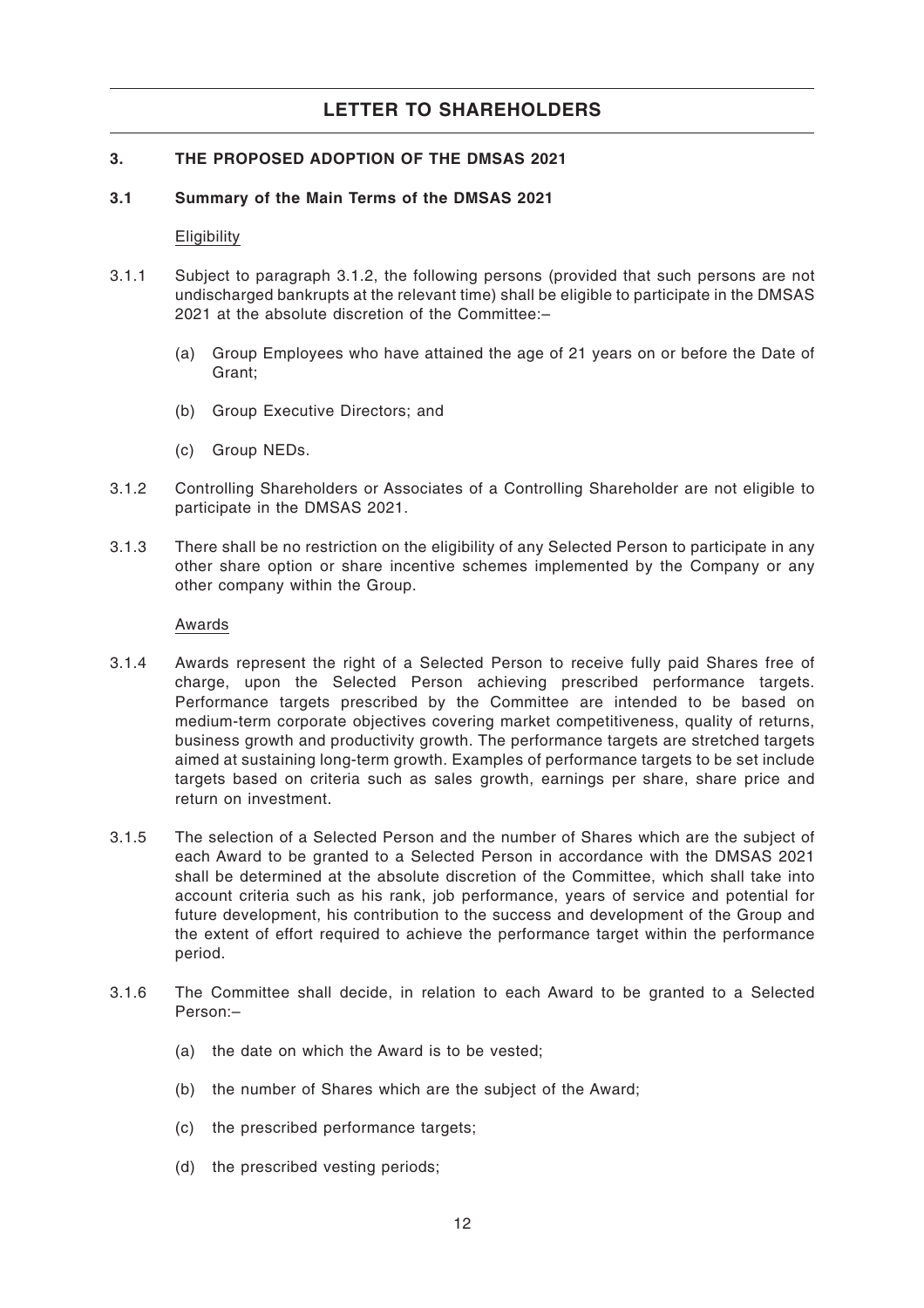- (e) the performance period during which the prescribed performance target(s) are to be satisfied;
- (f) the extent to which the Shares under that Award shall be released on the prescribed performance targets being satisfied (whether fully or partially) or exceeded, as the case may be, at the end of the prescribed performance period and upon the expiry of the prescribed vesting period. No Shares under the Award shall be released for the portion of the prescribed performance targets which is not satisfied by the Selected Person at the end of the prescribed performance period and upon the expiry of the prescribed vesting period; and
- (g) such other conditions which the Committee may determine in relation to that Award.
- 3.1.7 Awards may be granted at any time in the course of a Financial Year, save that no Awards shall be granted during the period commencing two (2) weeks before the announcement of the Company's financial statements for each of the first three quarters of its Financial Year and one (1) month before the announcement of the Company's full year financial statements (if the Company announces its quarterly financial statements, whether required by the SGX-ST or otherwise), or one (1) month before the announcement of the Company's half year and full year financial statements (if the Company does not announce its quarterly financial statements).
- 3.1.8 However, in the event that an announcement on any matter of an exceptional nature involving unpublished price sensitive information is imminent, Awards may only be vested and hence any Shares comprised in such Awards may only be delivered on or after the second Market Day from the date on which the aforesaid announcement is made.
- 3.1.9 An Award letter confirming the Award and specifying, inter alia, in relation to the Award, the number of Shares which are the subject of the Award, the prescribed performance targets and the performance period during which the prescribed performance targets are to be satisfied, and the vesting period (the length of which will be determined on a case-by-case basis by the Committee), will be sent to each Selected Person as soon as reasonably practicable after the making of an Award.
- 3.1.10 Special provisions for the vesting and lapsing of Awards apply in certain circumstances, including the following:–
	- (a) the termination of the employment of a Selected Person;
	- (b) the ill health, injury, disability or death of a Selected Person;
	- (c) the bankruptcy of a Selected Person;
	- (d) the misconduct of a Selected Person; or
	- (e) a take-over, winding-up or reconstruction of the Company.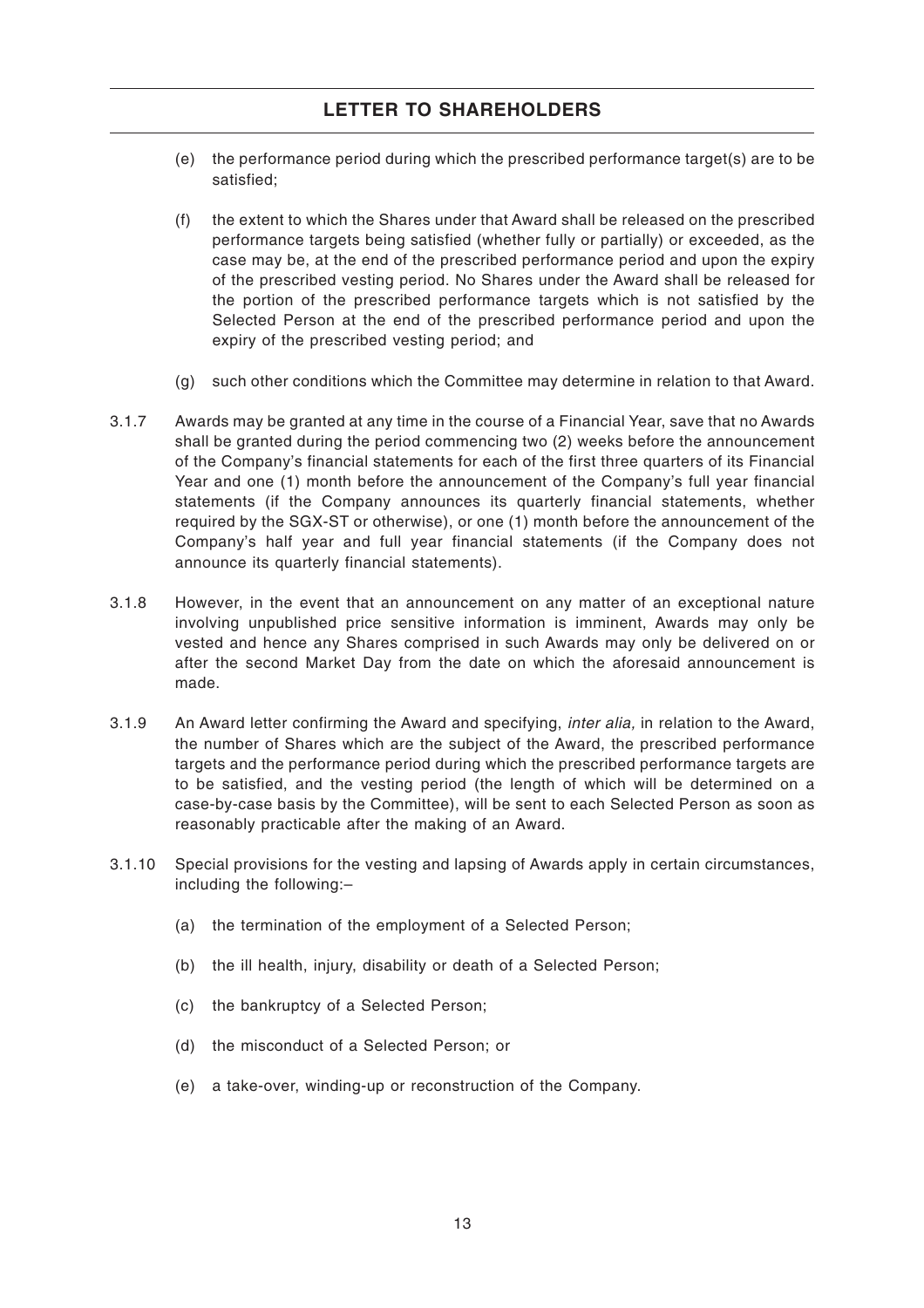Size and Duration of the DMSAS 2021

- 3.1.11 The aggregate number of new Shares which may be issued or Shares which may be delivered pursuant to Awards granted under the DMSAS 2021, when added to the total number of new Shares issued and issuable or existing Shares delivered and deliverable in respect of:–
	- (a) all Awards granted under the DMSAS 2021;
	- (b) all Options granted under the DMSOS 2021; and
	- (c) all Shares, options or awards granted under any other share scheme of the Company,

shall not exceed 15% of the issued share capital of the Company (excluding treasury shares and subsidiary holdings) on the day preceding the relevant date of the Award.

3.1.12 As at the Latest Practicable date, the aggregate number of new Shares which may be issued or Shares which may be delivered pursuant to Awards granted under the DMSAS 2021 and the aggregate number of Shares over which Options may be granted under the DMSOS 2021 is 153,481,650. As at the Latest Practicable Date, there was an aggregate of 1,023,211,000 Shares of the Company (excluding treasury shares and subsidiary holdings), and 153,481,650 Shares represent 15% of the issued share capital of the Company (excluding treasury shares and subsidiary holdings) as at the Latest Practicable Date. There were no Shares issued, issuable, delivered, or deliverable under the DMSAS and DMSOS.

The Company is of the view that the size of the DMSAS 2021 is sufficient to give the Committee flexibility to grant Awards in view of the likely number of Selected Persons, the total number of Shares in the capital of the Company and the duration of the DMSAS 2021. The size of the DMSAS 2021 allows a larger pool of persons to participate in the DMSAS 2021 and give greater flexibility to the Company in the structuring of incentive packages. The number of Selected Persons is expected to grow over the years as the Company has a long-term expansion plan where more employees may be employed and be eligible to participate in the DMSAS 2021. In addition, the Group, in line with its goal of ensuring sustainable growth, is constantly reviewing its position and considering the expansion of its talent pool.

- 3.1.13 The DMSAS 2021 shall continue in force at the discretion of the Committee, subject to a maximum period of ten (10) years commencing from the date the DMSAS 2021 is adopted by the Company at the EGM, provided always that the DMSAS 2021 may continue beyond the above stipulated period with the approval of Shareholders by ordinary resolution in general meeting and of any relevant authorities which may then be required.
- 3.1.14 Notwithstanding the expiry or termination of the DMSAS 2021, any Awards made to Selected Persons prior to such expiry or termination will continue to remain valid.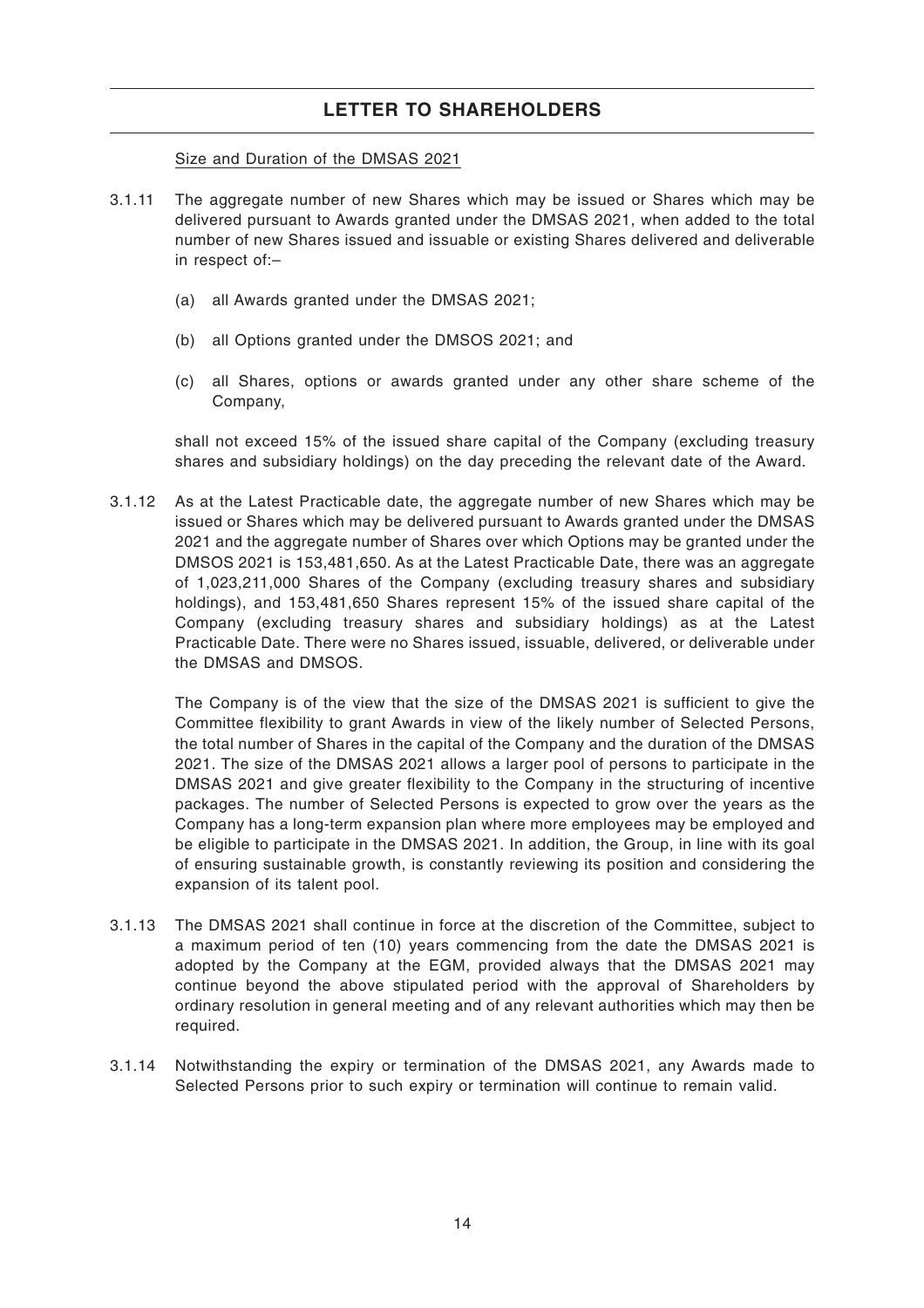### Operation of the DMSAS 2021

- 3.1.15 Subject to prevailing legislation and SGX-ST guidelines, the Company will have the flexibility to deliver Shares to Selected Persons upon vesting of their Awards by the following means as it deems fit in its sole and absolute discretion:–
	- (a) the allotment and issue to each Selected Person of the number of Award Shares, deemed to be fully paid or credited upon their allotment and issuance;
	- (b) delivering existing Shares to the Selected Person, whether such existing Shares are acquired pursuant to a share purchase mandate or (to the extent permitted by law) held as treasury shares or otherwise; and/or
	- (c) payment of the aggregate Market Price of the Shares in cash in lieu of allotment or transfer.
- 3.1.16 In determining whether to issue Award Shares, to deliver existing Shares and/or pay the aggregate Market Price in cash to Selected Persons upon release of their Awards, the Company shall take into account factors such as (but not limited to) the amount of cash available, the number of Shares to be delivered, the prevailing Market Price of the Shares and the cost to the Company of the various modes of settlement.
- 3.1.17 New Shares allotted and issued on the release of an Award shall rank in full for all entitlements, including dividends or other distributions declared or recommended in respect of the then existing Shares, the record date for which is on or after the relevant vesting date, and shall in all other respects rank pari passu with other existing Shares then in issue.
- 3.1.18 The "aggregate Market Price" of the Shares to be paid to a Selected Person in lieu of allotment or transfer, shall be calculated in accordance with the following formula:–

 $A = B \times C$ 

Where:–

- A is the aggregate Market Price of the Shares to be paid to the Selected Person in lieu of all or some of the Shares to be issued or transferred upon the release of an Award;
- B is the Market Price of each Share; and
- C is such number of Shares (as determined by the Committee in its sole and absolute discretion) to be issued or transferred to a Selected Person upon the release of an Award in accordance with the rules of the DMSAS 2021.
- 3.1.19 The Committee shall have the discretion to amend or waive the prescribed performance target, the prescribed performance period and the prescribed vesting period or any of them in respect of any Award and the Committee shall notify the Selected Person of such amendment or waiver (but accidental omission to give notice to any Selected Person(s) shall not invalidate any such amendment or waiver).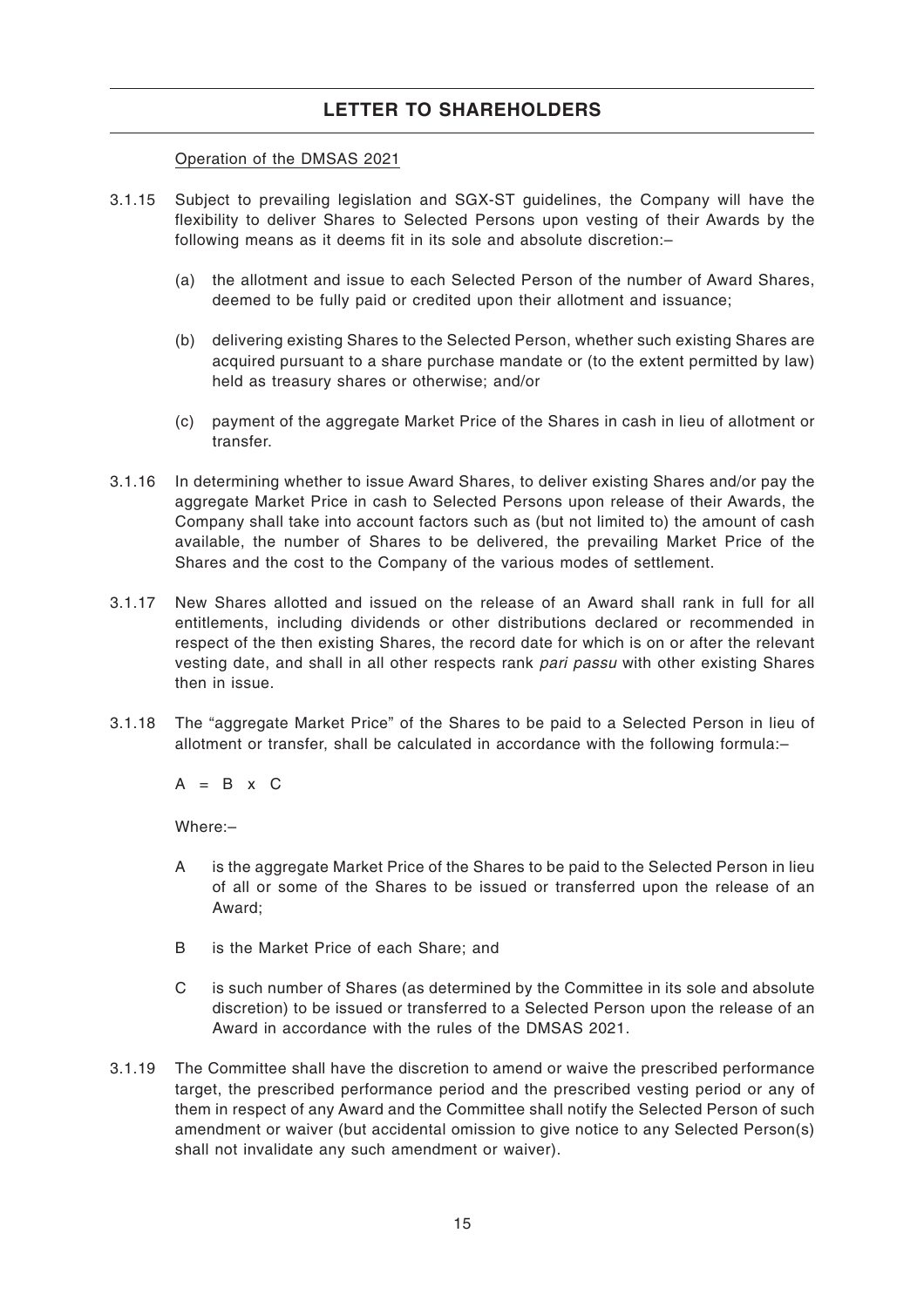### Variation of Capital

- 3.1.20 If a variation in the issued ordinary share capital of the Company (whether by way of a bonus issue, rights issue, capital reduction, subdivision or consolidation of shares or distribution or otherwise) shall take place, then:–
	- (a) the class and/or number of Shares which are the subject of an Award to the extent not yet vested; and/or
	- (b) the class and/or number of Shares over which future Awards may be granted under the DMSAS 2021,

shall be adjusted in such manner as the Committee may determine to be appropriate.

- 3.1.21 Unless the Committee considers an adjustment to be appropriate:–
	- (a) the issue of securities as consideration for an acquisition or a private placement of securities;
	- (b) the increase in the number of issued Shares as a consequence of the exercise of options or other convertibles entitling holders of such options or convertibles to acquire Shares in the capital of the Company;
	- (c) the cancellation of issued Shares purchased or acquired by the Company by way of a market purchase of such Shares undertaken by the Company on the SGX-ST during the period when a share purchase mandate granted by Shareholders (including any renewal of such mandate) is in force; and
	- (d) the increase in the issued share capital of the Company as a consequence of the delivery of Award Shares pursuant to the vesting of the Awards from time to time by the Company or through any other share-based incentive schemes implemented by the Company,

shall not normally be regarded as a circumstance requiring adjustment.

- 3.1.22 Notwithstanding the provisions of paragraph 3.1.20,
	- (a) any adjustment (except in relation to a bonus issue) must be confirmed in writing by the Company's auditors (acting only as experts and not as arbitrators) to be in their opinion, fair and reasonable; and
	- (b) no adjustment shall be made in such a way that any Selected Person receives a benefit that a Shareholder does not receive.
- 3.1.23 Upon any adjustment required to be made pursuant to paragraphs 3.1.20 to 3.1.22, the Company shall notify the Selected Person (or his duly appointed personal representatives where applicable) in writing and deliver to him (or his duly appointed personal representatives where applicable) a statement setting forth the class and/or number of Shares thereafter to be issued pursuant to the grant of an Award. Any adjustment shall take effect upon such written notification being given.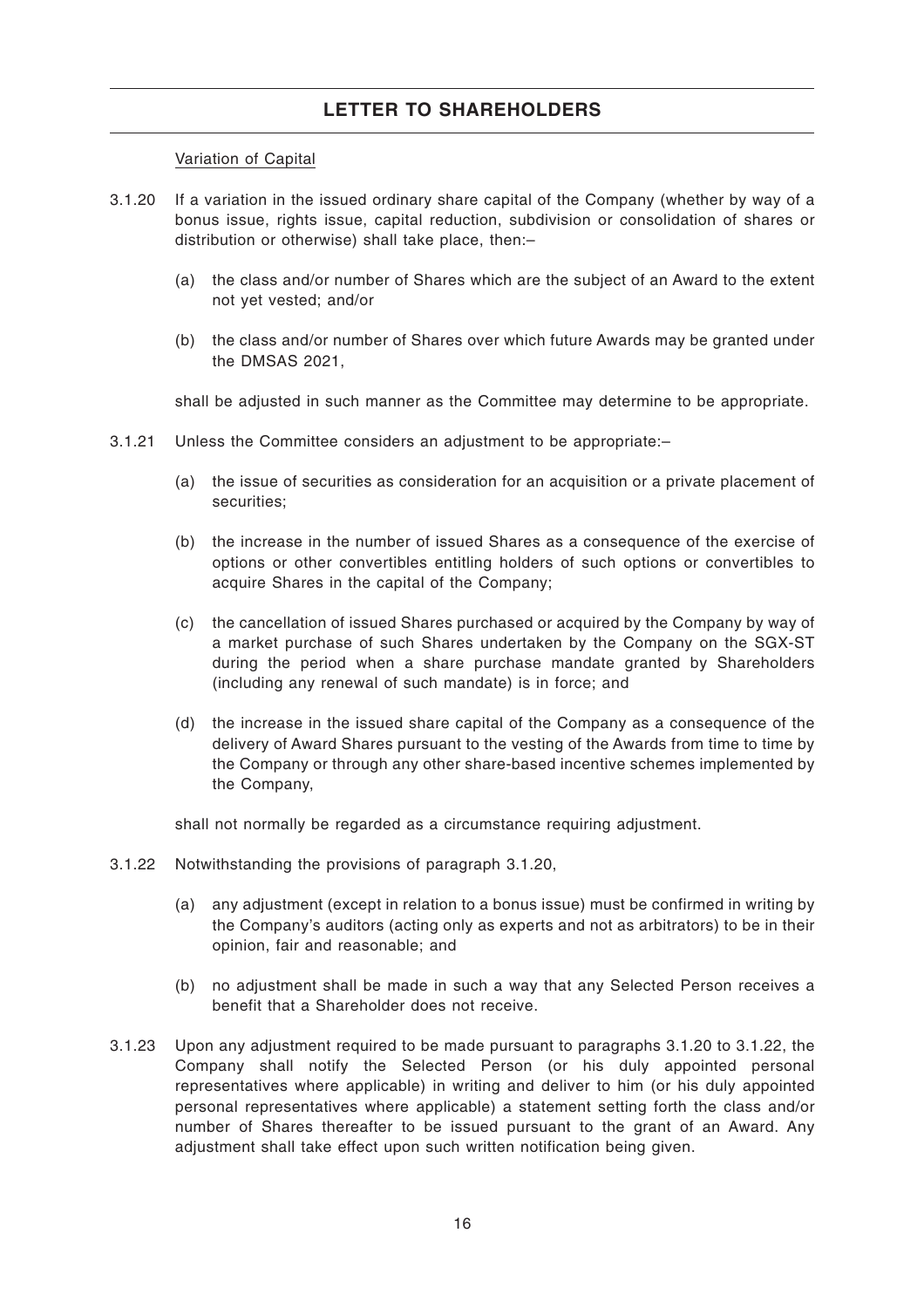### Modifications or Alterations to the DMSAS 2021

- 3.1.24 The rules of DMSAS 2021 may be modified and/or altered from time to time by a resolution of the Committee, subject to compliance with the Listing Manual and such other applicable regulations by any authority as may be necessary.
- 3.1.25 However, no modification or alteration shall adversely affect the rights attached to Awards granted prior to such modification or alteration except with the written consent of such number of Selected Persons under the DMSAS 2021 who, if their Awards were released to them, would thereby become entitled to not less than three-quarters in number of all the Shares which would be issued in full pursuant to all outstanding Awards under the DMSAS 2021.
- 3.1.26 No alteration shall be made to the rules of the DMSAS 2021 to the advantage of the Selected Persons except with the prior approval of Shareholders in general meeting.

### Administration of the DMSAS 2021

- 3.1.27 The DMSAS 2021 shall be administered by the Committee in its absolute discretion with such powers and duties as are conferred on it by the Board, provided that no member of the Committee shall participate in any deliberation or decision in respect of Awards granted or to be granted to him.
- 3.1.28 The Committee shall have the power, from time to time, to make and vary such regulations (not being inconsistent with the DMSAS 2021) for the implementation and administration of the DMSAS 2021 as they think fit including, but not limited to:–
	- (a) imposing restrictions on the number of Awards that may be vested within each Financial Year; and
	- (b) amending or waiving the performance targets, the prescribed performance period and the prescribed vesting period or any of them in respect of any Award.
- 3.1.29 Any decision of the Committee made pursuant to any provision of the DMSAS 2021 (other than a matter to be certified by the Company's auditors) shall be final and binding (including any decisions pertaining to the number of Shares to be vested or to disputes as to the interpretation of the DMSAS 2021 or any rule, regulation, procedure thereunder or as to any rights under the DMSAS 2021).

### **3.2 Participation of the Group's Non-Executive Directors in the DMSAS 2021**

### Participation by Non-Executive Directors

3.2.1 Group NEDs are eligible to participate in the DMSAS 2021. Details on the participation by, and rationale for participation by Group NEDs in the DMSAS 2021 have been set out at section 2.4 above.

### Independent Status of Independent Directors

3.2.2 For reasons set out at section 2.5 above, the Directors are of the view that participation by Independent Directors will not compromise their independent status.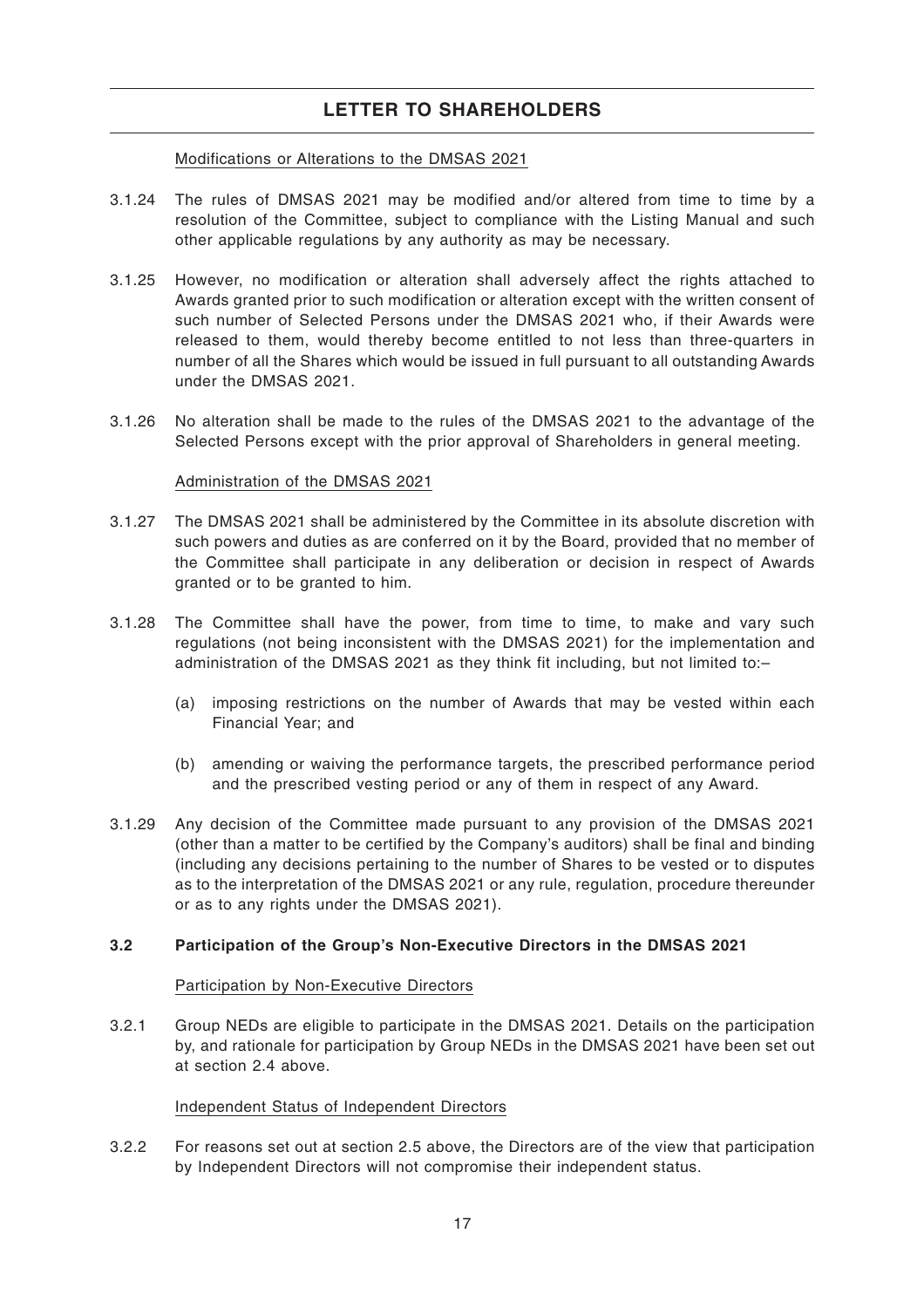### **3.3 Financial Effects of the DMSAS 2021**

### Share Capital

3.3.1 The DMSAS 2021 will result in an increase in the Company's issued share capital only if new Shares are issued to Selected Persons. The number of new Shares issued will depend on, inter alia, the size of the Awards granted under the DMSAS 2021. However, if existing Shares are purchased for delivery to Selected Persons in lieu of issuing new Shares to Selected Persons, the DMSAS 2021 will have no impact on the Company's issued share capital.

### Net Tangible Assets

- 3.3.2 As described below at paragraph 3.3.4, the DMSAS 2021 will result in a charge to the Company's and Group's income statement equal to the market value at which the new Shares are issued or the existing Shares are purchased to meet delivery under the Awards. If new Shares are issued under the DMSAS 2021, the NTA of the Group and the Company would decrease by the amount charged. If existing Shares are purchased for delivery to Selected Persons, the NTA of the Group and the Company would decrease by the amount charged.
- 3.3.3 Although the DMSAS 2021 will result in a charge to the income statement of the Company and the Group, it should be noted that Awards are granted only on a selective basis and will be granted to Selected Persons whom the Company believes would have contributed or will contribute significant value in its success including financial performance. In particular, the grant of Awards and delivery of Shares to Selected Persons of the DMSAS 2021, are contingent upon the Selected Persons meeting prescribed performance targets. Therefore Selected Persons would have contributed to or will add significant value to the NTA of the Company and the Group before the Awards are granted and Shares delivered.

### Earnings per Share

3.3.4 The DMSAS 2021 will result in a charge to earnings equivalent to the market value at which the existing Shares are purchased or the market value on the date at which new Shares are issued under the Awards. Although the DMSAS 2021 will have a dilutive impact (to the extent that new Shares are issued pursuant to the DMSAS 2021) on the EPS of the Company and the Group, it should again be noted that the delivery of Shares to Selected Persons under the DMSAS 2021 will generally be contingent upon the Selected Persons meeting the prescribed performance targets and conditions. Accordingly, the earnings of the Company and the Group should have grown before the Awards are granted and Shares delivered.

### Dilutive Impact

3.3.5 It is expected that any dilutive impact of the DMSAS 2021 on the NTA and the EPS would not be significant.

### Cost of Awards

3.3.6 As Selected Persons are not required to pay for the grant of the Awards, such grant of Awards will have a financial effect on the Company.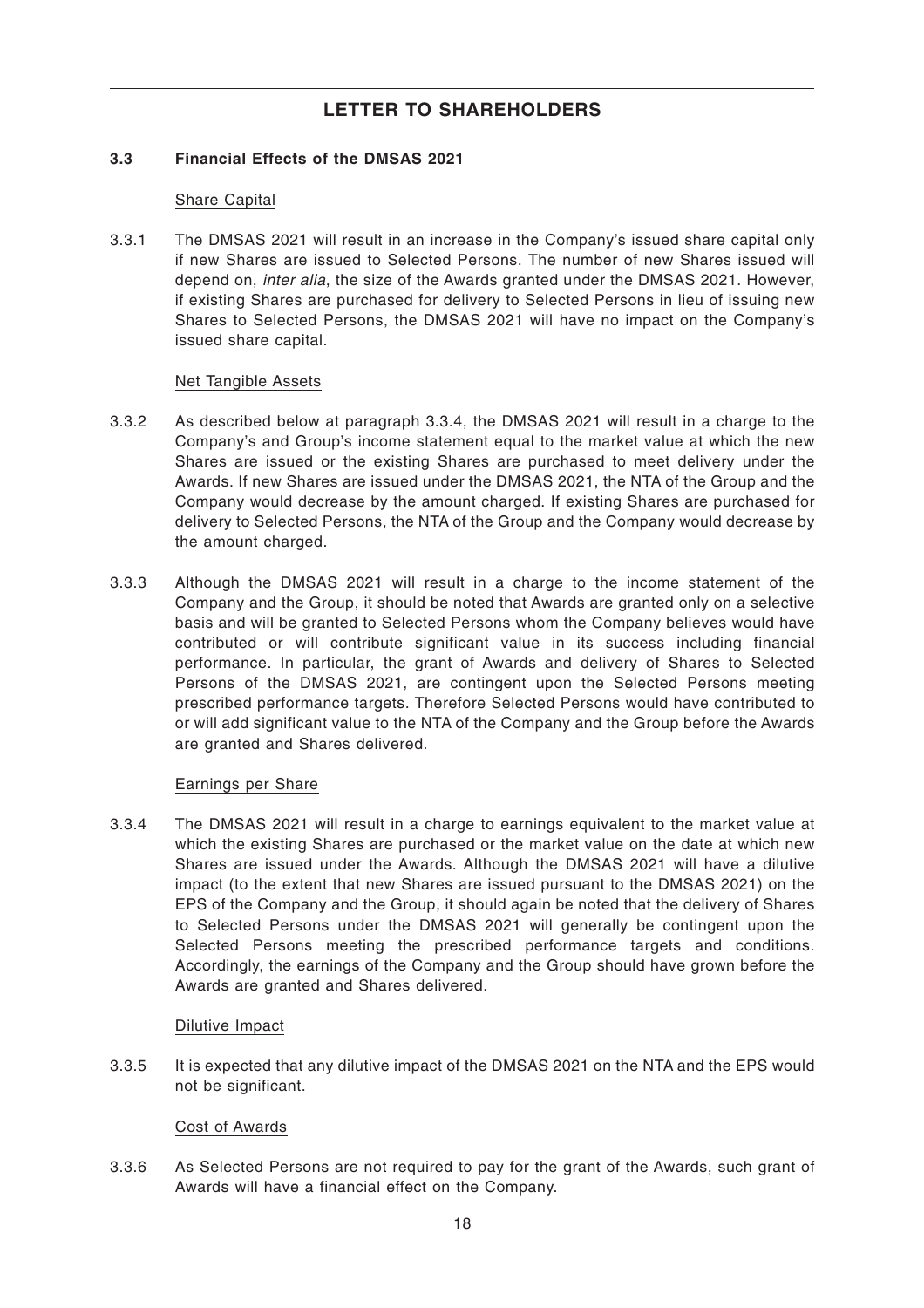- 3.3.7 The Singapore Financial Reporting Standards (International) 2 ("**SFRS(I) 2**") relating to share-based payments takes effect for all listed companies beginning 1 January 2018. The Awards, if settled by way of the issue of new Shares or through the transfer of existing Shares (including treasury shares), would be accounted for as equity-settled share-based payment transactions, as described in the following paragraphs.
- 3.3.8 The fair value of employee services received in exchange for the grant of the Awards will be recognised as a charge to the Company's consolidated income statement over the period between the Date of Grant and the vesting date of an Award. The total amount of the charge over the vesting period is determined by reference to the fair value of each Award granted at the Date of Grant and the number of Shares vested at the vesting date, with a corresponding credit to the Company's reserve account. The amount of the charge to the income statement also depends on whether or not the performance target attached to an Award is measured by reference to the market price of the Shares. This is known as a market condition.
- 3.3.9 At each reporting date, the number of Awards that are expected to be vested are estimated. The impact on the revision of original estimates is recognised as an expense in the income statement and as a corresponding adjustment to the reserve account over the remaining performance period, unless the revision to original estimates is due to market conditions. No adjustment is made if the revision or actual outcome differs from the original estimate due to market conditions. No expense is recognised for Awards that do not ultimately vest, except for Awards where vesting is conditional upon a market condition, which are treated as vested irrespective of whether or not the market condition is satisfied, provided that all other performance and/or service conditions are satisfied.
- 3.3.10 After the vesting date, no adjustment to the charge to the income statement is made.
- 3.3.11 In the event that the Selected Persons have the right to receive the aggregate Market Price of the Shares in cash in lieu of the allotment or transfer of Shares, the Company shall measure the fair value of the liability as a cash-settled share-based payment transaction. Until the liability is settled, the Company shall re-measure the fair value of the liability at the end of each reporting period and at the date of settlement, with any changes in fair value recognised in the income statement.

### **3.4 Details of the DMSAS 2021**

3.4.1 The rules of the DMSAS 2021 are set out in Appendix A to this Circular

### **4. THE PROPOSED ADOPTION OF THE DMSOS 2021**

#### **4.1 Summary of the Main Terms of the DMSOS 2021**

#### **Eligibility**

- 4.1.1 Subject to paragraph 4.1.2, the following persons (provided that such persons are not undischarged bankrupts at the relevant time) shall be eligible to participate in the DMSOS 2021 at the absolute discretion of the Committee:–
	- (a) Group Employees who have attained the age of 21 years on or before the Offer Date;
	- (b) Group Executive Directors; and
	- (c) Group NEDs.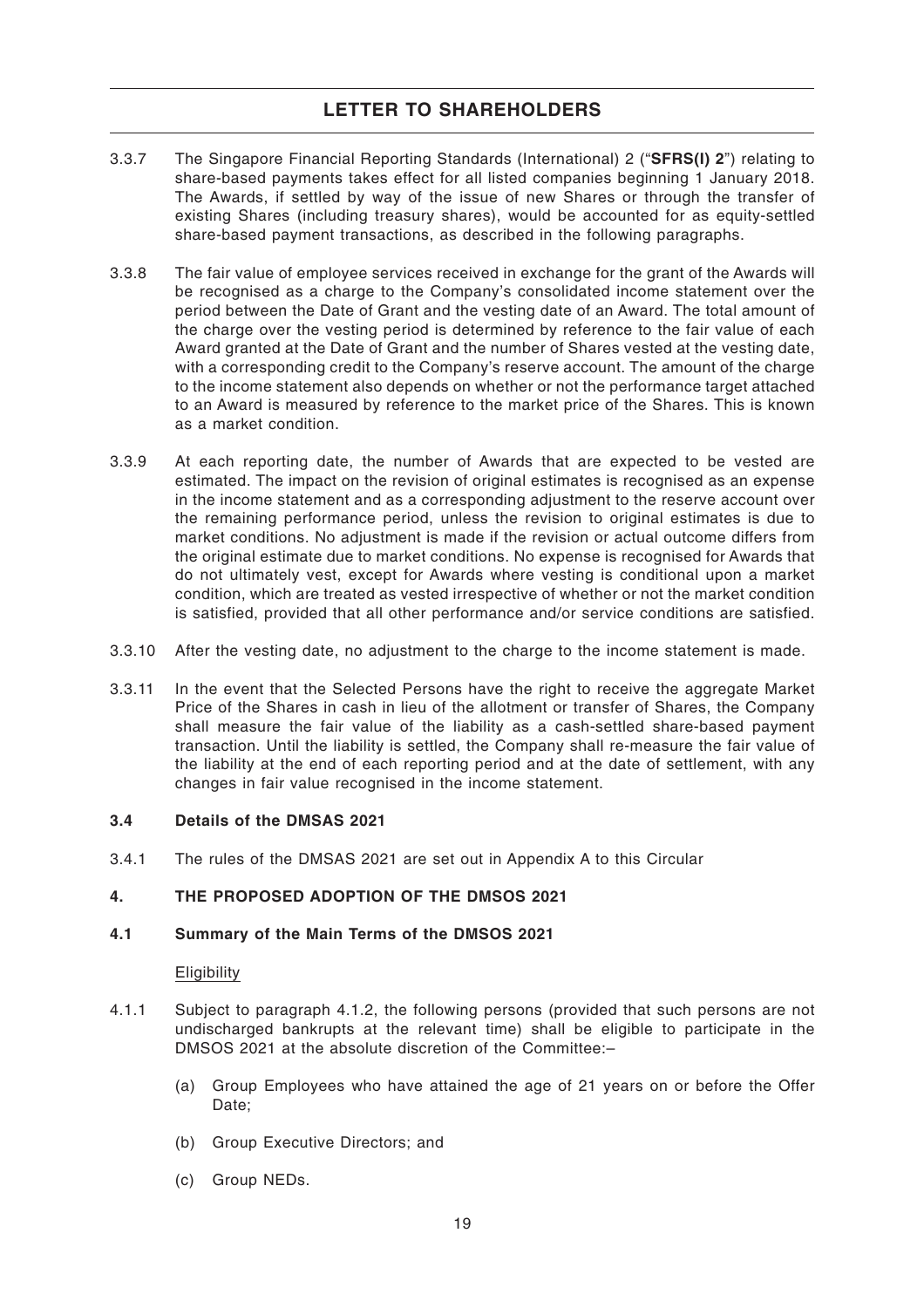- 4.1.2 Controlling Shareholders or Associates of a Controlling Shareholder are not eligible to participate in the DMSOS 2021.
- 4.1.3 There shall be no restriction on the eligibility of any Selected Person to participate in any other share option or share incentive schemes implemented by the Company or any other company within the Group.

### Administration of the DMSOS 2021

4.1.4 The DMSOS 2021 is administered by the Committee. Directors who are in the Committee may also participate in the DMSOS 2021 but under the rules of the DMSOS 2021 and the provisions of the Listing Manual, a Director must not be involved in any deliberation or decision in respect of any Options granted or to be granted to him.

### Categories of Options

- 4.1.5 The DMSOS 2021 has two (2) categories of Options, being the Market Price Option and the Incentive Option:–
	- (a) The Market Price Option provides for an Option holder to exercise the Option at the Market Price equal to the average of the last dealt prices for a Share, as determined by reference to the daily official list or other publication published by the SGX-ST for the five (5) consecutive Market Days immediately preceding the Offer Date on which there was trading in the Shares, rounded up to the nearest whole cent in the event of fractional prices.
	- (b) The Incentive Option provides for an Option holder to exercise the Option at a price which is set at a discount to the Market Price provided that the maximum discount shall not exceed 20% of the Market Price. The prior approval of the Shareholders in general meeting must be obtained for the making of offers and grants of Options at a discount not exceeding the maximum discount as aforesaid. However, such prior approval shall be required to be obtained only once and, once obtained, shall, unless revoked, authorise the making of offers and grants of Options at such discount for the duration of the DMSOS 2021.

### Limitations on the Size of the DMSOS 2021

- 4.1.6 The aggregate number of Shares over which Options may be granted under the DMSOS 2021, when added to the total number of new Shares issued and issuable or existing Shares delivered and deliverable in respect of:–
	- (a) all Awards granted under the DMSAS 2021;
	- (b) all Options granted under the DMSOS 2021; and
	- (c) all Shares, options or awards granted under any other share scheme of the Company then in force,

shall not exceed 15% of the issued share capital of the Company (excluding treasury shares and subsidiary holdings) on the day preceding the Offer Date of an Option.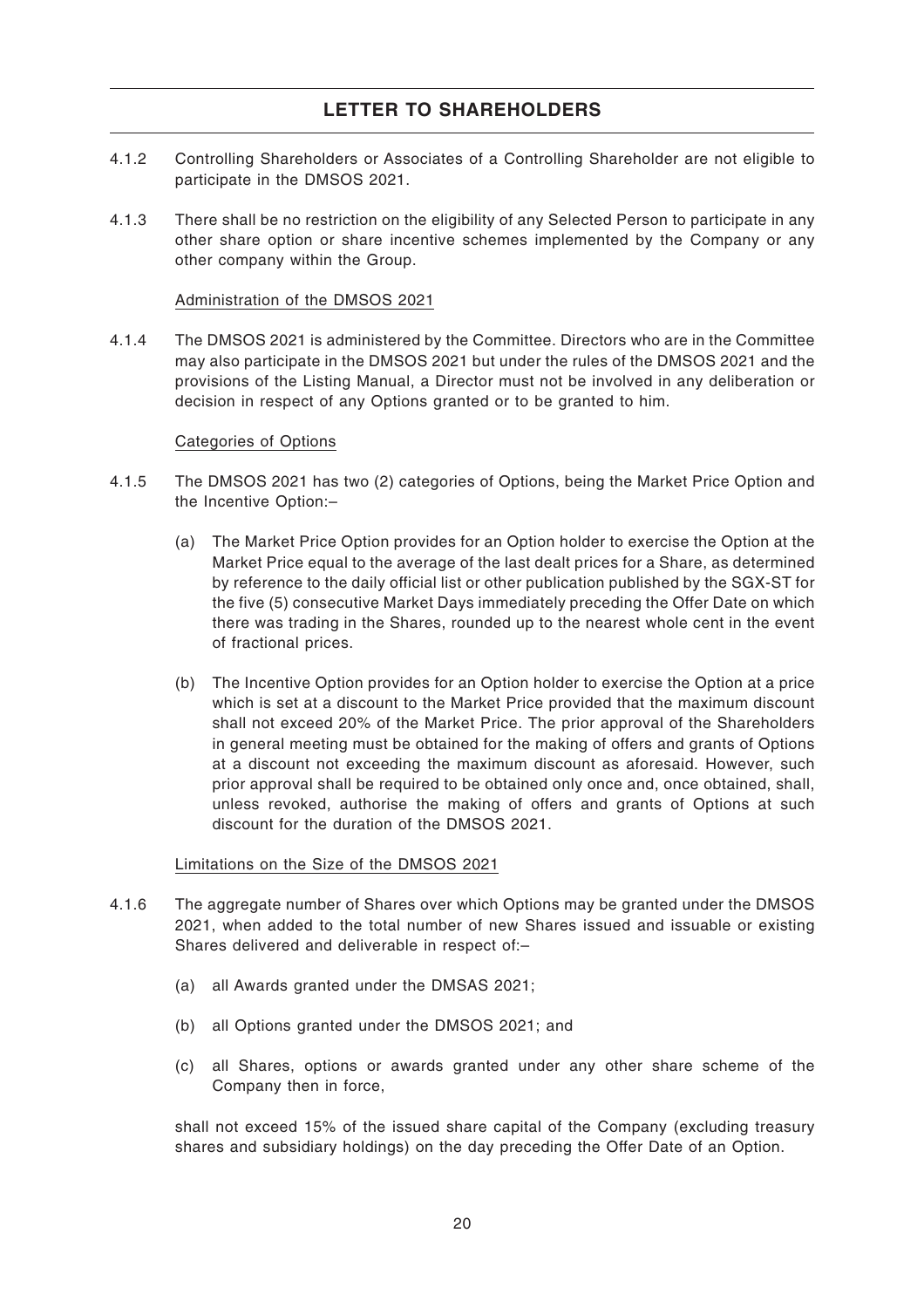- 4.1.7 As at the Latest Practicable date, the aggregate number of new Shares which may be issued or Shares which may be delivered pursuant to Awards granted under the DMSAS 2021 and the aggregate number of Shares over which Options may be granted under the DMSOS 2021 is 153,481,650. As at the Latest Practicable Date, there was an aggregate of 1,023,211,000 Shares of the Company (excluding treasury shares and subsidiary holdings), and 153,481,650 Shares represent 15% of the issued share capital of the Company (excluding treasury shares and subsidiary holdings) as at the Latest Practicable Date. There were no Shares issued, issuable, delivered, or deliverable under the DMSAS and DMSOS.
- 4.1.8 The size of the DMSOS 2021 is intended to support the long-term use of share options as part of the Group's overall compensation strategy. In particular, the DMSOS 2021 will provide the Company with greater flexibility to use share options as a part of the Selected Person's remuneration package to acknowledge the Selected Person's achievements and provide an incentive for ongoing performance.
- 4.1.9 The number of Shares in respect of which Options may be offered to any Selected Person shall be determined at the absolute discretion of the Committee who shall take into account (where applicable) criteria such as rank, responsibilities, past performance, years of service, contributions to the Group and potential for future development of that Selected Person.

### Grant of Options

- 4.1.10 The Committee may grant Options at any time during the period when the DMSOS 2021 is in force, save that no offer of grant of Options shall be made during the period commencing two (2) weeks before the announcement of the Company's financial statements for each of the first three quarters of its Financial Year and one (1) month before the announcement of the Company's full year financial statements (if the Company announces its quarterly financial statements, whether required by the SGX-ST or otherwise), or one (1) month before the announcement of the Company's half year and full year financial statements (if the Company does not announce its quarterly financial statements).
- 4.1.11 However, in the event that an announcement on any matter of an exceptional nature involving unpublished price sensitive information is made, the Committee may only grant Options on or after the second Market Day from the date on which such announcement is released.

### Acceptance of Options

4.1.12 The grant of an Option must be accepted within 30 days from the Offer Date of that Option, and in any event, not later than 5.00 pm on the 30th day from such Offer Date. The Selected Person must return the duly completed and signed acceptance form to the Company accompanied by payment of \$1.00 as consideration.

### Exercise of Options

4.1.13 A Market Price Option can be exercised during the period commencing after the first anniversary of the Offer Date and expiring on the tenth anniversary of such Offer Date.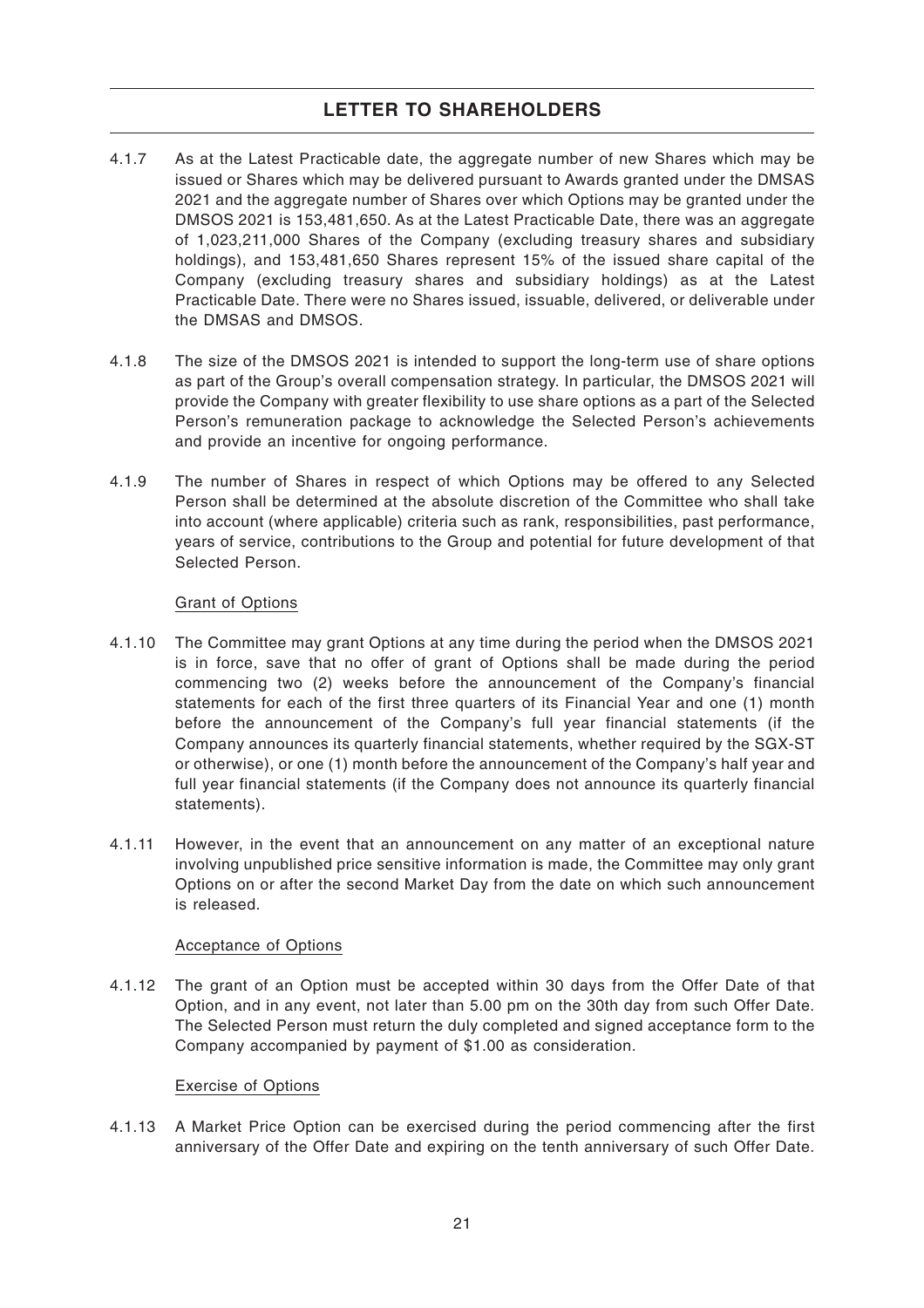- 4.1.14 An Incentive Option can be exercised during the period commencing after the second anniversary of the Offer Date and expiring on the tenth anniversary of such Offer Date, save that the Option Period for any Option granted to a Selected Person who is a Group NED shall expire on the fifth anniversary of the Offer Date.
- 4.1.15 Options can be exercised in whole or in part, provided that Options may be exercised in part only in respect of 100 Shares or any multiples thereof. If any Option is exercised in part only, the balance of the Option shall continue to be exercisable until such time as it lapses in accordance with the DMSOS 2021.

### Lapse of Option

- 4.1.16 An Option shall, to the extent unexercised, immediately lapse:–
	- (a) subject to paragraphs 4.1.17 and 4.1.18, upon the Selected Person ceasing to be in the full-time employment of the Group, for any reason whatsoever;
	- (b) upon the bankruptcy of the Selected Person or the happening of any other event which results in his being deprived of the legal or beneficial ownership of such Option;
	- (c) in the event of any misconduct on the part of the Selected Person as determined by the Committee in its sole and absolute discretion or any breach of any regulation of the Group, such breach being regarded as serious by the Committee in its absolute discretion; or
	- (d) upon the company by which the Selected Person is employed ceasing to be a company within the Group, or the undertaking or part of the undertaking of such company being transferred otherwise than to another company within the Group.

For the purpose of 4.1.16(a), the Selected Person shall be deemed to have ceased to be so employed as of the date of the notice of termination or resignation, as the case may be, unless such notice shall be withdrawn prior to its effective date.

- 4.1.17 If a Selected Person ceases to be employed by the Group by reason of his:–
	- (a) ill health, injury or disability (in each case, evidenced to the satisfaction of the Committee);
	- (b) redundancy;
	- (c) retirement at or after the legal retirement age; or
	- (d) retirement before the legal retirement age with the consent of the Committee,

or any other reason approved in writing by the Committee, he may, at the absolute discretion of the Committee, exercise any unexercised Option within the relevant Option Period or such Option Period that would expire on an earlier date as may be determined by the Committee (such earlier date subject to paragraphs 4.1.13 and 4.1.14), and upon the expiry of such period, the Option shall immediately lapse and become null and void.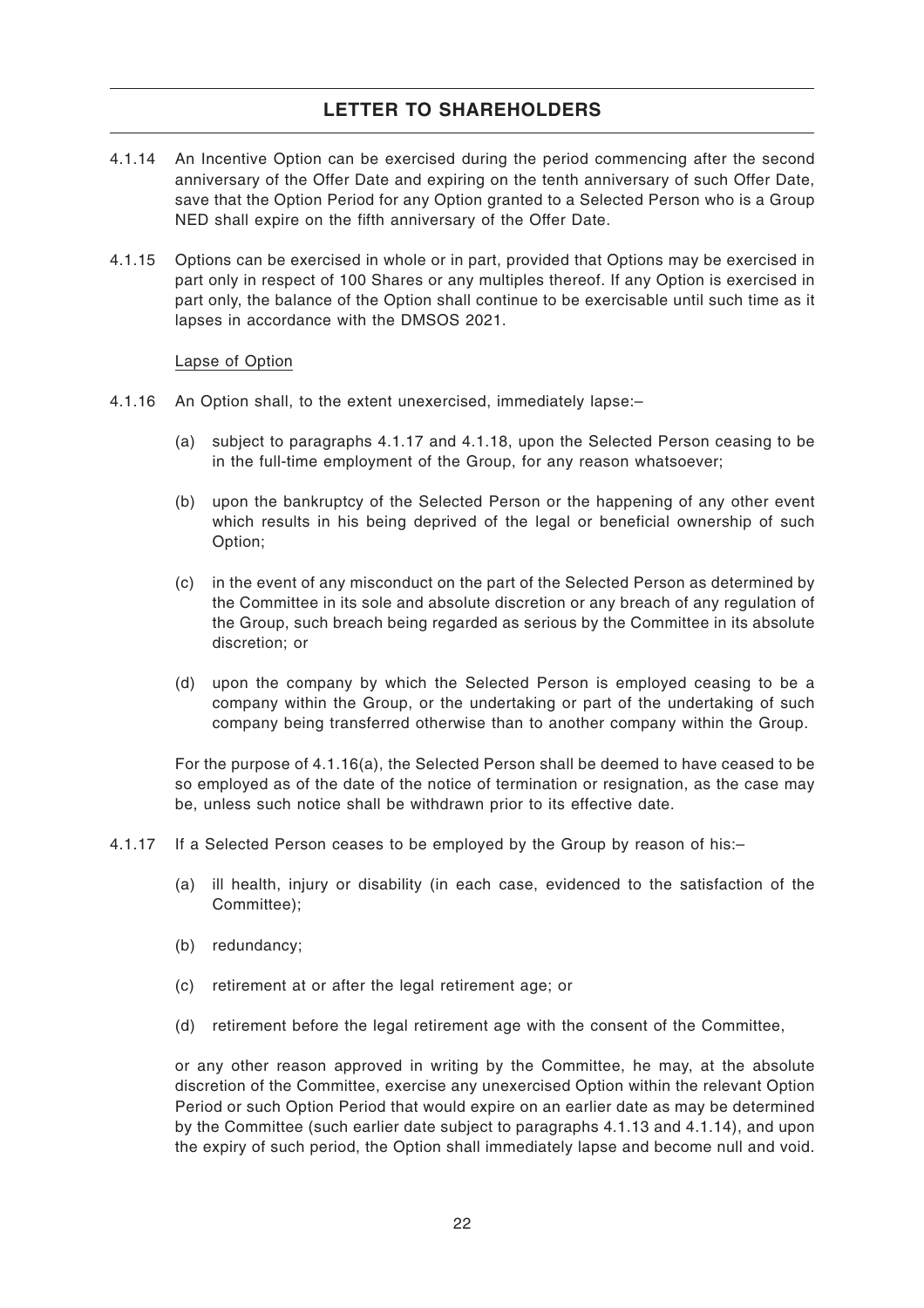4.1.18 If a Selected Person dies and at the date of his death holds any unexercised Option, such Option may, at the absolute discretion of the Committee, be exercised by the duly appointed legal personal representatives of the Selected Person within the relevant Option Period or such Option Period that would expire on an earlier date as may be determined by the Committee (such earlier date subject to paragraphs 4.1.13 and 4.1.14), and upon the expiry of such period, the Option shall immediately lapse and become null and void.

#### Rights of Shares

4.1.19 Shares allotted and issued on the exercise of an Option shall be subject to all the provisions of the Act and the constitution of the Company, and shall rank in full for all entitlements, including dividends or other distributions declared or recommended in respect of the then existing Shares, the record date for which falls on or after the relevant exercise date of the Option, and shall in all other respects rank pari passu with other existing Shares then in issue. For this purpose, "record date" means the date fixed by the Company for the purposes of determining entitlements to dividends or other distributions to or rights of holders of Shares.

#### Duration of the DMSOS 2021

4.1.20 The DMSOS 2021 shall continue in operation for a maximum duration of ten (10) years commencing from the date on which it is adopted by the Company. However, the DMSOS 2021 may be extended for a further period thereafter with the approval of Shareholders by way of an ordinary resolution at a general meeting and the relevant authorities.

#### Variation of Capital

- 4.1.21 If a variation in the issued ordinary share capital of the Company (whether by way of bonus issue, rights issue, capital reduction, subdivision or consolidation of Shares or distribution or otherwise) shall take place:–
	- (a) the Subscription Price for the Shares, the class and/or number of Shares comprised in an Option to the extent unexercised, and/or
	- (b) the class and/or number of Shares over which additional Options may be granted under the DMSOS 2021,

shall be adjusted in such manner as the Committee may deem to be appropriate.

- 4.1.22 Unless the Committee considers an adjustment to be appropriate:–
	- (a) the issue of securities as consideration for an acquisition or a private placement of securities;
	- (b) the increase in the number of issued Shares as a consequence of the exercise of options or other convertibles entitling holders of such options or convertibles to acquire Shares in the capital of the Company;
	- (c) the cancellation of issued Shares purchased or acquired by the Company by way of a market purchase of such Shares undertaken by the Company on the SGX-ST during the period when a share purchase mandate granted by Shareholders (including any renewal of such mandate) is in force; and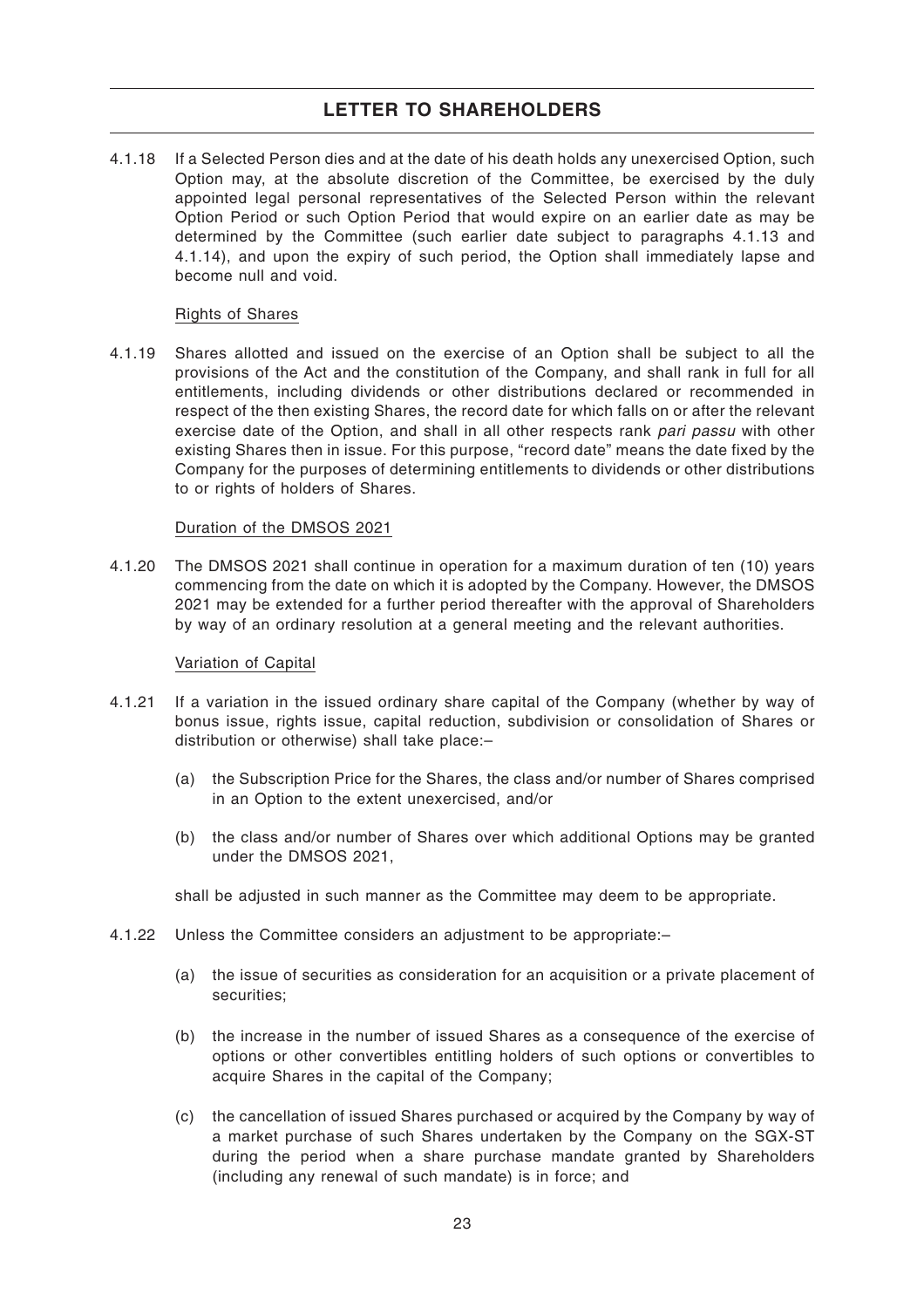(d) the increase in the issued share capital of the Company as a consequence of the delivery of new Shares pursuant to the exercising of Options from time to time by the Company or through any other share-based incentive schemes implemented by the Company,

shall not normally be regarded as a circumstance requiring adjustment.

- 4.1.23 Notwithstanding the provisions of paragraph 4.1.21,
	- (a) any adjustment (except in relation to a bonus issue) must be confirmed in writing by the Company's auditors (acting only as experts and not as arbitrators) to be in their opinion, fair and reasonable; and
	- (b) no adjustment shall be made in such a way that any Selected Person receives a benefit that a Shareholder does not receive.
- 4.1.24 Upon any such adjustment being made pursuant to paragraphs 4.1.21 to 4.1.23, the Company shall notify the Selected Person (or his duly appointed personal representatives where applicable) in writing and deliver to him (or his duly appointed personal representatives where applicable) a statement setting forth the Subscription Price thereafter in effect and the class and/or number of Shares thereafter to be issued on the exercise of the Option. Any adjustment shall take effect upon such written notification being given.

### Grant of Incentive Options

- 4.1.25 In accordance with the provisions of the Listing Manual and Rule 8.1 of the DMSOS 2021, the making of offers and grants of Incentive Options at a discount not exceeding 20% of the Market Price is subject to the approval of Shareholders in general meeting. For the avoidance of doubt, such prior approval shall be required to be obtained only once and, once obtained, shall, unless revoked, authorise the making of offers and grants of Incentive Options at such discount for the duration of the DMSOS 2021.
- 4.1.26 The ability to offer Incentive Options to Selected Persons under the DMSOS 2021 will allow flexibility in structuring the Options. Being able to offer Incentive Options is important in situations where it is more meaningful for the Company to acknowledge a Selected Person's achievement through offering Incentive Options rather than paying him a cash bonus, as these Options operate as a form of cashless reward from the Company, with a greater potential for capital appreciation than Market Price Options, or in situations where more compelling motivation is required in order to attract new talents into the Group and/or retain talented individuals.
- 4.1.27 The Company plans to exercise this discretion judiciously and the amount of discount may vary from one offer to another from time to time depending on the circumstances and on a case-by-case basis. In determining the quantum of the discount, the Committee may take into consideration such factors as it may in its absolute discretion deem appropriate, including but not limited to (i) the performance of the Company and the Group; (ii) the individual performance of a Selected Person; and (iii) the contribution to the success of the Company and/or the Group by that Selected Person. In measuring the performance of a Selected Person, the Company will carry out an annual evaluation for each Selected Person on a number of performance criteria as may be approved by the Committee. The overall evaluation results will then be scored and tabled for the Committee's discussion.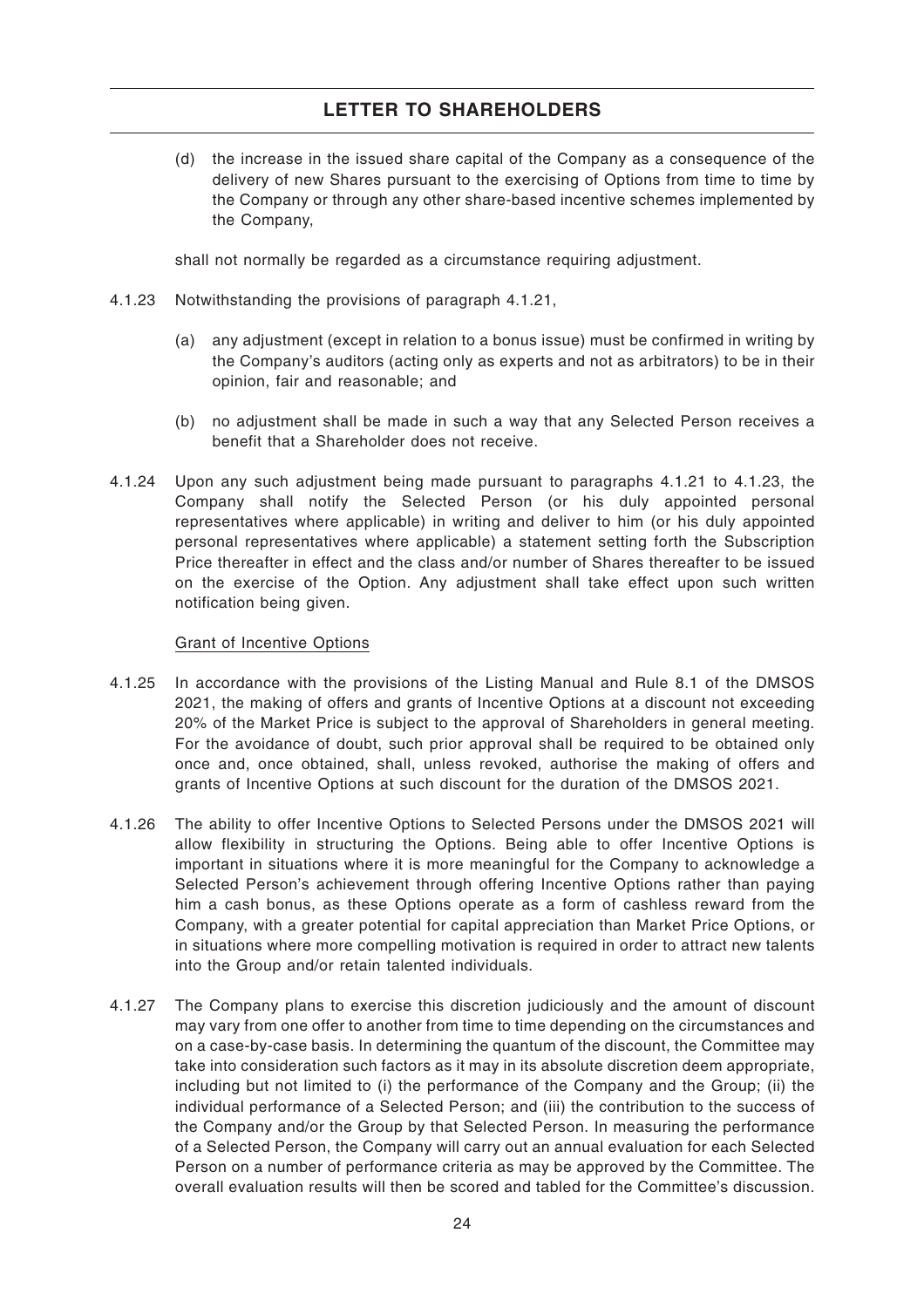- 4.1.28 As share options become more significant components of employee remuneration packages and the grant of Options with a discount element becomes more common, the discretion to grant Incentive Options will provide the Company with a means to maintain the competitiveness of its compensation strategy. Therefore, the Company may utilise Options as a means to reward Selected Persons for their outstanding performance as well as to motivate them to continue to excel, and will be an additional method for compensating employees other than through salary, salary increments and cash bonuses. This will enable the Company to introduce an effective manner of motivating Selected Persons to maximise their performance, which will in turn create better value for **Shareholders**
- 4.1.29 In circumstances where at the time of making of grants of Options to Selected Persons, the prevailing Market Price on the Shares is considered artificially high and a general discount is desirable or warranted (the rate of which will be determined by the Committee), the Committee will take into consideration factors such as the historical prices of the Shares as compared with the prevailing Market Price of the Shares during the price fixing period for the Options, the market comparatives and practices of other industry players and the value of the Options as a component of each Selected Participant's compensation package.
- 4.1.30 The ability to grant Incentive Options allows the Company to grant Options on a more realistic and economically feasible basis to the Selected Persons especially in circumstances where the Market Price of Shares is high due to a buoyant market or inflated share prices.
- 4.1.31 With a discretion to grant Options at Market Price or at a discount, the Company would be able to utilise up to the maximum discount allowed for Options to structure remuneration packages to respond fairly rapidly to its employees' circumstances, the market conditions and practices and the economic situation at the time of granting Options. For example, Incentive Options may be used to compensate employees and keep them motivated during economic downturns when wages (including cash bonuses and annual wage supplements) are frozen or cut, or they could be used to supplement cash rewards in lieu of larger cash bonuses or annual wage supplements.
- 4.1.32 The Company believes that the maximum 20% discount to the Market Price of the Shares is sufficient to allow for flexibility in the DMSOS 2021 while minimising the potential dilutive effect to Shareholders arising from the DMSOS 2021.

### **4.2 Participation of the Group's Non-Executive Directors in the DMSOS 2021**

### Participation by Non-Executive Directors

4.2.1 Group NEDs are eligible to participate in the DMSOS 2021. Details on the participation by, and rationale for participation by Group NEDs in the DMSOS 2021 have been set out at section 2.4 above.

### Independent Status of Independent Directors

4.2.2 For reasons set out at section 2.5 above, the Directors are of the view that participation by Independent Directors will not compromise their independent status.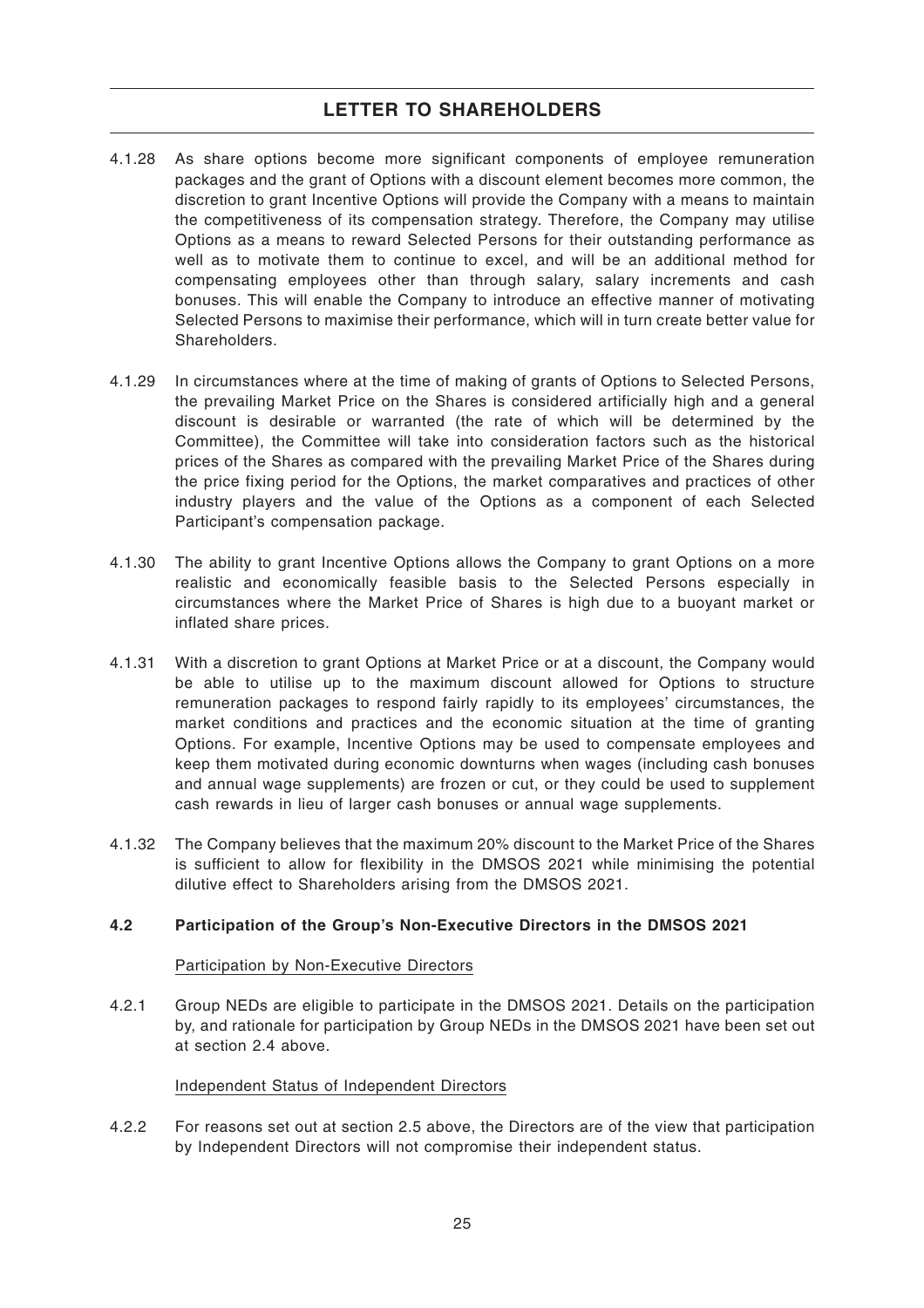### **4.3 Options Granted Under the DMSOS**

Under the DMSOS, no options were granted, and no Shares have been issued by virtue of the exercise of options. There were no unissued Shares under options granted pursuant to the DMSOS as at the Latest Practicable Date.

### **4.4 Financial Effects of the DMSOS 2021**

### Share Capital

4.4.1 The DMSOS 2021 will result in an increase in the Company's issued share capital only if new Shares are issued to Selected Persons. The number of new Shares issued will depend on, inter alia, the size of the Options granted under the DMSOS 2021. However, if existing Shares are purchased for delivery to Selected Persons in lieu of issuing new Shares to Selected Persons, the DMSOS 2021 will have no impact on the Company's issued share capital.

### Net Tangible Assets

4.4.2 The issue of new Shares upon the exercise of Options granted under the DMSOS 2021 will increase the Company's consolidated NTA by the aggregate exercise price of the new Shares issued. On a per Share basis, the effect on the NTA of the Company will be accretive if the exercise price is above the Company's consolidated NTA per Share, but dilutive otherwise.

### Earnings per Share

- 4.4.3 The DMSOS 2021 will have a dilutive impact on the basic EPS following the increase in the Company's number of issued new Shares to the extent that the new Shares are allotted and issued upon the exercise of the Options.
- 4.4.4 Outstanding Options without being exercised are dilutive to the calculation of diluted EPS when the exercise price of the issue of ordinary Shares is less than the average market price of ordinary Shares during the period.
- 4.4.5 Options have a dilutive effect only when the average market price of Shares during the period exceeds the exercise price of the Options.

### Cost of Options

- 4.4.6 Any Options granted under the DMSOS 2021, whether such Options are Market Price Options or Incentive Options, would have a fair value. In the event that such Options are granted at prices below the fair value of the Options, there will be a cost to the Company. Such costs will be more significant in the case of Incentive Options, where such Options are granted with exercise prices set at a discount to the prevailing Market Price of the Shares. The cost to the Company of granting Options with a discounted exercise price under the DMSOS 2021 would be as follows:–
	- (a) the exercise of an Option at a discounted exercise price would translate into a reduction of the proceeds from the exercise of such Options, as compared to the proceeds that the Company would have received from such exercise had the exercise been made at the prevailing Market Price of the Shares. Such reduction of the exercise proceeds would represent the monetary cost to the Company of granting Options with a discounted exercise price;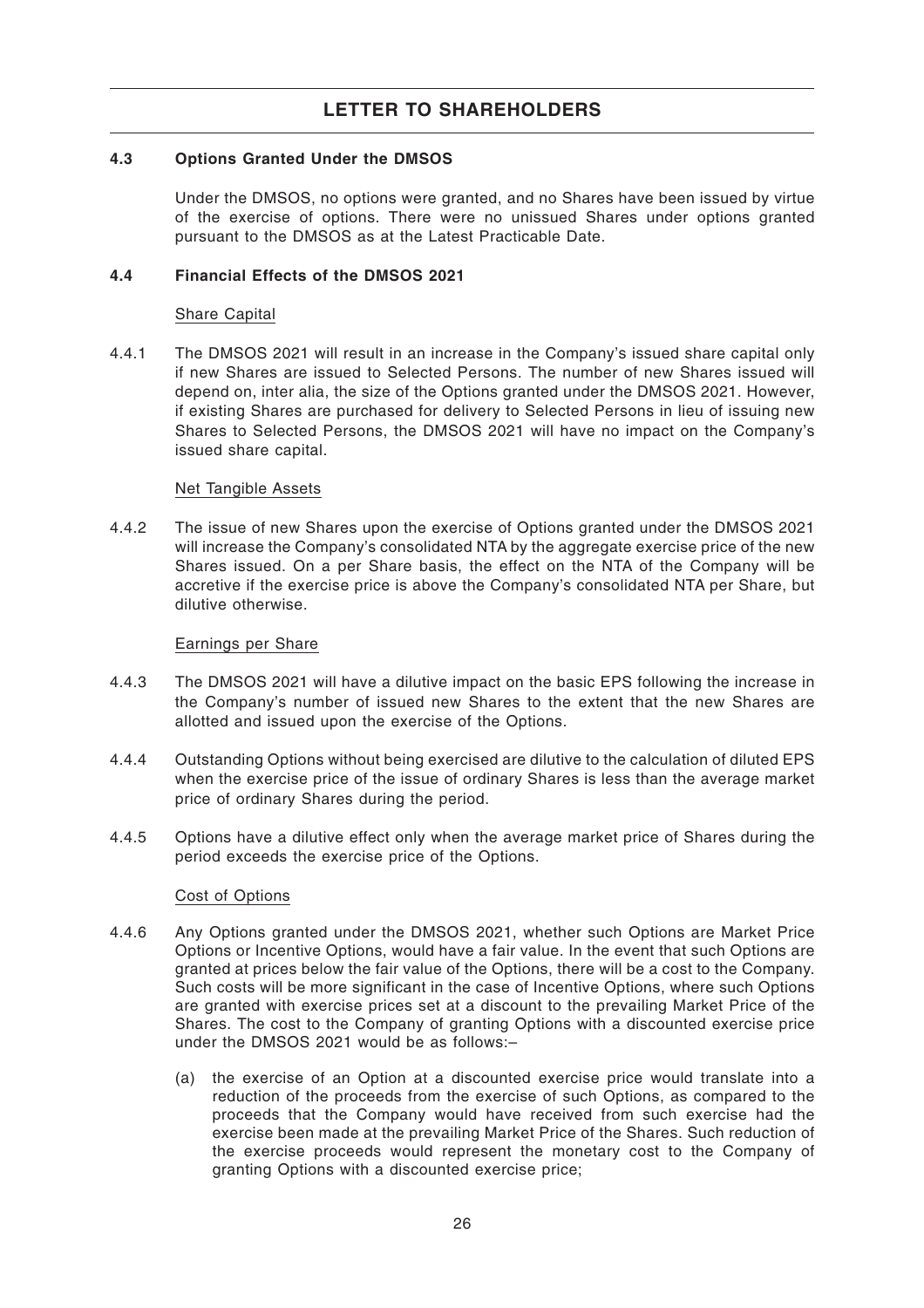- (b) as the monetary cost of granting Options with a discounted exercise price is borne by the Company, the earnings of the Company would effectively be reduced by an amount corresponding to the reduced interest earnings that the Company would have received from the difference in proceeds from an exercise price with no discount versus the discounted exercise price. Such reduction would, accordingly, result in the dilution of the Company's EPS; and
- (c) the effect of the issue of new Shares upon the exercise of Options on the Company's net asset value per Share is accretive if the exercise price is above the net asset value per Share, but dilutive otherwise. The dilutive effect is greater if the exercise price is at a discount to the Market Price.

The costs as discussed above would only materialise upon the exercise of the Option.

- 4.4.7 Under the SFRS(I) 2, the Options, if settled by way of the issue of new Shares or through the transfer of existing Shares (including treasury shares), would be accounted for as equity-settled share-based payment transactions, as described in the following paragraphs.
- 4.4.8 Any Options granted under the DMSOS 2021 would have a fair value. The fair value of the Options is normally estimated by applying an option pricing model at the Offer Date, taking into account the terms and conditions of the grant of the Options and recognised as a charge to the Company's consolidated income statement over the period from the Offer Date of the Options to the vesting date, with a corresponding credit to the Company's reserve account.
- 4.4.9 The amount of the charge to the income statement also depends on whether or not the performance target attached to an Option is measured by reference to the Market Price of the Shares. This is known as a market condition.
- 4.4.10 At each reporting date, the estimate of the number of Options that are expected to vest by the vesting date is revised, and the impact of the revised estimate is recognised, with a corresponding adjustment to the Company's reserve account. No adjustment is made if the revision or actual outcome differs from the original estimate due to market conditions. No expense is recognised for Options that do not ultimately vest, except for Options where vesting is conditional upon a market condition, which are treated as vested irrespective of whether or not the market condition is satisfied, provided that all other performance and/or service conditions are satisfied.
- 4.4.11 After the vesting date, no adjustment of the charge to the income statement is made.

### **4.5 Details of the DMSOS 2021**

4.5.1 The rules of the DMSOS 2021 are set out in Appendix B to this Circular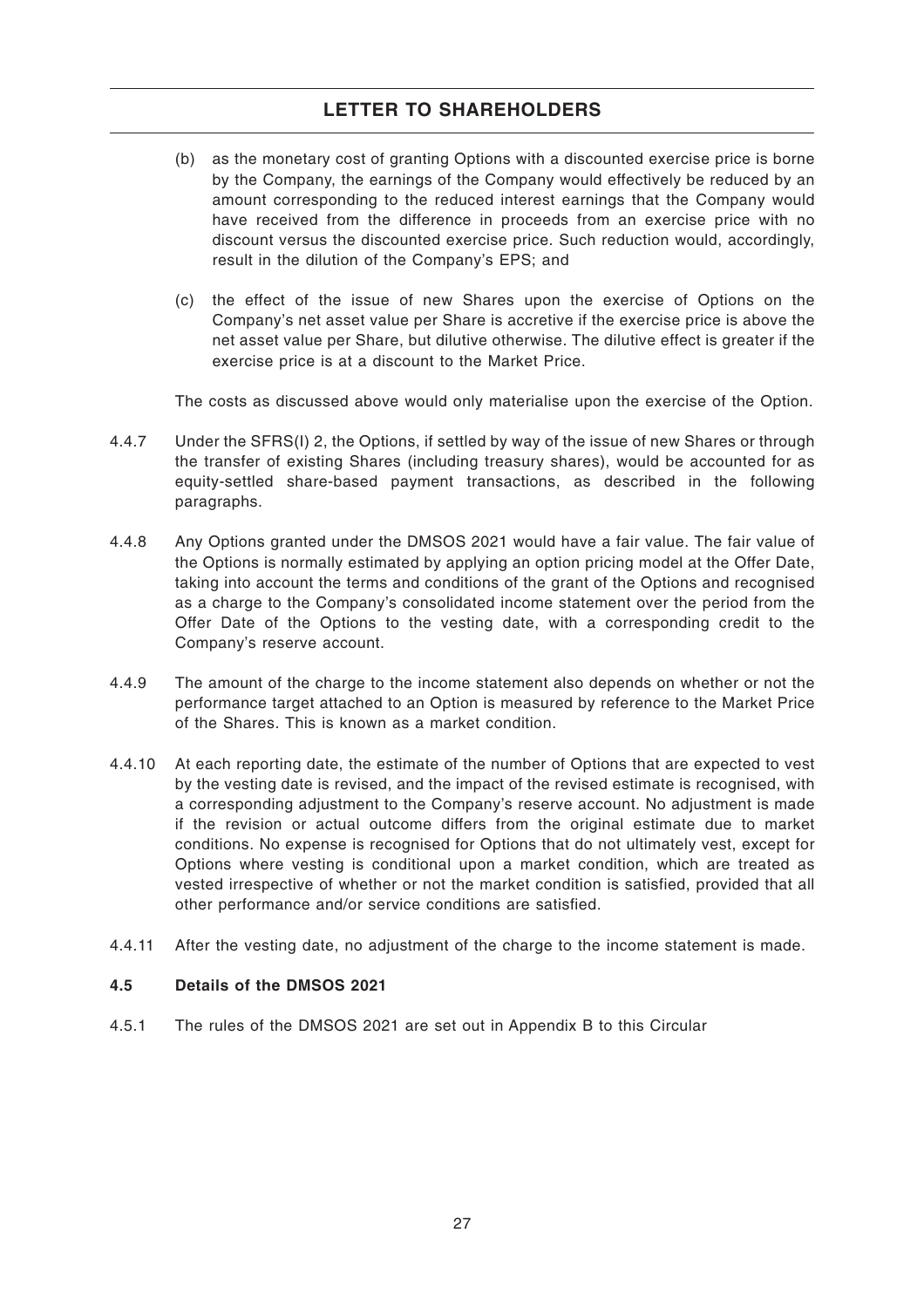### **5. LISTING ON THE SGX-ST**

- 5.1.1 The SGX-ST has approved in-principle on 7 April 2021 the application for the listing and quotation of the new Shares to be allotted and issued pursuant to the DMSAS 2021 and the DMSOS 2021, subject to independent Shareholders' approval being obtained for the DMSAS 2021 and the DMSOS 2021, and the Company's compliance with SGX-ST's listing requirements and guidelines.
- 5.1.2 Such approval is not to be taken as an indication of the merits of the DMSAS 2021 and the DMSOS 2021, the new Shares or the Group.

#### **6. DISCLOSURES IN ANNUAL REPORTS**

#### **6.1 DMSAS 2021**

The Company shall disclose the following (as applicable) in its annual report for so long as the DMSAS 2021 continues in operation:–

- (a) the names of the members of the Committee administering the DMSAS 2021;
- (b) the information required in the table below in respect of the following Selected Persons of the DMSAS 2021:–
	- (aa) Directors of the Company; and
	- (bb) Selected Persons (other than those in paragraph 6.1(b)(aa) above) who have received Shares pursuant to the vesting of Awards granted under the DMSAS 2021 which, in aggregate, represent 5% or more of the total number of new Shares available under the DMSAS 2021,

| <b>Name of Selected</b><br><b>Person</b> | <b>Awards</b><br>granted<br>during the<br><b>Financial</b><br>Year under<br>review<br>(including<br>terms) | Aggregate<br><b>Awards granted</b><br>since<br>commencement<br>of the DMSAS<br>2021 to the end<br>of the Financial<br>Year under<br>review | Aggregate<br><b>Awards vested</b><br>since<br>commencement<br>of the DMSAS<br>2021 to the end<br>of the Financial<br>Year under<br>review | Aggregate<br><b>Awards</b><br>outstanding<br>as at the<br>end of the<br><b>Financial</b><br>Year under<br>review |
|------------------------------------------|------------------------------------------------------------------------------------------------------------|--------------------------------------------------------------------------------------------------------------------------------------------|-------------------------------------------------------------------------------------------------------------------------------------------|------------------------------------------------------------------------------------------------------------------|
|                                          |                                                                                                            |                                                                                                                                            |                                                                                                                                           |                                                                                                                  |

- (c) that Controlling Shareholders, Associates of a Controlling Shareholder, directors and employees of the parent company and its subsidiaries are not eligible to participate in the DMSAS 2021; and
- (d) such other information as may be required by the Listing Manual or the Act.

If any of the disclosure above in the foregoing of this paragraph 6.1 is not applicable, an appropriate negative statement shall be included in the annual report.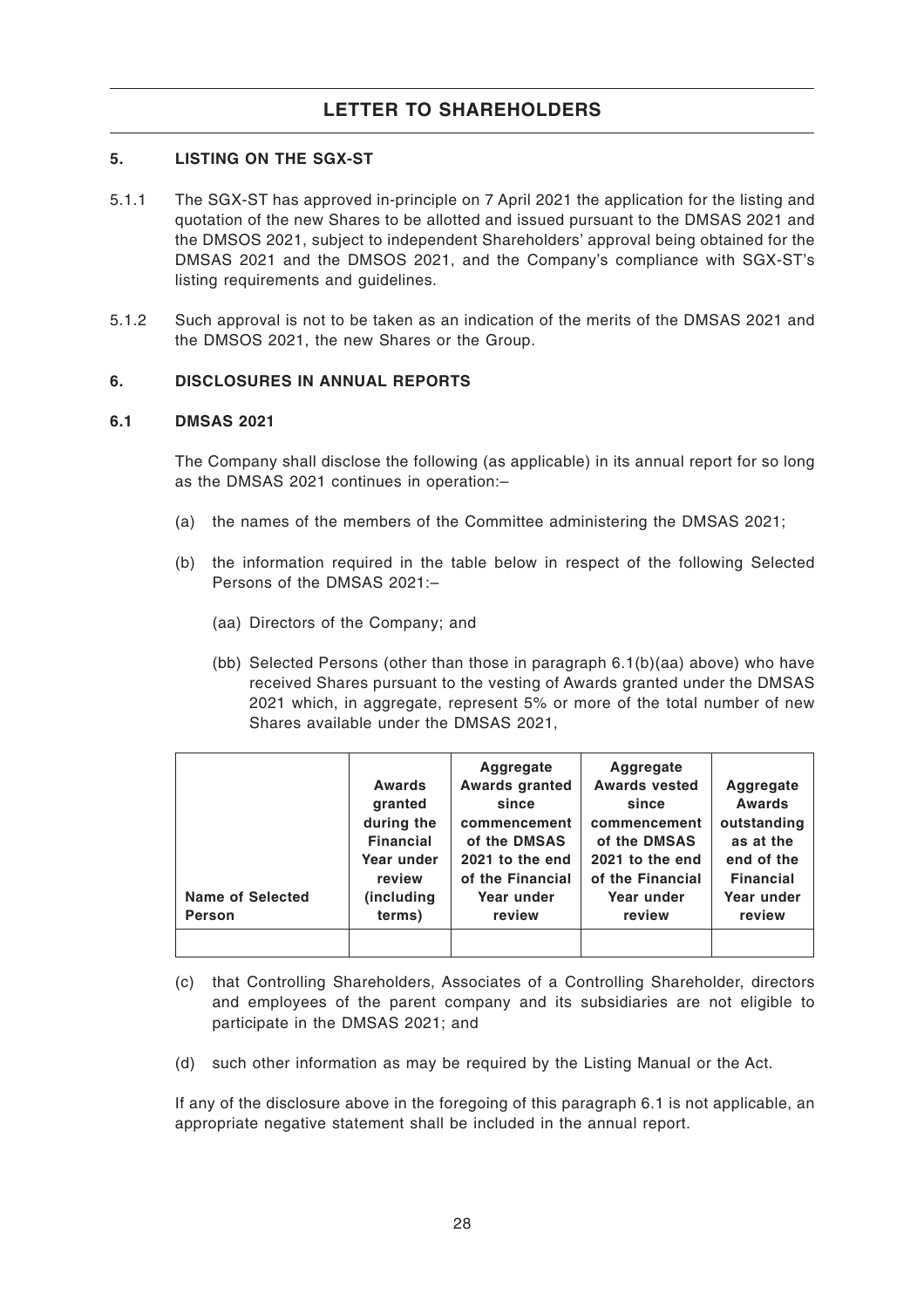#### **6.2 DMSOS 2021**

The Company shall disclose the following (as applicable) in its annual report for so long as the DMSOS 2021 continues in operation:–

- (a) the names of the members of the Committee administering the DMSOS 2021;
- (b) the information required in the table below for the following Selected Persons:–
	- (aa) Directors of the Company; and
	- (bb) Selected Persons, other than those in paragraph 6.2(b)(aa) above, who receive 5% or more of the total number of Shares comprised in Options available under the DMSOS 2021,

| <b>Name of Selected</b><br><b>Person</b> | Number of<br><b>Shares</b><br>comprised<br>in Options<br>granted<br>during<br><b>Financial</b><br>Year under<br>review<br>(including)<br>terms) | Aggregate<br>number of<br><b>Shares</b><br>comprised in<br><b>Options granted</b><br>since<br>commencement<br>of DMSOS 2021<br>to end of the<br><b>Financial Year</b><br>under review | Aggregate<br>number of<br><b>Shares</b><br>comprised in<br><b>Options</b><br>exercised since<br>commencement<br>of DMSOS 2021<br>to end of the<br><b>Financial Year</b><br>under review | Number of<br><b>Shares</b><br>comprised<br>in Options<br>outstanding<br>as at end<br>of the<br><b>Financial</b><br>Year under<br>review |
|------------------------------------------|-------------------------------------------------------------------------------------------------------------------------------------------------|---------------------------------------------------------------------------------------------------------------------------------------------------------------------------------------|-----------------------------------------------------------------------------------------------------------------------------------------------------------------------------------------|-----------------------------------------------------------------------------------------------------------------------------------------|
|                                          |                                                                                                                                                 |                                                                                                                                                                                       |                                                                                                                                                                                         |                                                                                                                                         |

(c)

- (aa) the names of and number and terms of Options granted to each director or employee of the parent company and its subsidiaries who receives 5% or more of the total number of options available to all directors and employees of the parent company and its subsidiaries under the DMSOS 2021, during the financial year under review; and
- (bb) the aggregate number of Options granted to the directors and employees of the parent company and its subsidiaries for the financial year under review, and since the commencement of DMSOS 2021 to the end of the financial year under review,
- (d) that Controlling Shareholders and Associates of a Controlling Shareholder are not eligible to participate in the DMSOS 2021;
- (e) in respect of Incentive Options, the following disclosure shall be made:–
	- (aa) the number of Incentive Options granted at a discount of 10% or less and proportion to Market Price Options during the financial year under review; and
	- (bb) the number of Incentive Options granted at a discount of more than 10% and proportion to Market Price Options during the financial year under review,
- (f) such other information as may be required by the Listing Manual or Act.

If any of the disclosure above in the foregoing of this paragraph 6.2 is not applicable, an appropriate negative statement shall be included in the annual report.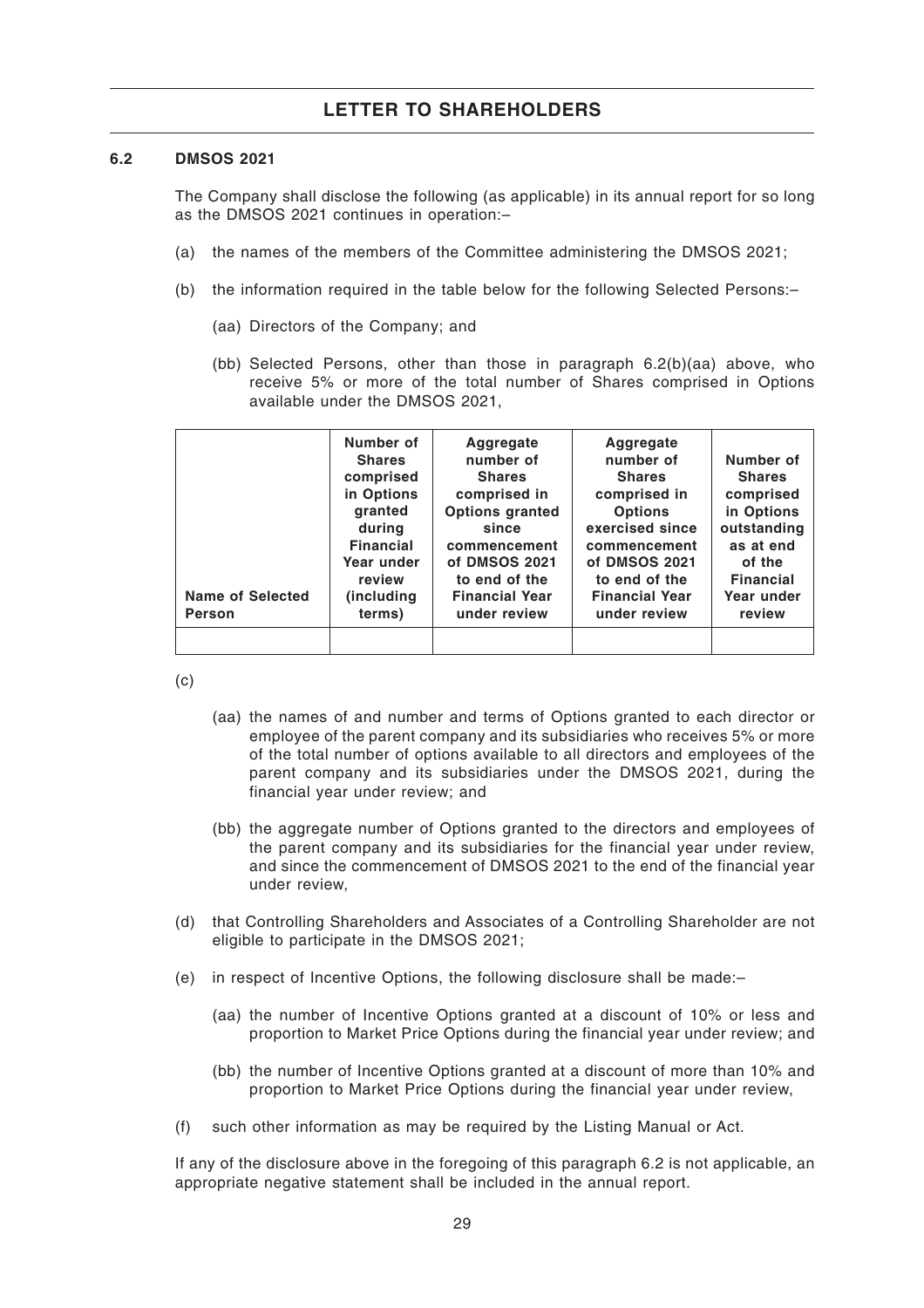### **7. DIRECTORS' AND SUBSTANTIAL SHAREHOLDERS' INTERESTS**

The interest of Directors and Substantial Shareholders in the Shares of the Company, as at the Latest Practicable Date, are as follows:

|                                                 |                            | <b>Direct Interest</b> | <b>Deemed Interest</b>     |        |
|-------------------------------------------------|----------------------------|------------------------|----------------------------|--------|
| <b>Directors</b>                                | Number of<br><b>Shares</b> | 9/6(1)                 | Number of<br><b>Shares</b> | 9/6(1) |
| Lim Tjew Yok                                    | 2,000,000                  | 0.20                   |                            |        |
| Teo Boon Hwee                                   | 1,500,000                  | 0.15                   |                            |        |
| Lim Ah Cheng                                    |                            |                        |                            |        |
| Tan Soo Kiat                                    |                            |                        |                            |        |
| Dr. Ong Seh Hong                                |                            |                        |                            |        |
| Lee Kim Lian Juliana                            |                            |                        |                            |        |
| Lim Rui Ping                                    |                            |                        |                            |        |
| Henry Tan Song Kok                              |                            |                        |                            |        |
| <b>Substantial Shareholders</b>                 |                            |                        |                            |        |
| Estate of Lim Tze Jong <sup>(2)</sup>           | 417,776,000                | 40.83                  |                            |        |
| Lim Lie Tjing @ Lim Lee<br>Cheng <sup>(2)</sup> |                            |                        | 417,776,000                | 40.83  |
| Lee Soo Chye <sup>(2)</sup>                     |                            |                        | 417,776,000                | 40.83  |
| KS Investments Pte. Ltd.(3)                     | 250,000,000                | 24.43                  |                            |        |
| Keppel Offshore & Marine<br>Limited $(3)(4)$    |                            |                        | 250,000,000                | 24.43  |
| Keppel Corporation Limited <sup>(4)(5)</sup>    |                            |                        | 250,000,000                | 24.43  |
| Temasek Holdings (Private)<br>Limited $(5)$     |                            |                        | 250,000,000                | 24.43  |

#### **Notes:–**

- (1) Based on 1,023,211,000 shares as at the Latest Practicable Date. The Company does not hold any treasury shares.
- (2) Estate of Lim Tze Jong's direct interest in the 417,776,000 shares comprises of 217,776,000 shares registered under his Estate and the remaining 200,000,000 shares are held through Raffles Nominees (Pte) Ltd. The Joint Executors, Lim Lie Tjing @ Lim Lee Cheng and Lee Soo Chye are deemed interest in their capacity as Joint Executors of the Estate of Lim Tze Jong in the 417,776,000 ordinary shares in which the Estate has a direct interest in.
- (3) Keppel Offshore & Marine Limited owns 100% of KS Investments Pte. Ltd. and accordingly is deemed by virtue of Section 7(4) of the Companies Act to have an interest in Shares held by KS Investments Pte. Ltd.
- (4) Keppel Corporation Limited owns 100% of Keppel Offshore & Marine Limited and accordingly is deemed by virtue of Section 7(4) of the Companies Act to have an interest in Shares held by Keppel Offshore & Marine Limited.
- (5) Temasek Holdings (Private) Limited's deemed interest arises from the deemed interest held by Keppel Corporation Limited by virtue of Section 7(4A) of the Act.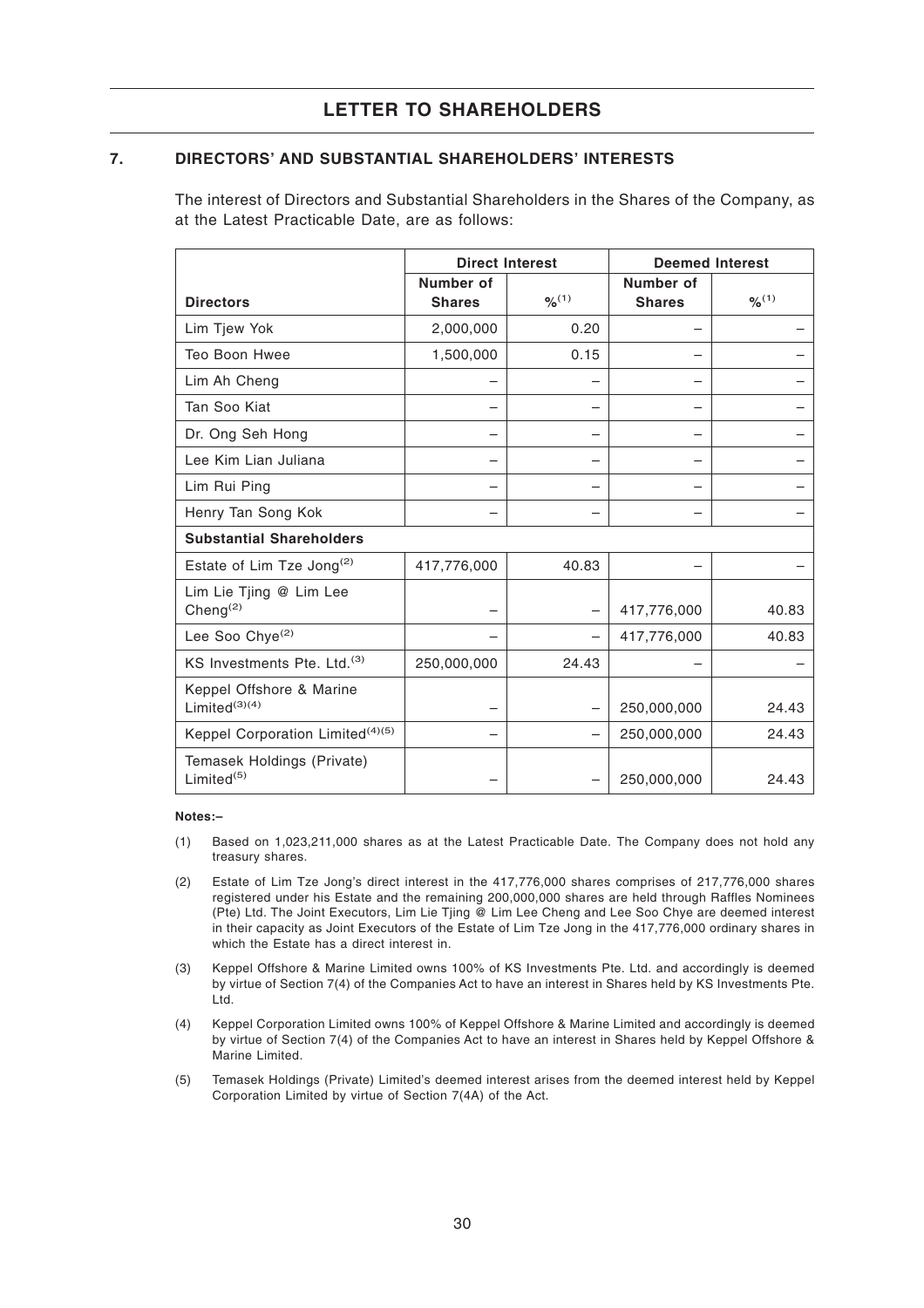### **8. DIRECTORS' RECOMMENDATIONS**

### **8.1 THE RECOMMENDING DIRECTORS**

- 8.1.1 Mr. Lim Tjew Yok and Ms. Lim Rui Ping, being the Recommending Directors, were Associates of the late Lim Tze Jong, and as the Estate of Lim Tze Jong is a Controlling Shareholder, the Recommending Directors are not eligible to participate in the DMSAS 2021 and the DMSOS 2021.
- 8.1.2 Accordingly, the Recommending Directors are able to make a recommendation to Shareholders in respect of Ordinary Resolutions 1, 2 and 3 as set out in the Notice of EGM.
- 8.1.3 Save for the Recommending Directors, all of the other Directors are eligible to participate in the DMSAS 2021 and DMSOS 2021, and are therefore deemed to be interested in the DMSAS 2021 and DMSOS 2021, and have accordingly, refrained from making any recommendation to Shareholders in respect of Ordinary Resolutions 1, 2 and 3 as set out in the Notice of EGM.
- 8.1.4 **In addition, all persons (including Directors who are also Shareholders) who are eligible to participate in the DMSAS 2021 and DMSOS 2021 are required to abstain from voting in respect of the DMSAS 2021 and DMSOS 2021 at the EGM.**

### **8.2 DMSAS 2021**

8.2.1 The Recommending Directors, having considered carefully the Rules of the DMSAS 2021, and all relevant information set out in this Circular, are of the view that the proposed adoption of the DMSAS 2021 is in the interests of the Company. Accordingly, the Recommending Directors recommend that Shareholders vote in favour of Ordinary Resolution 1 as set out in the Notice of EGM.

### **8.3 DMSOS 2021**

8.3.1 The Recommending Directors, having considered carefully the Rules of the DMSOS 2021, and all relevant information set out in this Circular, are of the view that the proposed adoption of the DMSOS 2021 is in the interests of the Company. Accordingly, the Recommending Directors recommend that Shareholders vote in favour of Ordinary Resolutions 2 and 3 as set out in the Notice of EGM.

### **9. DIRECTORS' RESPONSIBILITY STATEMENT**

The Directors collectively and individually accept full responsibility for the accuracy of the information given in this Circular and confirm after making all reasonable enquiries, that to the best of their knowledge and belief, this Circular constitutes full and true disclosure of all material facts about the DMSAS 2021 and DMSOS 2021, the Company and its subsidiaries, and the Directors are not aware of any facts the omission of which would make any statement in this Circular misleading. Where information in the Circular has been extracted from published or otherwise publicly available sources or obtained from a named source, the sole responsibility of the Directors has been to ensure that such information has been accurately and correctly extracted from those sources and/or reproduced in the Circular in its proper form and context.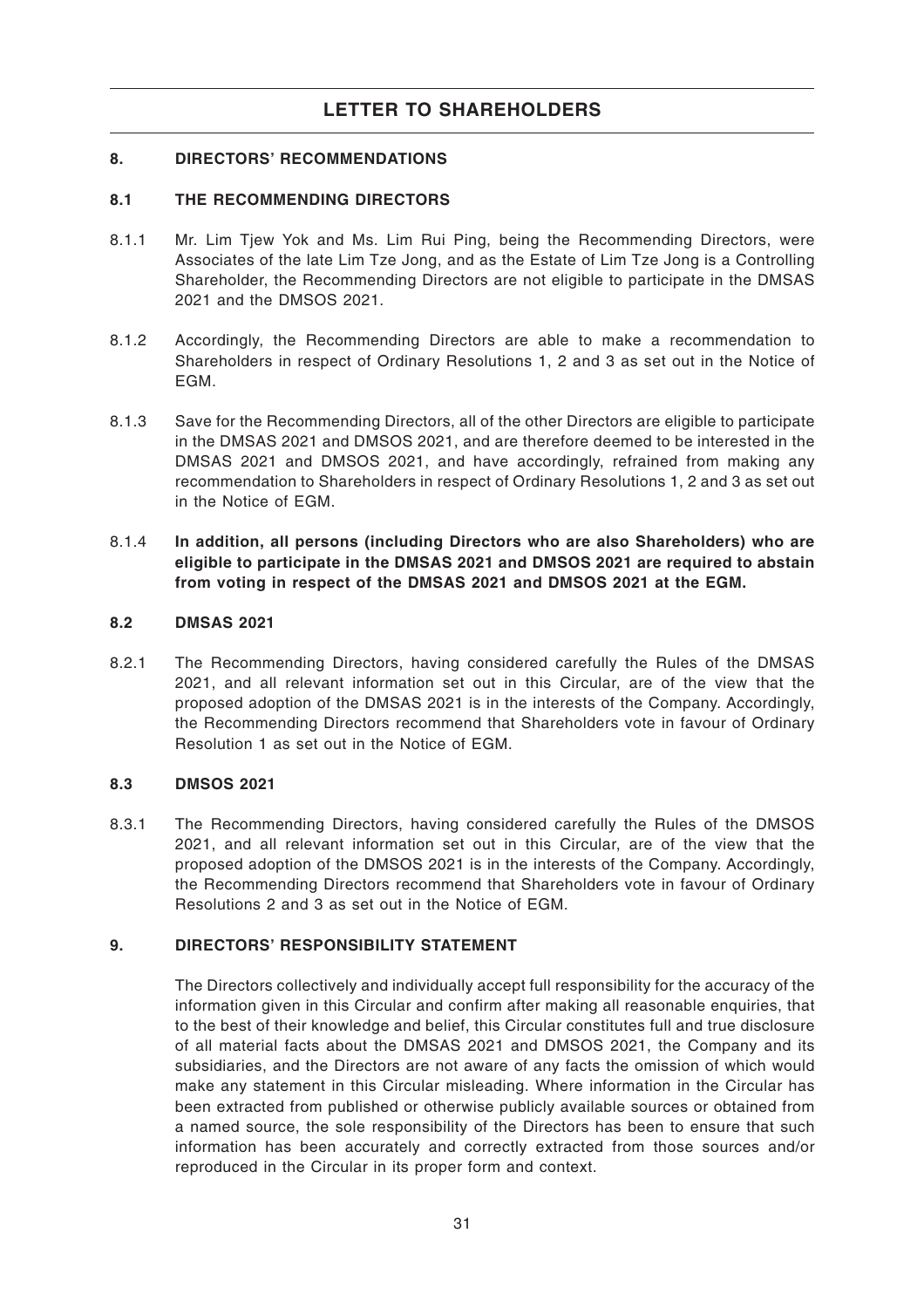### **10. ABSTENTION FROM VOTING**

Save for the Recommending Directors, as all of the other Directors will be eligible to participate in the DMSAS 2021 and the DMSOS 2021, they shall abstain from voting in respect of their holdings of Shares (if any), and shall not accept appointments as proxies for voting at the EGM, in respect of all the ordinary resolutions to be tabled at the EGM for the proposed adoption of the DMSAS 2021 and DMSOS 2021, and the grant of authority to offer and grant Options at a discount under the DMSOS 2021, unless specific instructions have been given in the proxy instrument on how the Shareholders wish their votes to be cast for such ordinary resolutions.

Group Employees, who are eligible to participate in the DMSAS 2021 and the DMSOS 2021 and are also Shareholders (provided that such employees are not Controlling Shareholders or Associates of a Controlling Shareholder), shall abstain from voting in respect of their holdings of Shares (if any), and shall not accept appointments as proxies for voting at the EGM, in respect of all the ordinary resolutions to be tabled at the EGM for the proposed adoption of the DMSAS 2021 and DMSOS 2021, and the grant of authority to offer and grant Options at a discount under the DMSOS 2021, unless specific instructions have been given in the proxy instrument on how the Shareholders wish their votes to be cast for such ordinary resolutions.

### **11. EXTRAORDINARY GENERAL MEETING**

The EGM will be held by electronic means on 29 April 2021 at 4.00 p.m. (or as soon as practicable immediately following the conclusion or adjournment of the annual general meeting of the Company to be convened at 3.30 p.m. on the same day) for the purpose of considering and, if thought fit, passing with or without any amendments, the resolutions set out in the Notice of EGM in this Circular.

### **12. ACTION TO BE TAKEN BY SHAREHOLDERS**

Shareholders will only be able to vote at the EGM by appointing the Chairman of the EGM as proxy to vote on their behalf. Duly completed Proxy Forms must be deposited with the Company (a) via post to the office of the Company's Polling Agent, 10 Anson Road, #29-07 International Plaza, Singapore 079903; or (b) via electronic mail to the Company's Polling Agent at dyna-mac-agm@complete-corp.com.sg (enclosing a clear scanned completed and signed Proxy Form), and must be received by the Company no later than 72 hours before the time appointed for holding the EGM.

A depositor shall not be regarded as a member entitled to attend, speak and vote at the EGM unless his name appears in the depository register as at 72 hours before the time appointed for holding the EGM.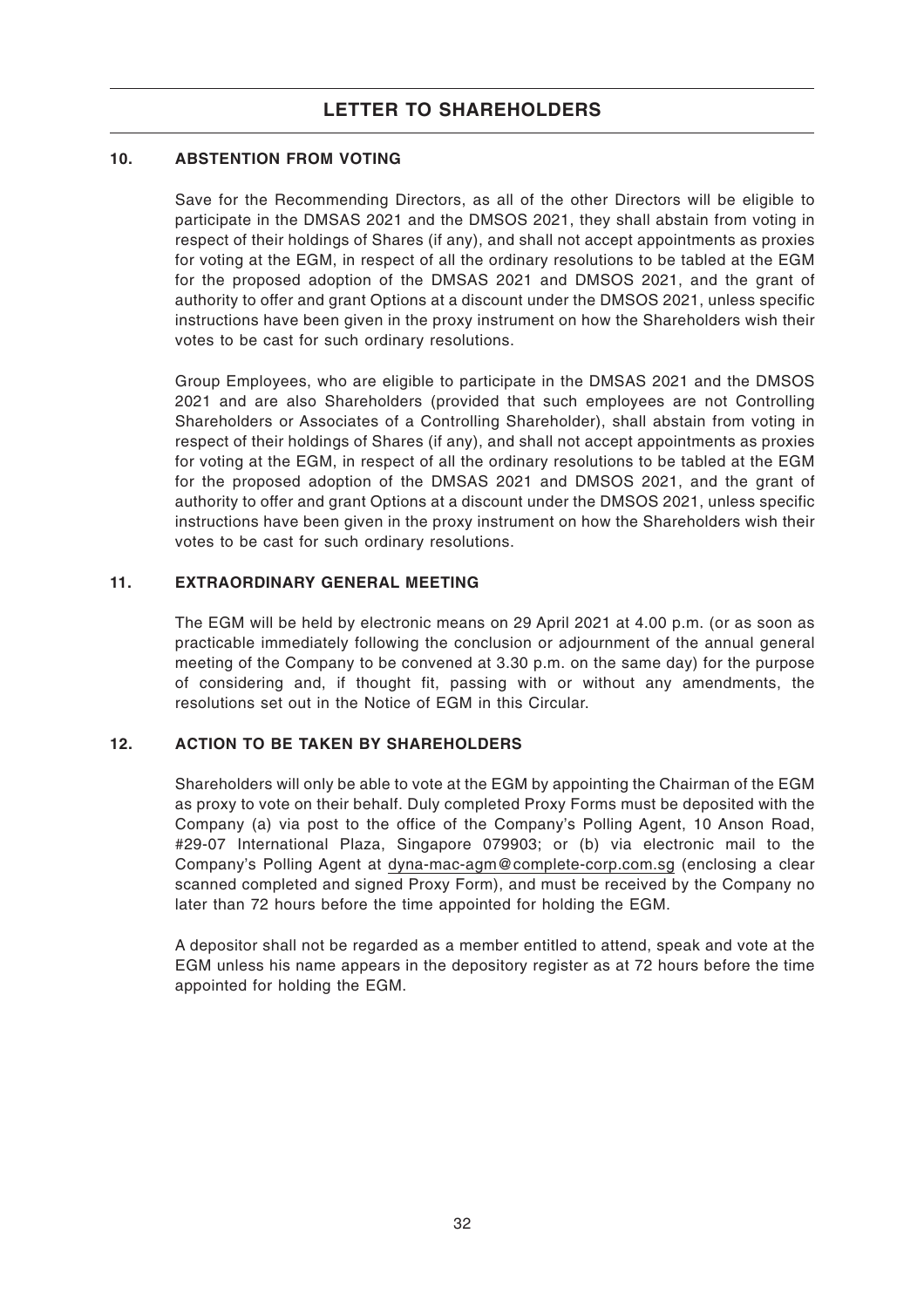### **13. DOCUMENTS AVAILABLE FOR INSPECTION**

Subject to the prevailing regulations, orders, advisories and guidelines relating to safe distancing which may be issued by the relevant authorities, a copy of the (i) constitution of the Company and the (ii) annual report for FY2020 will be available for inspection at the registered office of the Company at 59 Gul Road Singapore 629354 during normal business hours on any weekday (public holidays excepted) from the date of this Circular up to and including the date of the EGM.

Yours faithfully

For and on behalf of the Board of Directors of **DYNA-MAC HOLDINGS LTD.** Lim Ah Cheng Executive Director and Chief Executive Officer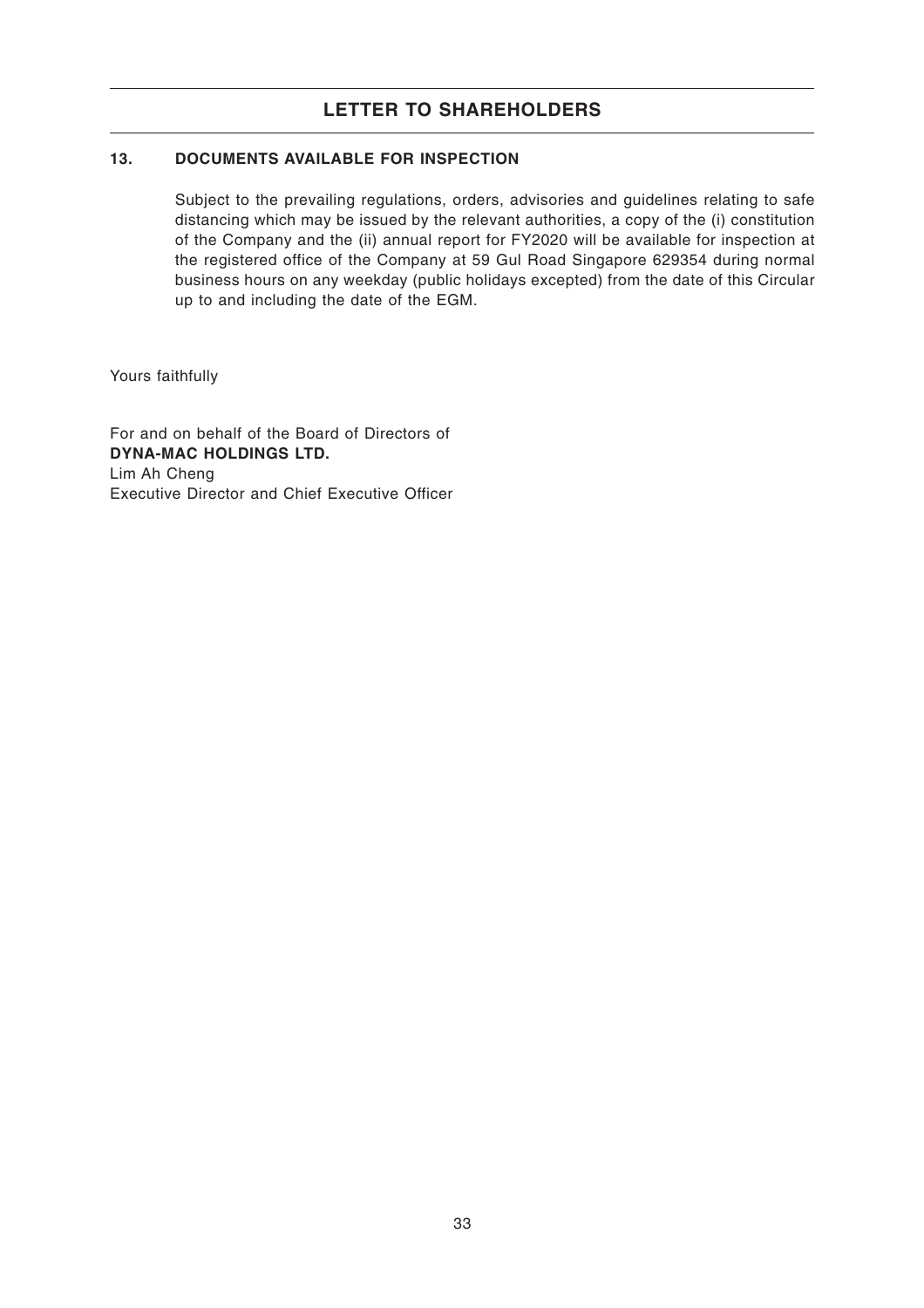### 1. Name of the Scheme

The scheme shall be called the "Dyna-Mac Share Award Scheme 2021".

### 2. Definitions

2.1 Except where the context otherwise requires, the following expressions in the Rules shall have the following meanings:-

| "Act"                     | The Companies Act, Chapter 50 of Singapore, as<br>amended, modified or supplemented from time to<br>time                                                                                                                                                |
|---------------------------|---------------------------------------------------------------------------------------------------------------------------------------------------------------------------------------------------------------------------------------------------------|
| "Adoption Date"           | The date on which the DMSAS 2021 is adopted by<br>the Company in general meeting                                                                                                                                                                        |
| "Associate"               | Shall have the same meaning as defined in the<br>Listing Manual or any other publication prescribing<br>rules or regulations for corporations admitted to the<br>Official List of the SGX-ST, as amended, modified<br>or supplemented from time to time |
| "Auditors"                | The auditors of the Company for the time being                                                                                                                                                                                                          |
| "Award"                   | The contingent award of Shares under the DMSAS<br>2021                                                                                                                                                                                                  |
| "Board"                   | The board of Directors of the Company from time to<br>time                                                                                                                                                                                              |
| "CDP"                     | The Central Depository (Pte) Limited                                                                                                                                                                                                                    |
| "CPF"                     | <b>Central Provident Fund</b>                                                                                                                                                                                                                           |
| "Committee"               | Means the committee comprising members of the<br>remuneration committee of the Company or such<br>other committee comprising Directors of the<br>Company duly authorised and appointed by the<br>Board to administer the DMSAS 2021                     |
| "Company"                 | Dyna-Mac Holdings Ltd.                                                                                                                                                                                                                                  |
| "Controlling Shareholder" | Shall have the same meaning as defined in the<br><b>Listing Manual</b>                                                                                                                                                                                  |
| "Constitution"            | Shall mean the constitution of the Company, as<br>amended from time to time                                                                                                                                                                             |
| "Date of Grant"           | Means in relation to an Award, the date on which<br>the Award is granted to a Selected Person                                                                                                                                                           |
| "Directors"               | The directors of the Company for the time being                                                                                                                                                                                                         |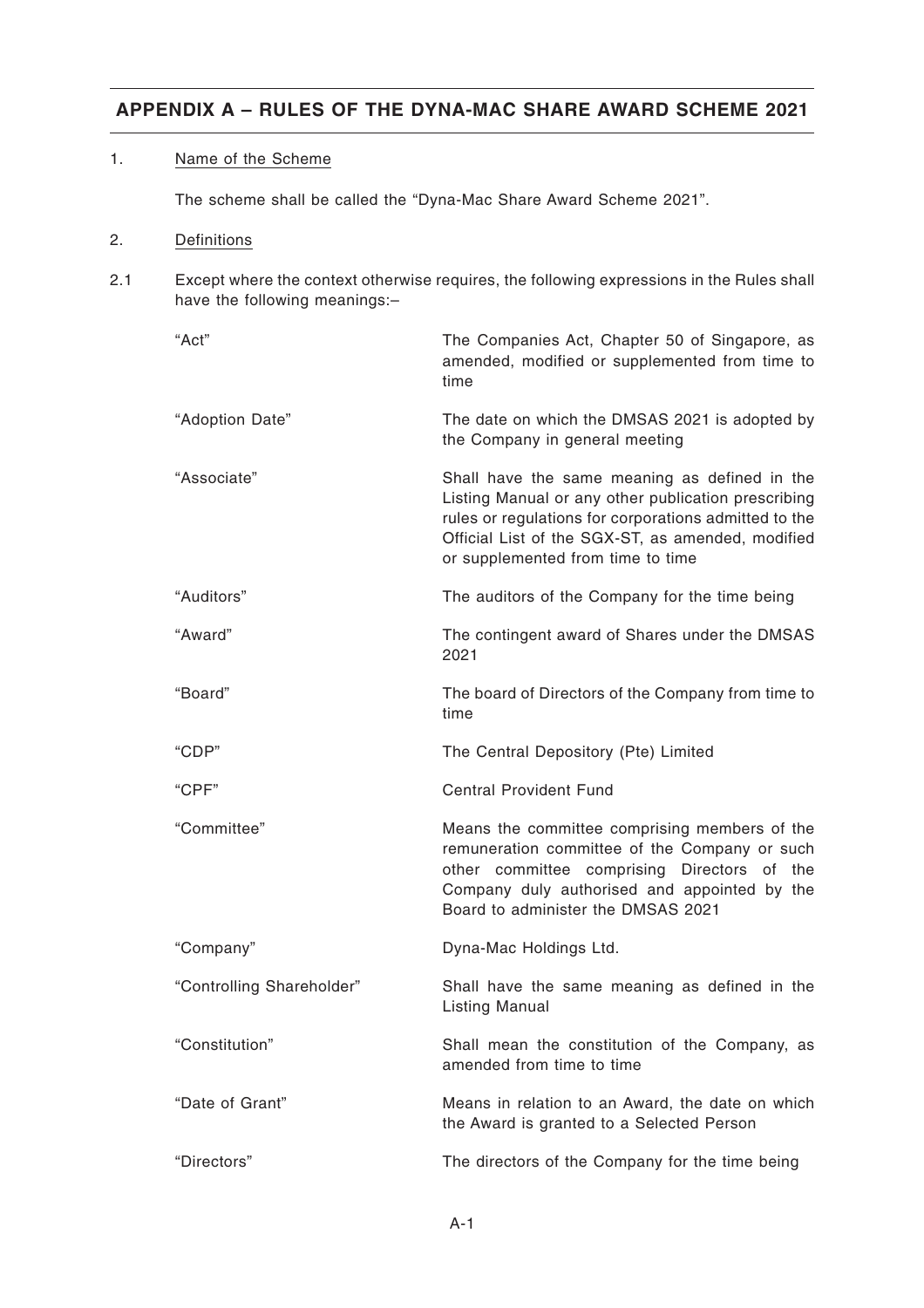| "DMSAS 2021"               | The Dyna-Mac Share Award Scheme 2021, as<br>amended, modified, or supplemented from time to<br>time                                                                                                                                                                                                                                                                            |
|----------------------------|--------------------------------------------------------------------------------------------------------------------------------------------------------------------------------------------------------------------------------------------------------------------------------------------------------------------------------------------------------------------------------|
| "Financial Year"           | The financial year of the Company<br>ended<br>31 December or as the case may be                                                                                                                                                                                                                                                                                                |
| "Group"                    | Means the Company and its Subsidiaries                                                                                                                                                                                                                                                                                                                                         |
| "Group Employee"           | Means a full-time confirmed employee of the Group<br>(including any Group Executive Director)                                                                                                                                                                                                                                                                                  |
| "Group Executive Director" | Means a director of any of the Company and/or its<br>Subsidiaries, as the case may be, who performs an<br>executive function                                                                                                                                                                                                                                                   |
| "Group NED"                | Means a director of any of the Company and/or its<br>Subsidiaries (including an Independent Director),<br>as the case may be, other than a Group Executive<br><b>Director</b>                                                                                                                                                                                                  |
| "Independent Directors"    | Means an independent director of any of the<br>Company and/or its Subsidiaries, as the case may<br>be                                                                                                                                                                                                                                                                          |
| "Listing Manual"           | The Listing Manual of the SGX-ST                                                                                                                                                                                                                                                                                                                                               |
| "Market Day"               | A day on which the SGX-ST is open for trading of<br>securities                                                                                                                                                                                                                                                                                                                 |
| "Market Price"             | Means the average of the last dealt prices for a<br>Share, as determined by reference to the daily<br>official list or other publication published by the<br>SGX-ST for the five (5) consecutive Market Days<br>immediately preceding the Date of Grant on which<br>there was trading in the Shares, rounded up to the<br>nearest whole cent in the event of fractional prices |
| "month"                    | Means calendar month                                                                                                                                                                                                                                                                                                                                                           |
| "Performance Targets"      | Means the performance targets prescribed by the<br>Committee to be fulfilled by a Selected Person for<br>any particular period under the DMSAS 2021                                                                                                                                                                                                                            |
| "Rules"                    | The rules of the DMSAS 2021, as the same may be<br>amended, modified or supplemented from time to<br>time                                                                                                                                                                                                                                                                      |
| "Selected Person"          | Means a person who is selected by the Committee<br>to participate in the DMSAS 2021 in accordance<br>with the provisions of the DMSAS 2021                                                                                                                                                                                                                                     |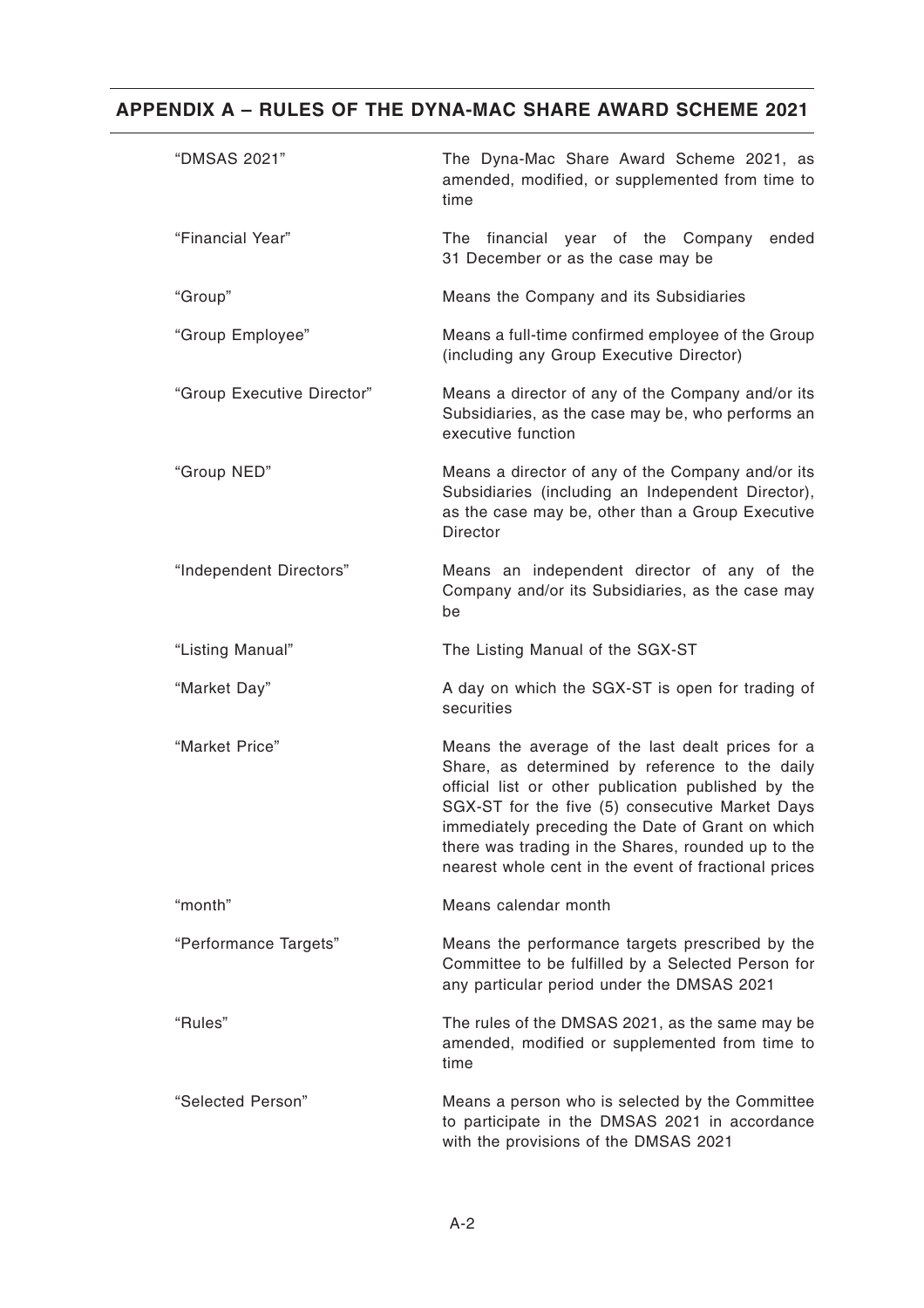| "SGX-ST"                                   | Singapore Exchange Securities Trading Limited                                                                                                                                                                                                                                                                       |
|--------------------------------------------|---------------------------------------------------------------------------------------------------------------------------------------------------------------------------------------------------------------------------------------------------------------------------------------------------------------------|
| "Shareholders"                             | Registered holders of Shares in the register of<br>members of the Company or, where CDP is the<br>registered holder, the term "Shareholders" shall, in<br>relation to such Shares and where the context<br>admits, mean the Depositors who have Shares<br>entered against their names in the Depository<br>Register |
| "Shares"                                   | Means the ordinary shares in the capital of the<br>Company                                                                                                                                                                                                                                                          |
| "Subsidiary"                               | Shall have the same meaning in relation to the<br>Company as defined in the Act                                                                                                                                                                                                                                     |
| "Subsidiary Holdings"                      | Shall have the same meaning as defined in the<br><b>Listing Manual</b>                                                                                                                                                                                                                                              |
| $``\%"$                                    | Percentage or per centum                                                                                                                                                                                                                                                                                            |
| "Singapore Dollars" or "\$" and<br>"cents" | Singapore dollars and cents, respectively                                                                                                                                                                                                                                                                           |

- 2.2 The terms "Depositor", "Depository Agent", and "Depository Register" shall have the meanings ascribed to them respectively by Section 81SF of the Securities and Futures Act (Chapter 289).
- 2.3 Any reference in the DMSAS 2021 to any enactment is a reference to that enactment as for the time being amended, modified, supplemented or re-enacted. Any word defined under the Act and used in these Rules shall have the meaning assigned to it under the Act.
- 2.4 Words importing the singular number shall include the plural number where the context admits and vice versa. Words importing the masculine gender shall include the feminine and neuter genders where the context admits.
- 2.5 Any reference to a time of day shall be a reference to Singapore time.
- 3. Objectives

The purpose of the DMSAS 2021 is to provide an opportunity for Group Employees, Group Executive Directors, and Group NEDs who have met the eligibility criteria (as set out under Rule 4) and achieved the Performance Targets to be remunerated not just through cash bonuses but also by an equity stake in the Company.

Controlling Shareholders or Associates of a Controlling Shareholder will not be eligible to participate in the DMSAS 2021.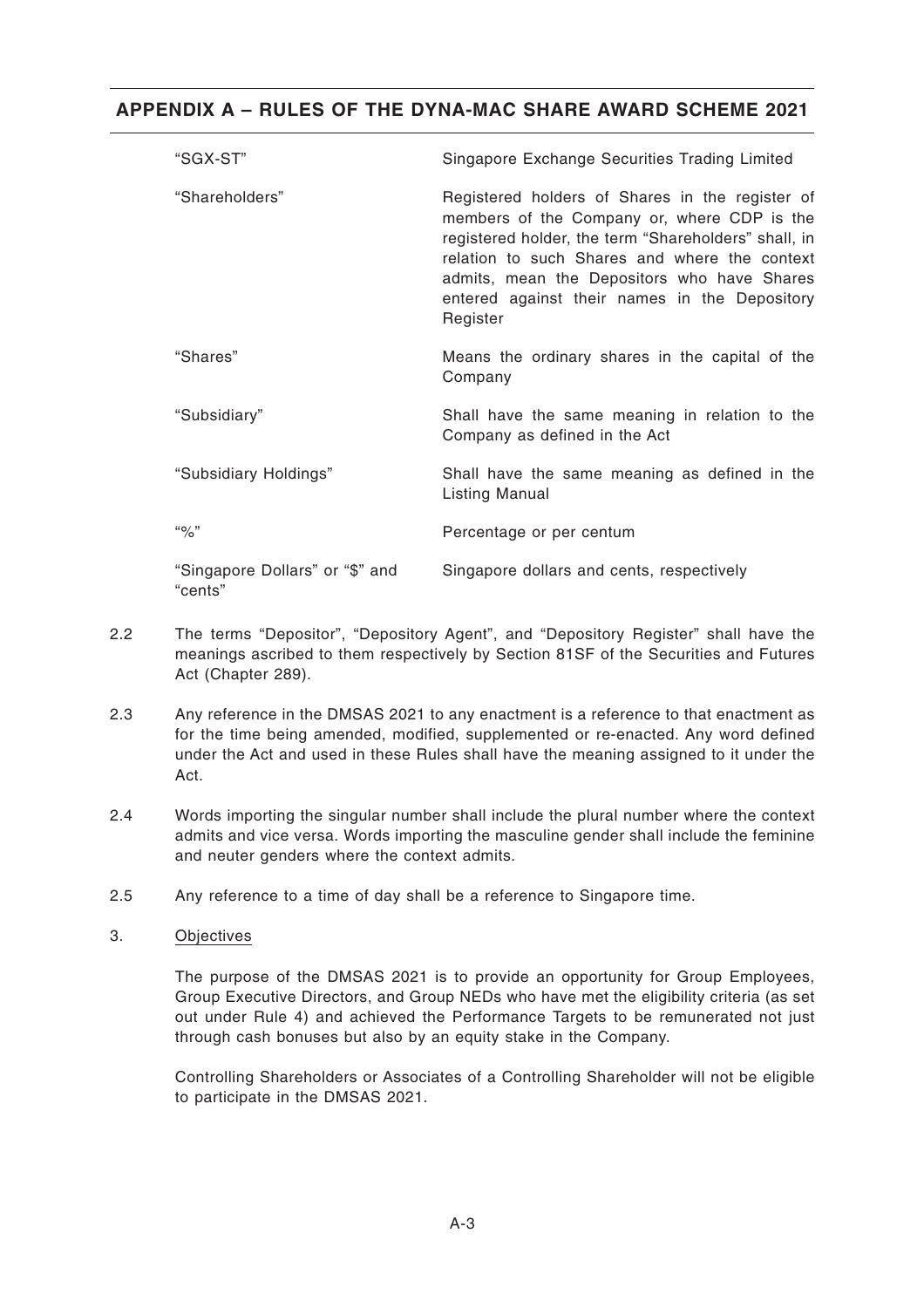The Company believes that the retention of outstanding employees within the Group is paramount to the Group's long-term objective of pursuing continuous growth and expansion in its business and operations. The Group also acknowledges that it is important to preserve financial resources for future business developments and to withstand difficult times. As such, one of the Group's strategies is to contain the remuneration of its employees and executives that is a major component of the Group's operating costs.

The DMSAS 2021 is formulated with those objectives in mind. It is hoped that through the DMSAS 2021, the Company would be able to remain an attractive and competitive employer and better able to manage its fixed overhead costs without compromising on performance standards and efficiency.

#### 4. Eligibility

- 4.1 Subject to Rule 4.2, the following persons (provided that such persons are not undischarged bankrupts at the relevant time) shall be eligible to participate in the DMSAS 2021 at the absolute discretion of the Committee:–
	- (a) Group Employees who have attained the age of 21 years on or before the Date of Grant;
	- (b) Group Executive Directors; and
	- (c) Group NEDs.
- 4.2 Controlling Shareholders or Associates of a Controlling Shareholder are not eligible to participate in the DMSAS 2021.
- 4.3 For the purposes of paragraph 4.1(a) above, the secondment of a Group Employee to another company within the Group shall not be regarded as a break in his employment or his having ceased by reason only of such secondment to be a full-time employee of the Group.
- 4.4 There shall be no restriction on the eligibility of any Selected Person to participate in any other share option or share incentive schemes implemented by the Company or any other company within the Group.
- 4.5 Subject to the Act and the Listing Manual, the terms of eligibility for participation in the DMSAS 2021 may be amended, modified or supplemented from time to time at the absolute discretion of the Committee.

#### 5. Limitations on the size of the DMSAS 2021

- 5.1 The aggregate number of Shares to be delivered pursuant to the vesting of the Awards on any date, when added to the number of Shares issued and/or issuable under such other share-based incentive plans of the Company, shall not exceed 15% of the total number of issued Shares of the Company (excluding treasury shares and subsidiary holdings) on the day preceding that date.
- 5.2 Awards may only be vested, and consequently any Shares comprised in such Awards shall only be delivered, upon the Committee being satisfied that the Selected Person has achieved the Performance Targets.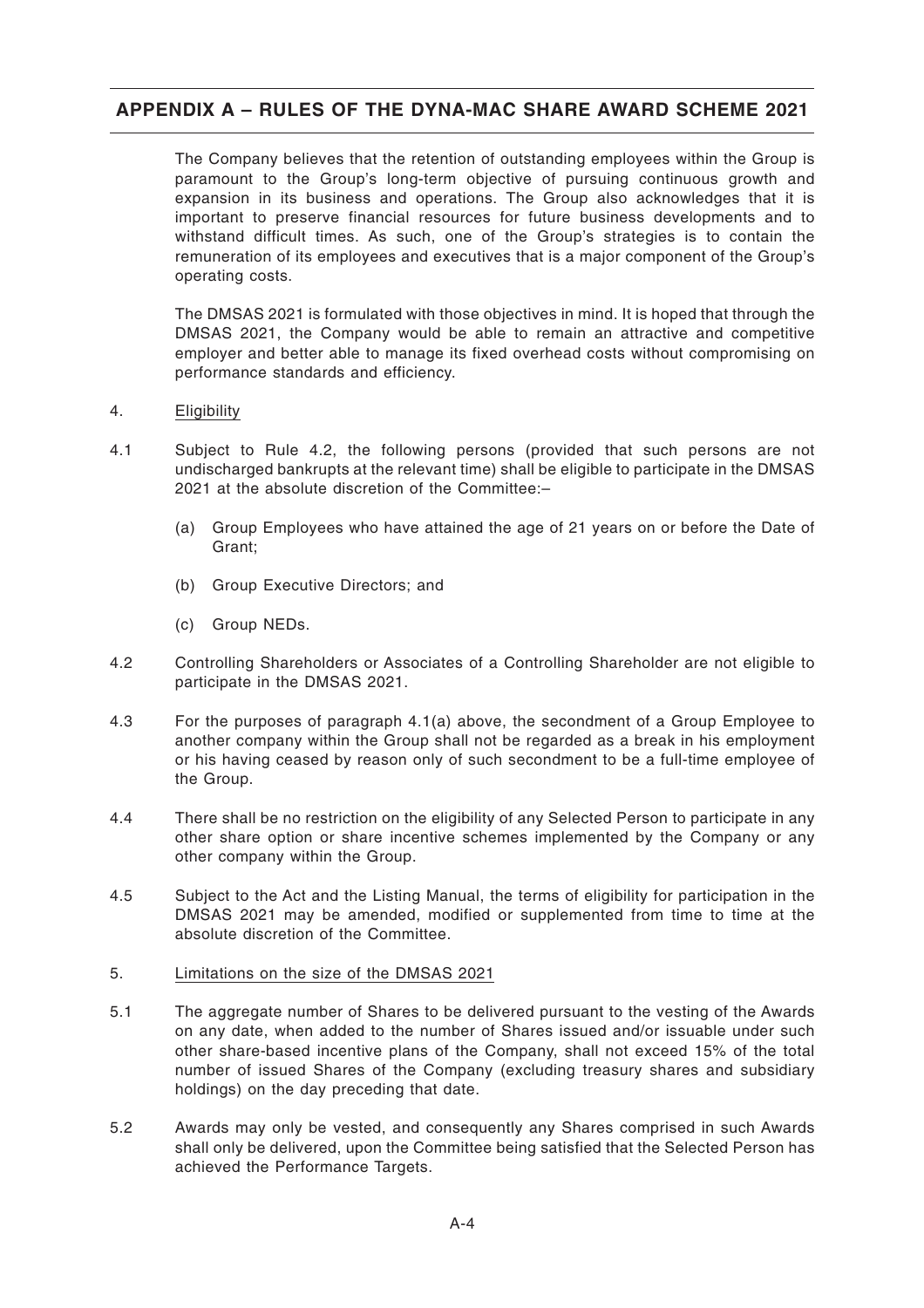### 6. Date of Grant

No Awards shall be granted during the period commencing two (2) weeks before the announcement of the Company's financial statements for each of the first three quarters of its Financial Year and one (1) month before the announcement of the Company's full year financial statements (if the Company announces its quarterly financial statements, whether required by the SGX-ST or otherwise), or one (1) month before the announcement of the Company's half year and full year financial statements (if the Company does not announce its quarterly financial statements).

Save for the above, the Committee may grant Awards at any time during the Financial Year of the Company where the DMSAS 2021 is in force, provided that in the event that an announcement on any matter of an exceptional nature involving unpublished price sensitive information is imminent, Awards may only be vested and hence any Shares comprised in such Awards may only be delivered on or after the second Market Day from the date on which the aforesaid announcement is released.

- 7. Awards
- 7.1 Awards are personal to the Selected Person to whom it is given and shall not be transferred (other than to a Selected Person's personal representative on the death of that Selected Person), charged, assigned, pledged or otherwise disposed of, in whole or in part, unless with the prior approval of the Committee.
- 7.2 Once an Award is finalised by the Committee, the Committee shall send an Award letter to the Selected Person confirming the said Award. The said Award letter shall specify inter alia, the following:–
	- (a) the number of Shares which are the subject of the Award;
	- (b) the Performance Target(s) for the Selected Person;
	- (c) the performance period during which the Performance Target(s) shall be satisfied;
	- (d) the date on which the Award shall be vested; and
	- (e) any other condition which the Committee may determine in relation to that Award.

#### 8. Vesting of the Awards

- 8.1 Notwithstanding that a Selected Person may have met his Performance Targets:–
	- (a) no Shares shall be delivered pursuant to an Award; and
	- (b) any Award, to the extent not yet vested or pursuant to which any Shares have not been delivered, shall forthwith become void and cease to have any effect,

upon the occurrence of any of the following events:–

(a) the bankruptcy of the Selected Person or the happening of any other event which results in his being deprived of the legal or beneficial ownership of such Award;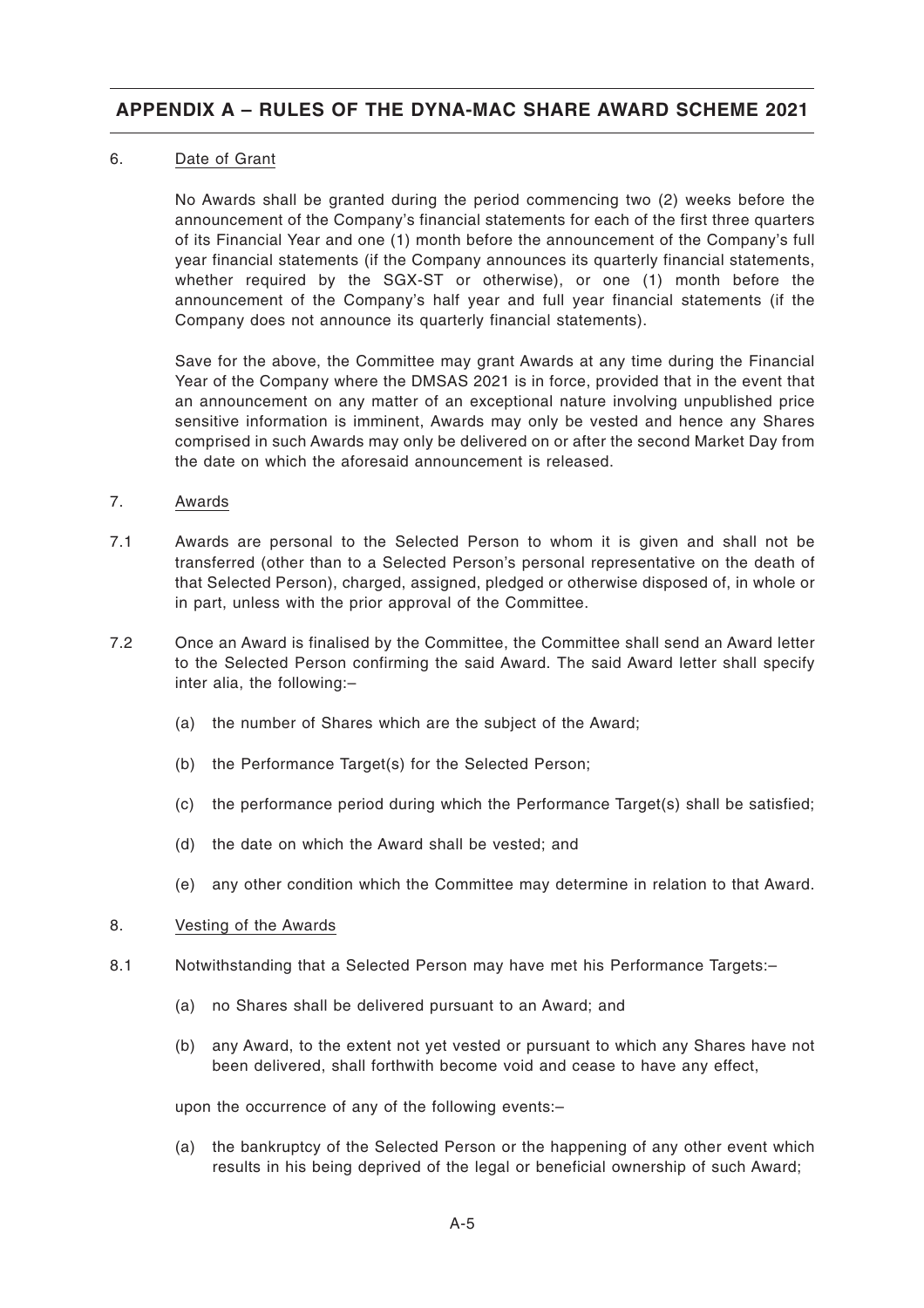- (b) misconduct on the part of the Selected Person as determined by the Committee in its absolute discretion;
- (c) if the Committee shall, at its absolute discretion, deems it appropriate that such Award to be given or given, as the case may be, to a Selected Person shall so lapse on the grounds that any of the objectives of the DMSAS 2021 (as set out in Rule 3) have not been met;
- (d) subject to Rule 8.2 below, the Selected Person ceases to be in the employment of or ceases to hold any office in the Group for any reason whatsoever; or
- (e) the Selected Person becomes a Controlling Shareholder or an Associate of a Controlling Shareholder after the Date of Grant,

and in such an event, the Selected Person shall have no claim whatsoever against the Group and its respective directors and employees.

- 8.2 Where the Selected Person ceases to be employed by or ceases to hold any office in the Group by reason of:–
	- (a) ill health, injury or disability (in each case, evidenced to the satisfaction of the Committee);
	- (b) redundancy;
	- (c) retirement at or after the legal retirement age;
	- (d) retirement before the legal retirement age with the consent of the Committee; or
	- (e) any other reason where the cessation of employment is approved by the Committee,

the Committee may, in its absolute discretion, notwithstanding Rule 8.1(d), preserve all or any part of any Award and decide whether to give the Award in whole or in part to the Selected Person.

In exercising its discretion, the Committee will have regard to all circumstances on a case-by-case basis, including (but not limited to) the contributions made by the Selected Person, the extent to which the Performance Targets have been fulfilled.

- 8.3 If a Selected Person has fulfilled his Performance Targets but dies before an Award is made, the Award shall in such circumstances be given to the personal representatives of the Selected Person.
- 8.4 Shares to be delivered pursuant to the vesting of the Awards shall be in multiples of 100 **Shares**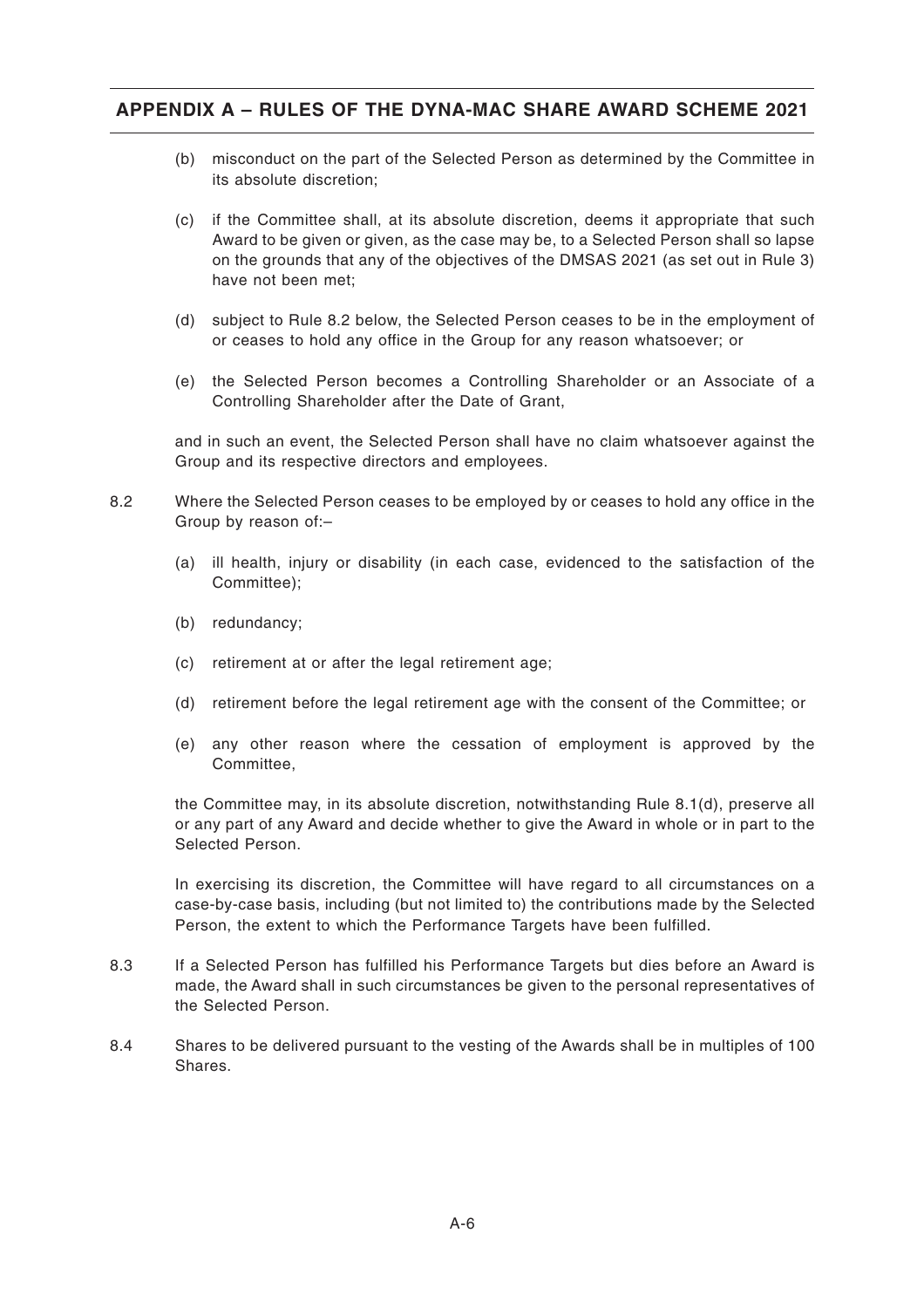### 9. Take-over and winding up of the Company

- 9.1 Notwithstanding Rule 8 but subject to Rule 9.5, in the event of a take-over being made for the Shares, a Selected Person shall be entitled to Awards if he has met the Performance Targets within the period commencing on the date on which such offer for a take-over of the Company is made or, if such offer is conditional, the date on which such offer becomes or is declared unconditional, as the case may be, and ending on the earlier of:–
	- (a) the expiry of six (6) months thereafter, unless prior to the expiry of such six-month period, at the recommendation of the offeror and with the approvals of the Committee and the SGX- ST, such expiry date is extended to a later date (in either case, being a date falling not later than the last date on which the Performance Targets are to be fulfilled); or
	- (b) the date of expiry of the period for which the Performance Targets are to be fulfilled.

Provided that if during such period, the offeror becomes entitled or bound to exercise rights of compulsory acquisition under the provisions of the Act and, being entitled to do so, gives notice to the Selected Persons that it intends to exercise such rights on a specified date, the Selected Person shall be obliged to fulfill such Performance Target until the expiry of such specified date or the expiry date of the Performance Target relating thereto, whichever is earlier, before an Award can be vested.

- 9.2 If under any applicable laws, the court sanctions a compromise or arrangement proposed for the purposes of, or in connection with, a scheme for the reconstruction of the Company or its amalgamation with another company or companies, each Selected Person shall be entitled, notwithstanding Rule 8 but subject to Rule 9.5, to any Awards so determined by the Committee to be vested in him during the period commencing on the date upon which the compromise or arrangement is sanctioned by the court and ending either on the expiry of sixty (60) days thereafter or the date upon which the compromise or arrangement becomes effective, whichever is later.
- 9.3 If an order is made for the winding-up of the Company on the basis of its insolvency, all Awards, notwithstanding that they may have been so vested shall be deemed or become null and void.
- 9.4 In the event of a members' voluntary winding-up (other than for amalgamation or reconstruction), the Awards shall so vest in the Selected Person for so long as, in the absolute determination by the Committee, the Selected Person has met the Performance Targets prior to the date that the members' voluntary winding-up shall be deemed to have been commenced or effective in law.
- 9.5 If in connection with the making of a general offer referred to in Rule 9.1 or the scheme referred to in Rule 9.2 or the winding-up referred to in Rule 9.4, arrangements are made (which are confirmed in writing by the Auditors, acting only as experts and not as arbitrators, to be fair and reasonable) for the compensation of Selected Persons, whether by the payment of cash or by any other form of benefit, no Award shall be made in such circumstances.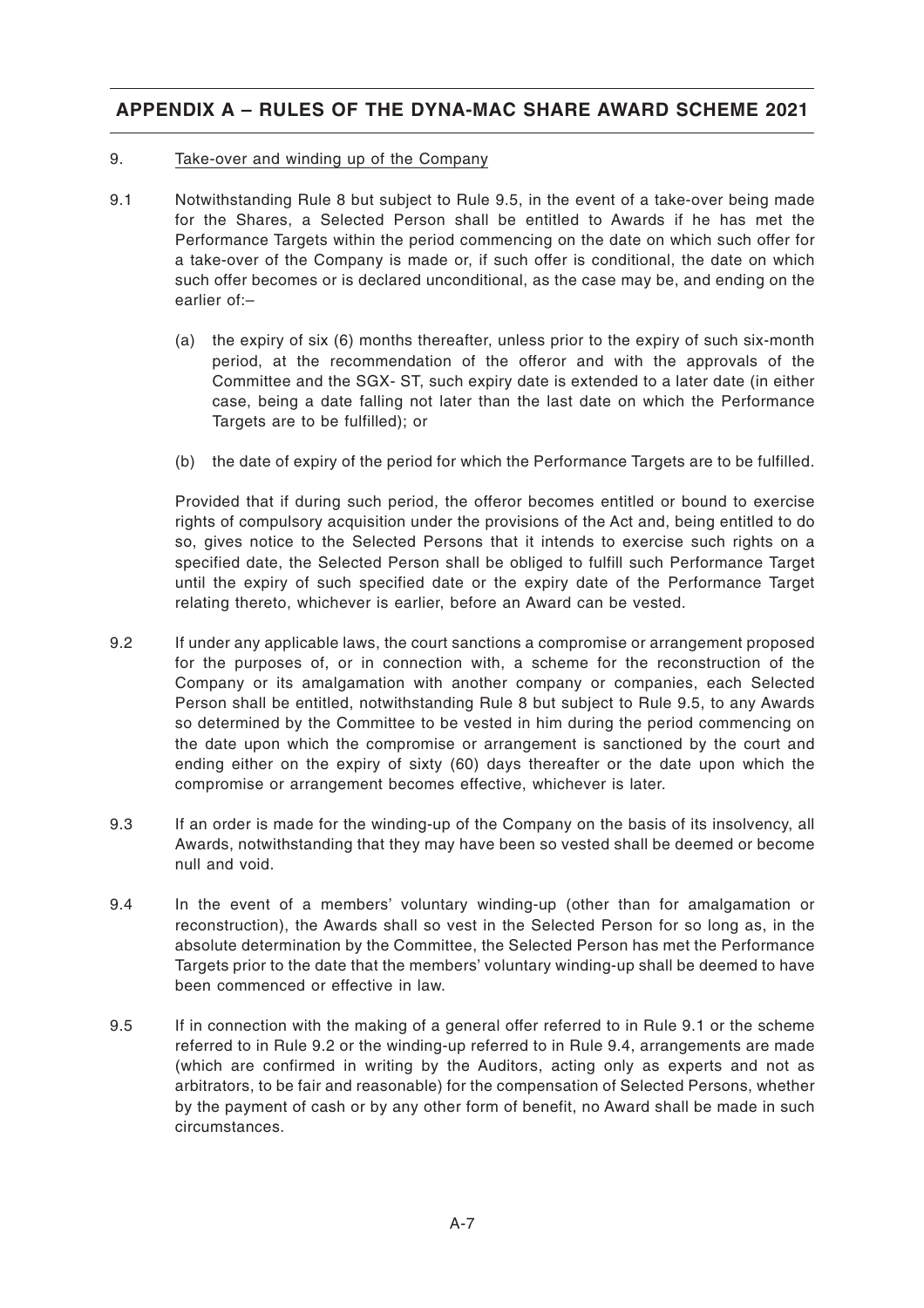### 10. Operation of the DMSAS 2021

- 10.1 Subject to legislation and the Listing Manual, such consents or other required action of any competent authority under any regulations or enactments for the time being in force as may be necessary and subject to the compliance with the terms of the DMSAS 2021 and the Constitution, the Company will have the flexibility to deliver Shares to Selected Persons upon vesting of their Awards by the following means as it deems fit in its sole and absolute discretion:–
	- (a) the allotment and issue to each Selected Person of the number of new Shares, deemed to be fully paid or credited upon their allotment and issuance;
	- (b) delivering existing Shares to the Selected Person, whether such existing Shares are acquired pursuant to a share purchase mandate or (to the extent permitted by law) held as treasury shares or otherwise; and/or
	- (c) payment of the aggregate Market Price of the Shares in cash in lieu of allotment or transfer.
- 10.2 The Company shall, within 10 Market Days after the vesting of an Award, allot the new Shares or transfer the purchased Shares and despatch to CDP the relevant share certificates by ordinary post or such other mode as the Committee may deem fit. If payment in cash for the aggregate Market Price of the Shares is to be made in lieu of allotment or transfer, the payment shall be made, within 10 Market Days after the vesting of an Award.
- 10.3 The Company shall, as soon as practicable after such allotment, apply to the SGX-ST for permission to deal in and for quotation of the new Shares.
- 10.4 Shares which are the subject of an Award shall be issued in the name of CDP to the credit of the securities account of that Selected Person maintained with CDP, the securities sub-account maintained with a Depository Agent or the CPF investment account maintained with a CPF agent bank.
- 10.5 New Shares issued and allotted upon the vesting of an Award shall be subject to all the provisions of the Constitution, and shall rank in full for all entitlements, including dividends or other distributions declared or recommended in respect of the then existing Shares, the Record Date for which falls on or after the relevant vesting date of the Award, and shall in all other respects rank pari passu with other existing Shares then in issue. "Record Date" means the date fixed by the Company for the purposes of determining entitlements to dividends or other distributions to or rights of holders of Shares.
- 10.6 The "aggregate Market Price" of the Shares to be paid to a Selected Person in lieu of allotment or transfer, shall be calculated in accordance with the following formula:–

 $A = B \times C$ 

Where:

A is the aggregate Market Price of the Shares to be paid to the Selected Person in lieu of all or some of the Shares to be issued or transferred upon the release of an Award;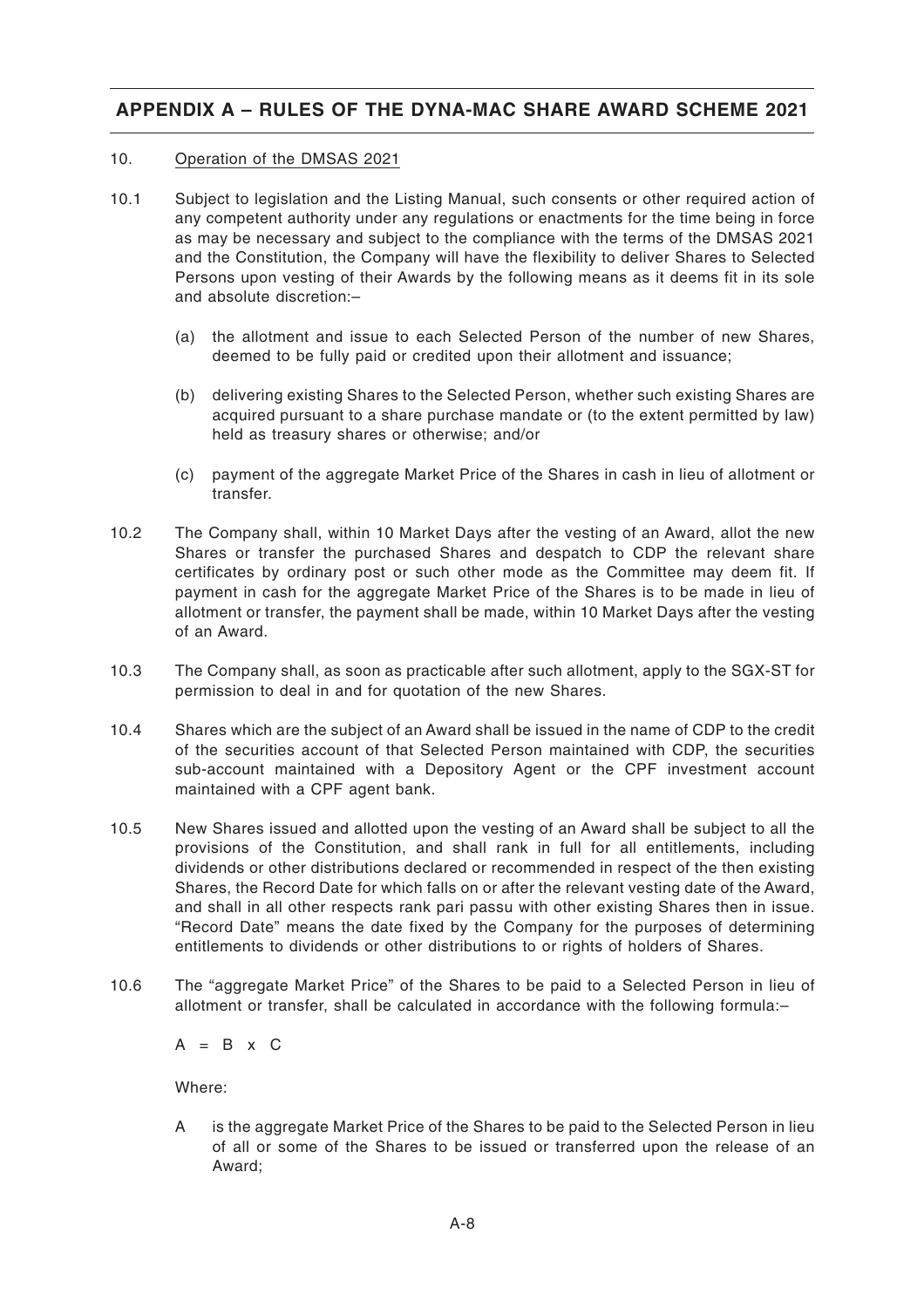- B is the Market Price of each Share; and
- C is such number of Shares (as determined by the Committee in its sole and absolute discretion) to be issued or transferred to a Selected Person upon the release of an Award in accordance with the rules of the DMSAS 2021.
- 10.7 The Committee shall have the discretion to amend or waive the Performance Targets, the prescribed performance period and the prescribed vesting period or any of them in respect of any Award and the Committee shall notify the Selected Person of such amendment or waiver (but accidental omission to give notice to any Selected Person(s) shall not invalidate any such amendment or waiver).

### 11. Variation of Capital

- 11.1 If a variation in the issued ordinary share capital of the Company (whether by way of a bonus issue, rights issue, capital reduction, subdivision or consolidation of shares or distribution or otherwise) shall take place:–
	- (a) the class and/or number of Shares comprised in an Award; and/or
	- (b) the class and/or number of Shares which may be granted under the DMSAS 2021,

shall be adjusted by the Committee to give each Selected Person the same proportion of the equity capital of the Company as that to which he was previously entitled and, in doing so, the Committee shall determine at its own discretion the manner in which such adjustment shall be made.

- 11.2 Unless the Committee considers an adjustment to be appropriate:–
	- (a) the issue of securities as consideration for an acquisition or a private placement of securities;
	- (b) the increase in the number of issued Shares as a consequence of the exercise of options or other convertibles entitling holders of such options or convertibles to acquire Shares in the capital of the Company;
	- (c) the cancellation of issued Shares purchased or acquired by the Company by way of a market purchase of such Shares undertaken by the Company on the SGX-ST during the period when a share purchase mandate granted by Shareholders (including any renewal of such mandate) is in force; and
	- (d) the increase in the issued share capital of the Company as a consequence of the delivery of new Shares pursuant to the vesting of the Awards from time to time by the Company or through any other share-based incentive schemes implemented by the Company,

shall not normally be regarded as a circumstance requiring adjustment.

- 11.3 Notwithstanding the provisions of Rule 11.1:–
	- (a) no such adjustment shall be made if as a result, a Selected Person receives a benefit that a Shareholder does not receive; and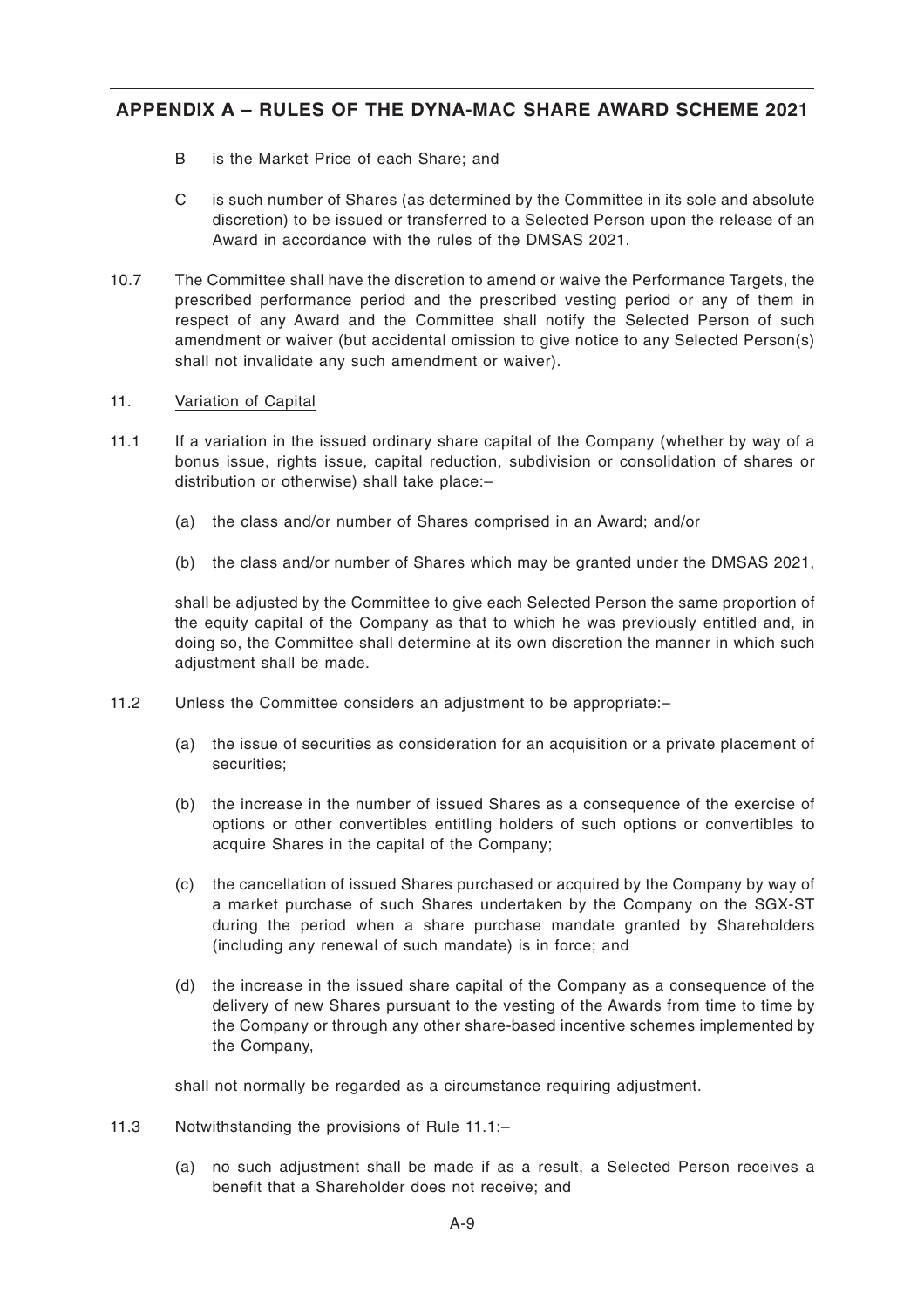- (b) any determination by the Committee as to whether to make any adjustment and if so, the manner in which such adjustment should be made, must (except in relation to a bonus issue) be confirmed in writing by the Auditors (acting only as experts and not as arbitrators) to be in their opinion, fair and reasonable.
- 11.4 Upon any adjustment required to be made pursuant to this Rule 11, the Company shall notify the Selected Person (or his duly appointed personal representatives where applicable) in writing and deliver to him (or his duly appointed personal representatives where applicable) a statement setting forth the class and/or number of Shares thereafter to be issued pursuant to the grant of an Award. Any adjustment shall take effect upon such written notification being given.

### 12. Administration of the DMSAS 2021

- 12.1 The DMSAS 2021 shall be administered by the Committee in its absolute discretion with such powers and duties as are conferred on it by the Board, provided that no member of the Committee shall participate in any deliberation or decision in respect of Awards granted or to be granted to him.
- 12.2 The Committee shall have the power, from time to time, to make and vary such regulations (not being inconsistent with the DMSAS 2021) for the implementation and administration of the DMSAS 2021 as they think fit including, but not limited to:–
	- (a) imposing restrictions on the number of Awards that may be vested within each Financial Year; and
	- (b) amending or waiving the Performance Targets, the prescribed performance period and the prescribed vesting period or any of them in respect of any Award.
- 12.3 Any decision of the Committee made pursuant to any provision of the DMSAS 2021 (other than a matter to be certified by the Auditors) shall be final and binding (including any decisions pertaining to the number of Shares to be vested or to disputes as to the interpretation of the DMSAS 2021 or any rule, regulation, procedure thereunder or as to any rights under the DMSAS 2021).

### 13. Notices and Annual Report

- 13.1 Any notice required to be given by a Selected Person to the Company shall be sent or made to the registered office of the Company or such other addresses (including electronic mail addresses) as may be notified by the Company to him in writing.
- 13.2 Any notices or documents required to be given to a Selected Person or any correspondence to be made between the Company and the Selected Person shall be given or made by the Committee (or such person(s) as it may from time to time direct) on behalf of the Company and shall be delivered to him by hand or sent to him at his home address, electronic mail address or facsimile number according to the records of the Company or at the last known address, electronic mail address or facsimile number of the Selected Person.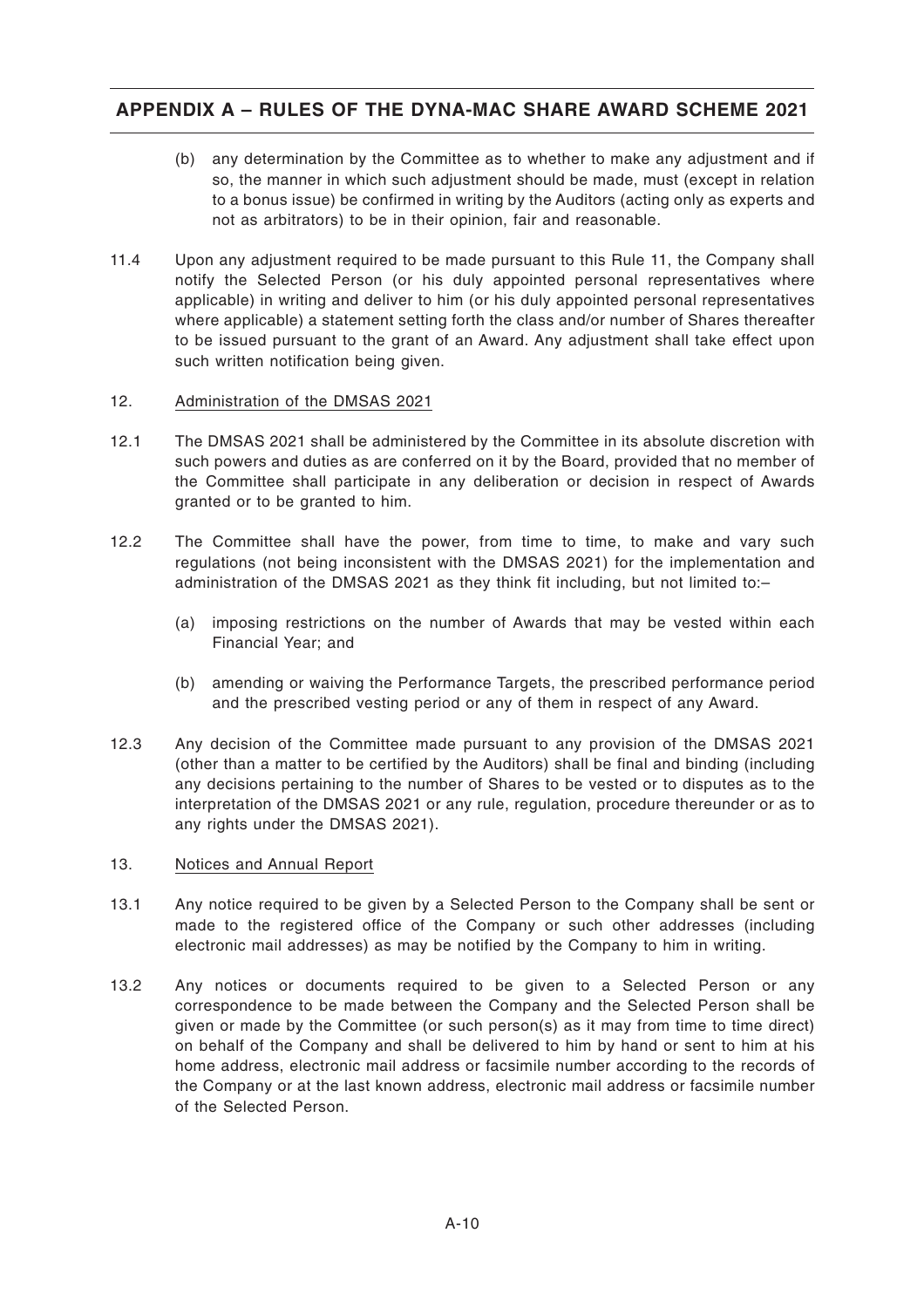- 13.3 Any notice or other communication from a Selected Person to the Company shall be irrevocable, and shall not be effective until received by the Company. Any other notice or communication from the Company to a Selected Person shall be deemed to be received by that Selected Person, when left at the address specified in Rule 13.2 or, if sent by post, on the day following the date of posting or, if sent by electronic mail or facsimile transmission, on the day of despatch.
- 13.4 The Company shall disclose the following in its annual report:–
	- (a) the names of the members of the Committee administering the DMSAS 2021;
	- (b) the information required in the table below in respect of the following Selected Persons of the DMSAS 2021:–
		- (i) Directors of the Company; and
		- (ii) Selected Persons (other than those in Rule 13.4(b)(i) above) who have received Shares pursuant to the vesting of Awards granted under the DMSAS 2021 which, in aggregate, represent 5% or more of the total number of new Shares available under the DMSAS 2021,

| <b>Name of Selected</b><br>Person | Awards<br>granted<br>during the<br><b>Financial</b><br>Year under<br>review<br>(including)<br>terms) | Aggregate<br><b>Awards granted</b><br>since<br>commencement<br>of the DMSAS<br>2021 to the end<br>of the Financial<br>Year under<br>review | Aggregate<br><b>Awards vested</b><br>since<br>commencement<br>of the DMSAS<br>2021 to the end<br>of the Financial<br>Year under<br>review | Aggregate<br>Awards<br>outstanding<br>as at the<br>end of the<br><b>Financial</b><br>Year under<br>review |
|-----------------------------------|------------------------------------------------------------------------------------------------------|--------------------------------------------------------------------------------------------------------------------------------------------|-------------------------------------------------------------------------------------------------------------------------------------------|-----------------------------------------------------------------------------------------------------------|
|                                   |                                                                                                      |                                                                                                                                            |                                                                                                                                           |                                                                                                           |

- (c) that Controlling Shareholders, Associates of a Controlling Shareholder, directors and employees of the parent company and its subsidiaries are not eligible to participate in the DMSAS 2021; and
- (d) such other information as may be required by the Listing Manual or the Act.

If any of the disclosure above in the foregoing of this Rule 13.4 is not applicable, an appropriate negative statement shall be included in the annual report.

### 14. Modifications to the DMSAS 2021

- 14.1 Any or all the provisions of the DMSAS 2021 may be modified and/or altered at any time and from time to time by resolution of the Committee, except that:–
	- (a) any modification or alteration of the provisions of the DMSAS 2021 relating to the matters contained in Rules 844 to 849, and Rules 853 to 854 of the Listing Manual which would be to the advantage of Selected Persons under the DMSAS 2021 shall be subject to the prior approval of Shareholders in general meeting;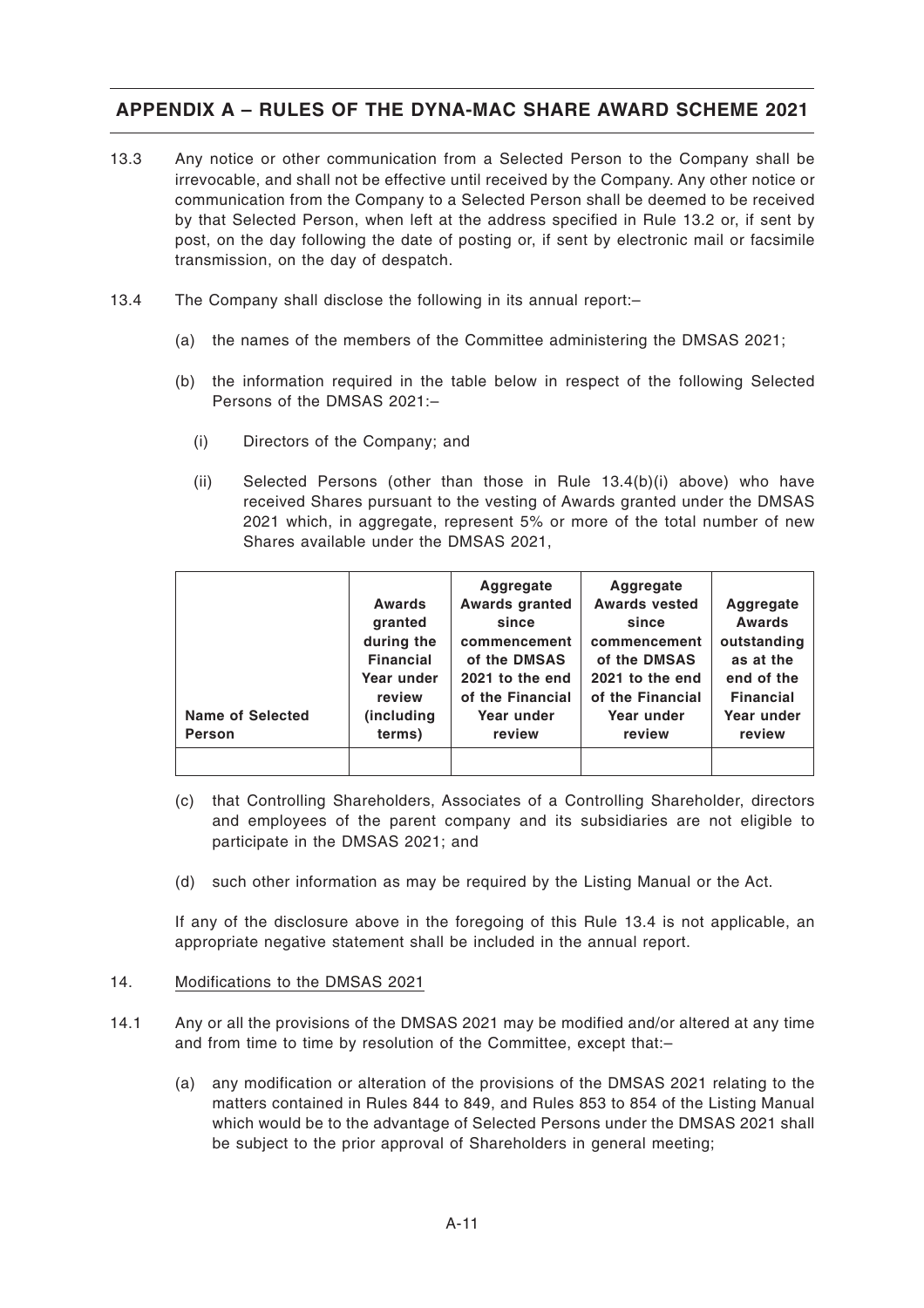- (b) no modification or alteration shall adversely affect the rights attached to Awards granted prior to such modification or alteration except with the written consent of such number of Selected Persons under the DMSAS 2021 who, if their Awards were released to them, would thereby become entitled to not less than three-quarter in number of all the Shares which would be issued in full pursuant to all outstanding Awards under the DMSAS 2021; and
- (c) no modification or alteration shall be made without due compliance with the Listing Manual and the prior approval of such other regulatory authorities as may be necessary.
- 14.2 The Committee may at any time by resolution (and without other formality, save where the prior approval of the SGX-ST is necessary) amend or alter the rules or provisions of the DMSAS 2021 in any way to the extent necessary to cause the DMSAS 2021 to comply with any statutory provision or the provision or the regulations of any regulatory or other relevant authority or body (including the SGX-ST).
- 14.3 Written notice of any modification or alteration made in accordance with this Rule 14 shall be given to all Selected Persons.

### 15. Terms of employment unaffected

The terms of employment of a Selected Person (who is a Group Employee) shall not be affected by his participation in the DMSAS 2021, which shall neither form part of such terms nor entitle him to take into account such participation in calculating any compensation or damages on the termination of his employment for any reason.

### 16. Duration of the DMSAS 2021

- 16.1 The DMSAS 2021 shall continue to be in force at the discretion of the Committee, subject to a maximum period of ten (10) years commencing on the Adoption Date, provided always that the DMSAS 2021 may continue beyond the above stipulated period with the approval of the Company's Shareholders by ordinary resolution in general meeting and of any relevant authorities which may then be required.
- 16.2 The DMSAS 2021 may be terminated at any time by the Committee or, at the discretion of the Committee, by an ordinary resolution passed by Shareholders at a general meeting subject to all relevant approvals which may be required and if the DMSAS 2021 is so terminated, no further Awards shall be vested hereunder.
- 16.3 The termination, discontinuance or expiry of the DMSAS 2021 shall not affect Awards which have been vested, whether such Shares have been delivered or not.

### 17. Taxes

17.1 All taxes (including income tax) arising from the grant and/or disposal of Shares pursuant to the Awards granted to any Selected Person under the DMSAS 2021 shall be borne by that Selected Person.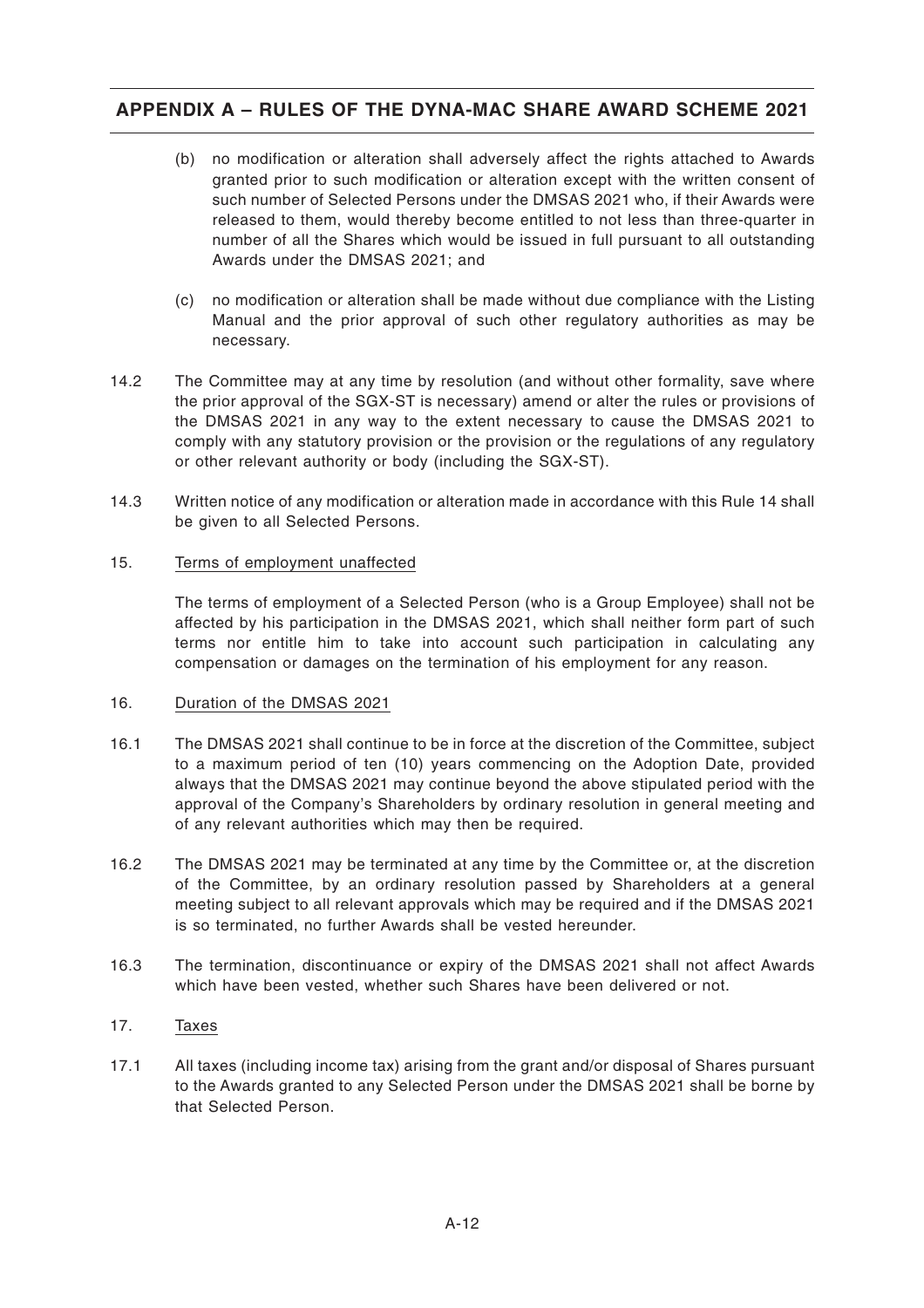### 18. Costs and expenses

- 18.1 Each Selected Person shall be responsible for all fees of CDP relating to or in connection with the issue and allotment or transfer of any Shares pursuant to the Awards in CDP's name, the deposit of share certificate(s) with CDP, the Selected Person's securities account with CDP, or the Selected Person's securities sub-account with a CDP Depository Agent or CPF investment account with a CPF agent bank.
- 18.2 Save for the taxes referred to in Rule 17 and such other costs and expenses expressly provided in the DMSAS 2021 to be payable by the Selected Persons, all fees, costs and expenses incurred by the Company in relation to the DMSAS 2021 including but not limited to the fees, costs and expenses relating to the allotment, issue, transfer and/or delivery of Shares pursuant to the Awards shall be borne by the Company.

#### 19. Disclaimer of liability

Notwithstanding any provisions herein contained, the Board, the Committee and the Company shall not under any circumstances be held liable for any costs, losses, expenses and damages whatsoever and howsoever arising in any event, including but not limited to the Company's delay in issuing the Shares or applying for or procuring the listing of the new Shares on the SGX-ST in accordance with Rule 10.3.

### 20. Abstention from Voting

Shareholders who are eligible to participate in the DMSAS 2021 shall abstain from voting on any resolution relating to the DMSAS 2021.

### 21. Disputes

Any disputes or differences of any nature arising hereunder shall be referred to the Committee and its decision shall be final and binding in all respects.

### 22. Condition of Awards

Every Award shall be subject to the condition that no Shares shall be issued pursuant to the vesting of any Award if such issue would be contrary to any law or enactment, or any rules or regulations of any legislative or non-legislative governing body for the time being in force in Singapore or any other relevant country having jurisdiction in relation to the issue of Shares hereto.

#### 23. Governing law

The DMSAS 2021 shall be governed by, and construed in accordance with, the laws of the Republic of Singapore. The Selected Persons, by accepting Awards in accordance with the DMSAS 2021, and the Company irrevocably submit to the exclusive jurisdiction of the courts of the Republic of Singapore.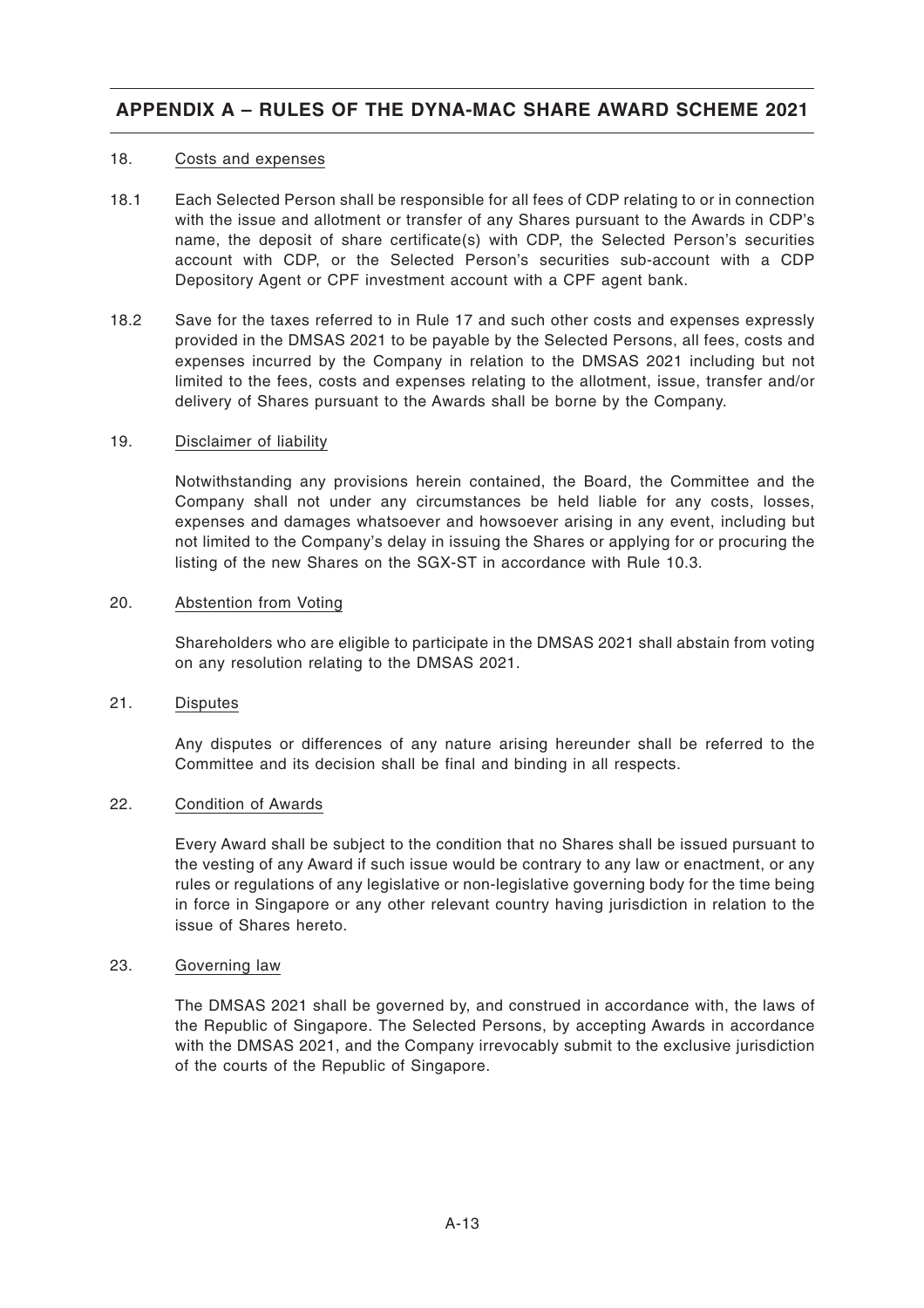### 1. Name of the Scheme

The scheme shall be called the "Dyna-Mac Share Option Scheme 2021".

### 2. Definitions

2.1 In this DMSOS 2021, except where the context otherwise requires, the following words and expressions shall have the following meanings:–

| "Acceptance Form"             | The form set out in Schedule B of the Rules                                                                                                                                                                                                             |  |  |
|-------------------------------|---------------------------------------------------------------------------------------------------------------------------------------------------------------------------------------------------------------------------------------------------------|--|--|
| "Acceptance Period"           | The period within which an Option may<br>be<br>accepted, as described in Rule 7.1                                                                                                                                                                       |  |  |
| "Act"                         | The Companies Act, Chapter 50 of Singapore as<br>amended, modified or supplemented from time to<br>time                                                                                                                                                 |  |  |
| "Adoption Date"               | The date on which the DMSOS 2021 is adopted by<br>the Shareholders at a general meeting                                                                                                                                                                 |  |  |
| "Aggregate Subscription Cost" | The total amount payable for the Shares to be<br>subscribed for on the exercise of an Option                                                                                                                                                            |  |  |
| "Associate"                   | Shall have the same meaning as defined in the<br>Listing Manual or any other publication prescribing<br>rules or regulations for corporations admitted to the<br>Official List of the SGX-ST, as amended, modified<br>or supplemented from time to time |  |  |
| "Auditors"                    | The auditors of the Company for the time being                                                                                                                                                                                                          |  |  |
| "Board"                       | The board of directors of the Company for the time<br>being                                                                                                                                                                                             |  |  |
| "CDP"                         | The Central Depository (Pte) Limited                                                                                                                                                                                                                    |  |  |
| "CPF"                         | <b>Central Provident Fund</b>                                                                                                                                                                                                                           |  |  |
| "Committee"                   | Means the committee comprising members of the<br>remuneration committee of the Company, or such<br>other committee comprising Directors of the<br>Company duly authorised and appointed by the<br>Board to administer the DMSOS 2021                    |  |  |
| "Company"                     | Dyna-Mac Holdings Ltd.                                                                                                                                                                                                                                  |  |  |
| "Controlling Shareholder"     | Shall have the same meaning as defined in the<br><b>Listing Manual</b>                                                                                                                                                                                  |  |  |
| "Constitution"                | Shall mean the constitution of the Company, as<br>amended from time to time                                                                                                                                                                             |  |  |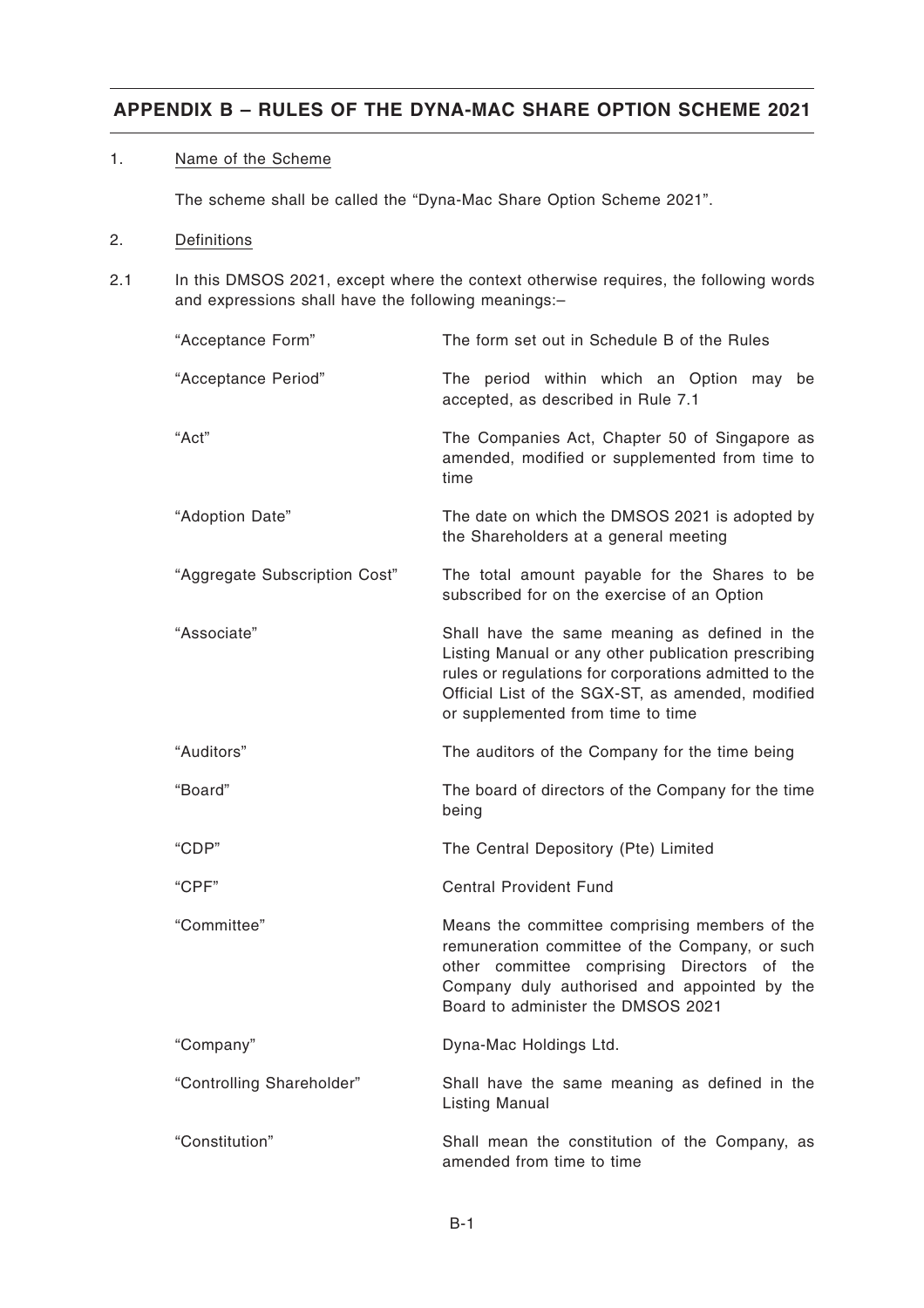| "Directors"                | The directors of the Company for the time being                                                                                                                                                                                                                                                                                                                             |
|----------------------------|-----------------------------------------------------------------------------------------------------------------------------------------------------------------------------------------------------------------------------------------------------------------------------------------------------------------------------------------------------------------------------|
| "DMSOS 2021"               | The Dyna-Mac Share Option Scheme 2021, as<br>amended, modified or supplemented from time to<br>time                                                                                                                                                                                                                                                                         |
| "Group"                    | Means the Company and its Subsidiaries                                                                                                                                                                                                                                                                                                                                      |
| "Group Employee"           | Means a full-time confirmed employee of the Group<br>(including any Group Executive Director)                                                                                                                                                                                                                                                                               |
| "Group Executive Director" | Means a director of any of the Company and/or its<br>Subsidiaries as the case may be, who performs an<br>executive function                                                                                                                                                                                                                                                 |
| "Group NED"                | Means a director of any of the Company and/or its<br>Subsidiaries (including an Independent Director),<br>as the case may be, other than a Group Executive<br><b>Director</b>                                                                                                                                                                                               |
| "Incentive Option"         | The right to subscribe for Shares granted or to be<br>granted pursuant to the DMSOS 2021 and for the<br>time being subsisting, and in respect of which the<br>Subscription Price is determined in accordance with<br>Rule 8.1(b)                                                                                                                                            |
| "Independent Directors"    | Means an independent director of any of the<br>Company and/or its Subsidiaries, as the case may<br>be                                                                                                                                                                                                                                                                       |
| "Listing Manual"           | The Listing Manual of the SGX-ST                                                                                                                                                                                                                                                                                                                                            |
| "Market Day"               | A day on which the SGX-ST is open for trading in<br>securities                                                                                                                                                                                                                                                                                                              |
| "Market Price"             | Means the average of the last dealt prices for a<br>Share, as determined by reference to the daily<br>official list or other publication published by the<br>SGX-ST for the five (5) consecutive Market Days<br>immediately preceding the Offer Date on which<br>there was trading in the Shares, rounded up to the<br>nearest whole cent in the event of fractional prices |
| "Market Price Option"      | The right to subscribe for Shares granted or to be<br>granted pursuant to the DMSOS 2021 and for the<br>time being subsisting, and in respect of which the<br>Subscription Price is determined in accordance with<br>Rule $8.1(a)$                                                                                                                                          |
| "Offer Date"               | The date on which an Option is granted pursuant to<br>Rule 6.1                                                                                                                                                                                                                                                                                                              |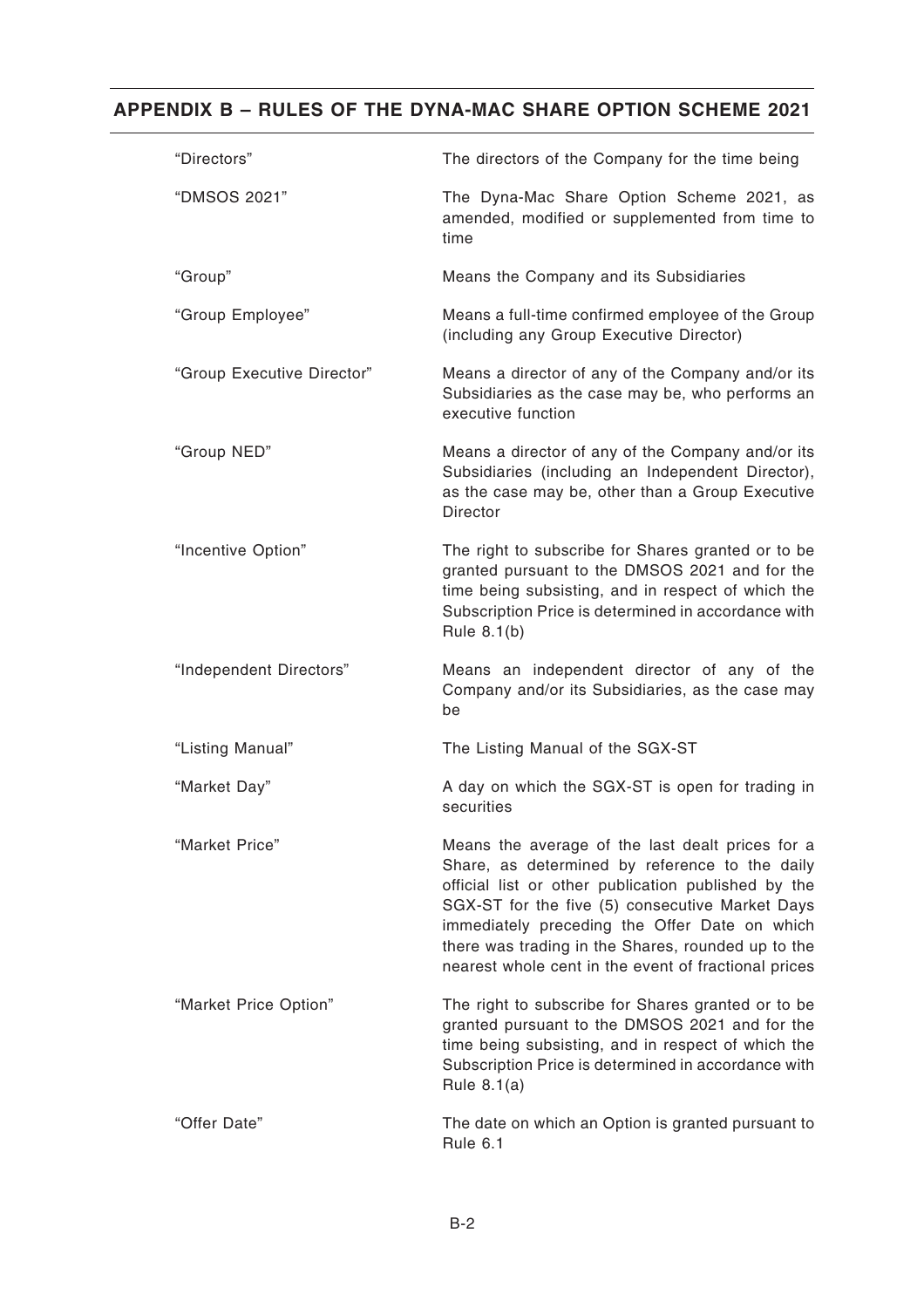| "Option"                                   | A Market Price Option or an Incentive Option, as the<br>case may be                                                                                                                                                                                                                                                 |
|--------------------------------------------|---------------------------------------------------------------------------------------------------------------------------------------------------------------------------------------------------------------------------------------------------------------------------------------------------------------------|
| "Option Period"                            | The period for the exercise of an Option as set out<br>in Rule 9.1                                                                                                                                                                                                                                                  |
| "Rules"                                    | The rules of the DMSOS 2021, as the same may be<br>amended, modified or supplemented from time to<br>time                                                                                                                                                                                                           |
| "Selected Person"                          | Means a person who is selected by the Committee<br>to participate in the DMSOS 2021 in accordance<br>with the provisions of the DMSOS 2021                                                                                                                                                                          |
| "SGX-ST"                                   | Singapore Exchange Securities Trading Limited                                                                                                                                                                                                                                                                       |
| "Shareholders"                             | Registered holders of Shares in the register of<br>members of the Company or, where CDP is the<br>registered holder, the term "Shareholders" shall, in<br>relation to such Shares and where the context<br>admits, mean the Depositors who have Shares<br>entered against their names in the Depository<br>Register |
| "Shares"                                   | Means the ordinary shares in the capital of the<br>Company                                                                                                                                                                                                                                                          |
| "Subscription Price"                       | The price at which a Selected Person shall<br>subscribe for each Share upon the exercise of an<br>determined in<br>Option<br>accordance<br>with<br>as<br>Rule 8.1(a) in relation to a Market Price Option or<br>Rule 8.1(b) in relation to an Incentive Option, as<br>adjusted in accordance with Rule 12           |
| "Subsidiary"                               | Shall have the same meaning in relation to the<br>Company as defined in the Act                                                                                                                                                                                                                                     |
| "Subsidiary Holdings"                      | Shall have the same meaning as defined in the<br><b>Listing Manual</b>                                                                                                                                                                                                                                              |
| $``\%"$                                    | Per centum or percentage                                                                                                                                                                                                                                                                                            |
| "Singapore Dollars" or "\$" and<br>"cents" | Singapore dollars and cents, respectively                                                                                                                                                                                                                                                                           |

- 2.2 The terms "Depositor", "Depository Agent" and "Depository Register" shall have the meanings ascribed to them respectively by Section 81SF of the Securities and Futures Act (Chapter 289).
- 2.3 Any reference in the DMSOS 2021 to any enactment is a reference to that enactment as for the time being amended, modified, supplemented or re-enacted. Any word defined under the Act and used in these Rules shall have the meaning assigned to it under the Act.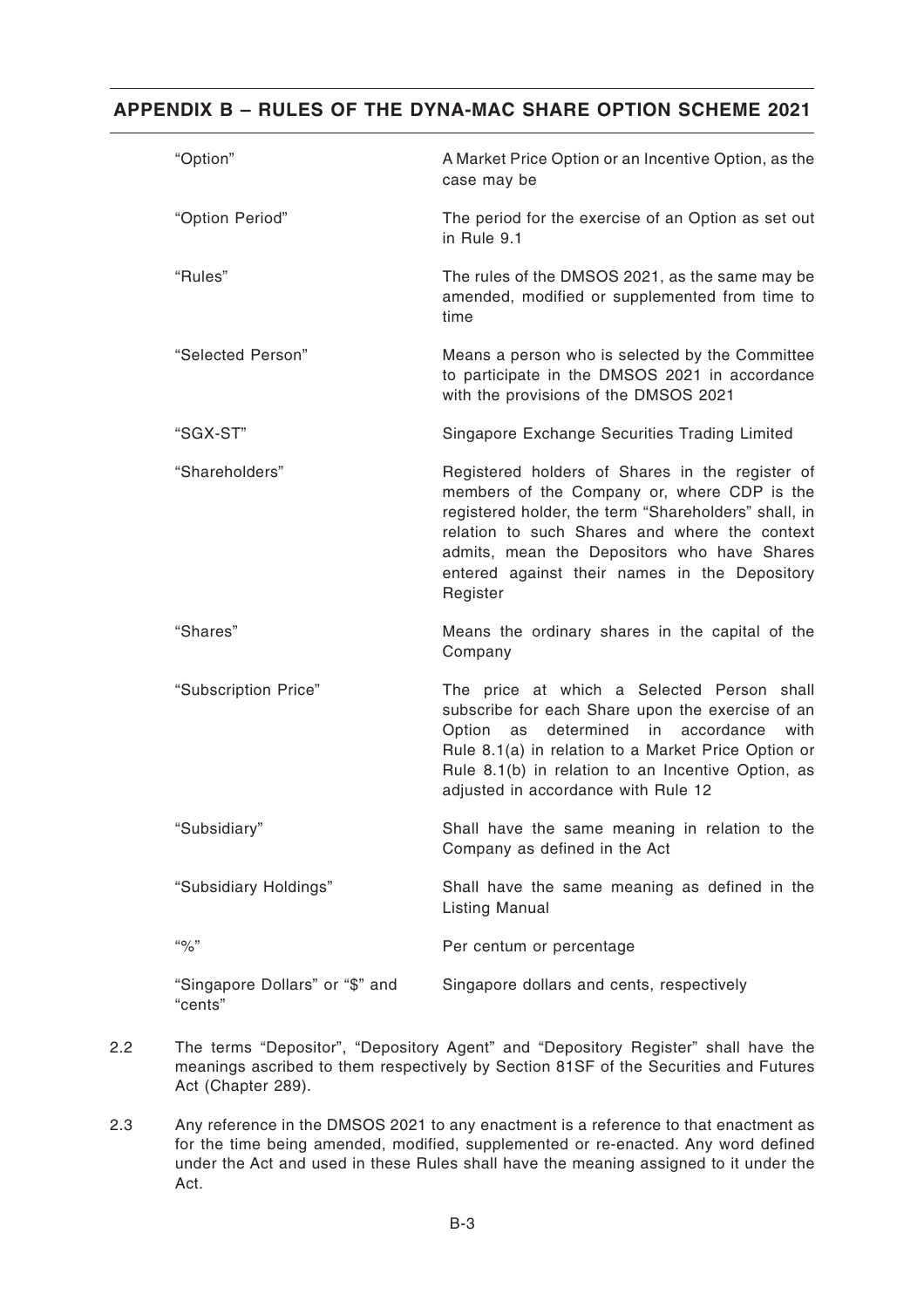- 2.4 Words importing the singular number shall include the plural number where the context so admits and vice versa. Words importing the masculine gender shall include the feminine and neuter genders where the context so admits.
- 2.5 Any reference to a time of day shall be a reference to Singapore time.

#### 3. Objectives

- 3.1 The DMSOS 2021 is a share incentive scheme. The purpose of the DMSOS 2021 is to provide an opportunity for Group Employees, Group Executive Directors, and Group NEDs who have met the eligibility criteria (as set out under Rule 4). to participate in the equity of the Company so as to motivate them to greater dedication, loyalty and higher standards of performance, and to give recognition to those who have contributed to the success and development of the Company and the Group. Controlling Shareholders or Associates of a Controlling Shareholder will not be eligible to participate in the DMSOS 2021. The DMSOS 2021 is proposed on the basis that it is important to acknowledge the contribution made by these directors and employees. The Company, by adopting the DMSOS 2021, will give Selected Persons a stake in the Company with a view to achieving the following objectives:–
	- (a) the motivation of Selected Persons to optimise performance standards and efficiency and to maintain a high level of contribution;
	- (b) the retention of key employees whose contributions are important to the long-term growth and profitability of the Group;
	- (c) the attraction of potential employees capable of adding value to the Company;
	- (d) the aligning of the interests of Selected Persons with the interests of Shareholders; and
	- (e) to instil loyalty to and a stronger sense of identification with the long-term prosperity of the Group.

### 4. Eligibility

- 4.1 Subject to Rule 4.2, the following persons are eligible to participate in the DMSOS 2021 at the absolute discretion of the Committee:–
	- (a) Group Employees who have attained the age of 21 years on or before the Offer Date:
	- (b) Group Executive Directors; and
	- (c) Group NEDs.
- 4.2 Controlling Shareholders or Associates of a Controlling Shareholder will not be eligible to participate in the DMSOS 2021.
- 4.3 For the purposes of paragraph 4.1(a) above, the secondment of a Group Employee to another company within the Group shall not be regarded as a break in his employment or his having ceased by reason only of such secondment to be a full-time employee of the Group.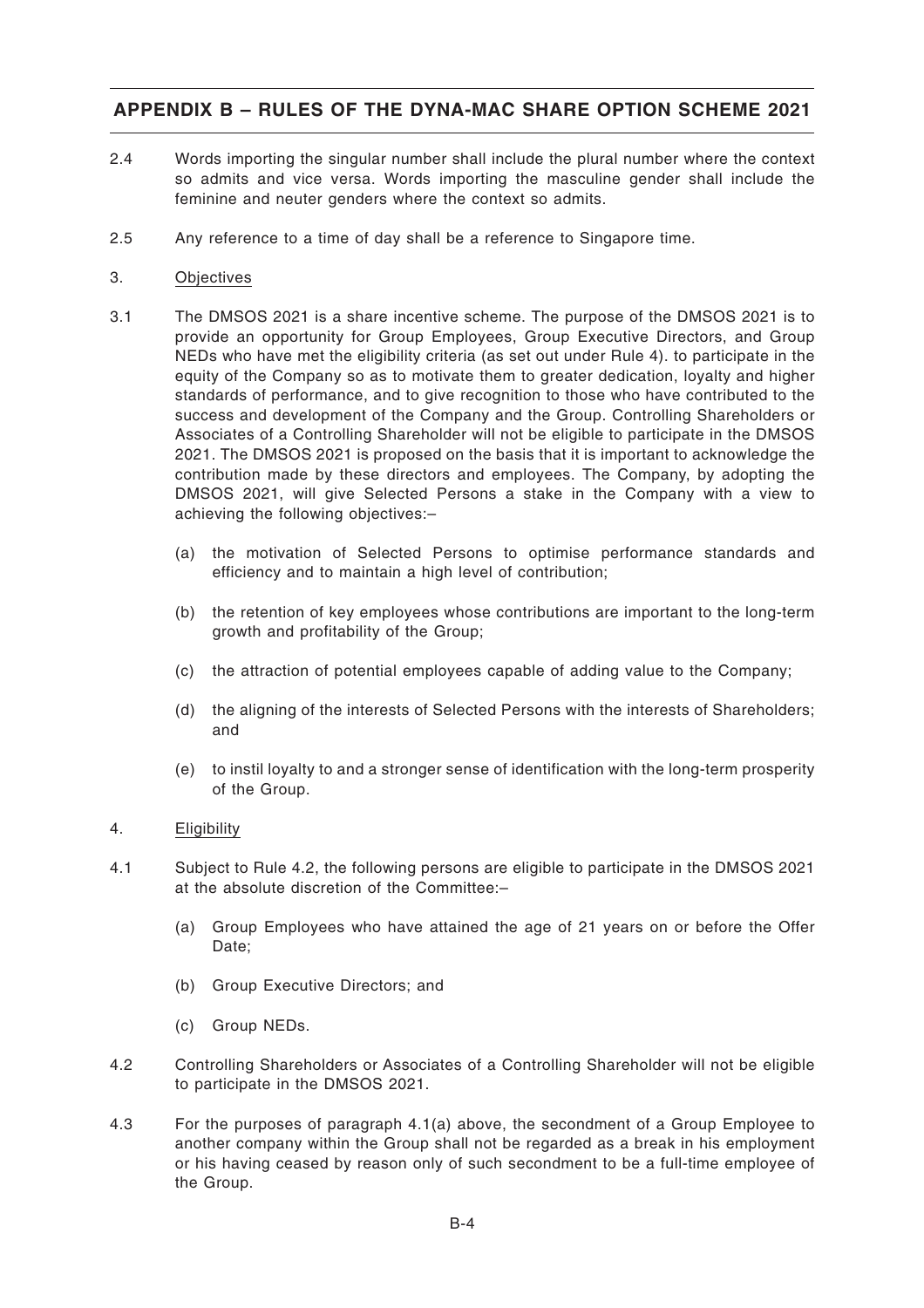- 4.4 There shall be no restriction on the eligibility of any Selected Person to participate in any other share option or share incentive schemes implemented by the Company or any other company within the Group.
- 4.5 Subject to the Act and the Listing Manual, the terms of eligibility for participation in the DMSOS 2021 may be amended, modified or supplemented from time to time at the absolute discretion of the Committee.

### 5. Limitations on the Size of the DMSOS 2021

- 5.1 The aggregate number of Shares over which Options may be granted, when added to the number of Shares issued and/or issuable under such other share-based incentive plans of the Company, including the DMSOS 2021, shall not exceed 15% of the issued share capital of the Company (excluding treasury shares and subsidiary holdings) on the date preceding the Offer Date of an Option.
- 5.2 The number of Shares in respect of which Options may be offered to any Selected Person for subscription in accordance with the DMSOS 2021 shall be determined at the absolute discretion of the Committee which shall take into account (where applicable) criteria such as rank, responsibilities, past performance, years of service, contributions to the Group and potential for future development of that Selected Person.

### 6. Offer Date

- 6.1 No offer of grant of Options shall be made during the period commencing two (2) weeks before the announcement of the Company's financial statements for each of the first three quarters of its financial year and one (1) month before the announcement of the Company's full year financial statements (if the Company announces its quarterly financial statements, whether required by the SGX-ST or otherwise), or one (1) month before the announcement of the Company's half year and full year financial statements (if the Company does not announce its quarterly financial statements).
- 6.2 Save for the above, the Committee may, subject to Rule 4, Rule 5 and Rule 12, grant Options at any time during the period when the DMSOS 2021 is in force, provided that in the event that an announcement on any matter of an exceptional nature involving unpublished price sensitive information is imminent, Options may only be granted on or after the second Market Day from the date on which such announcement is released.
- 6.3 The Letter of Offer to grant the Option shall be in, or substantially in, the form set out in Schedule A, subject to such modifications as the Committee may from time to time determine.

### 7. Acceptance of Options

7.1 The grant of an Option under this Rule 7 shall be accepted within thirty (30) days from the Offer Date of that Option, and in any event, not later than 5.00 pm on the 30th day from such Offer Date by completing, signing and returning the Acceptance Form in, or substantially in, the form set out in Schedule B, subject to such modification as the Committee may from time to time determine, accompanied by payment of \$1.00 as consideration. The Option is deemed not accepted until actual receipt by the Company of the Acceptance Form.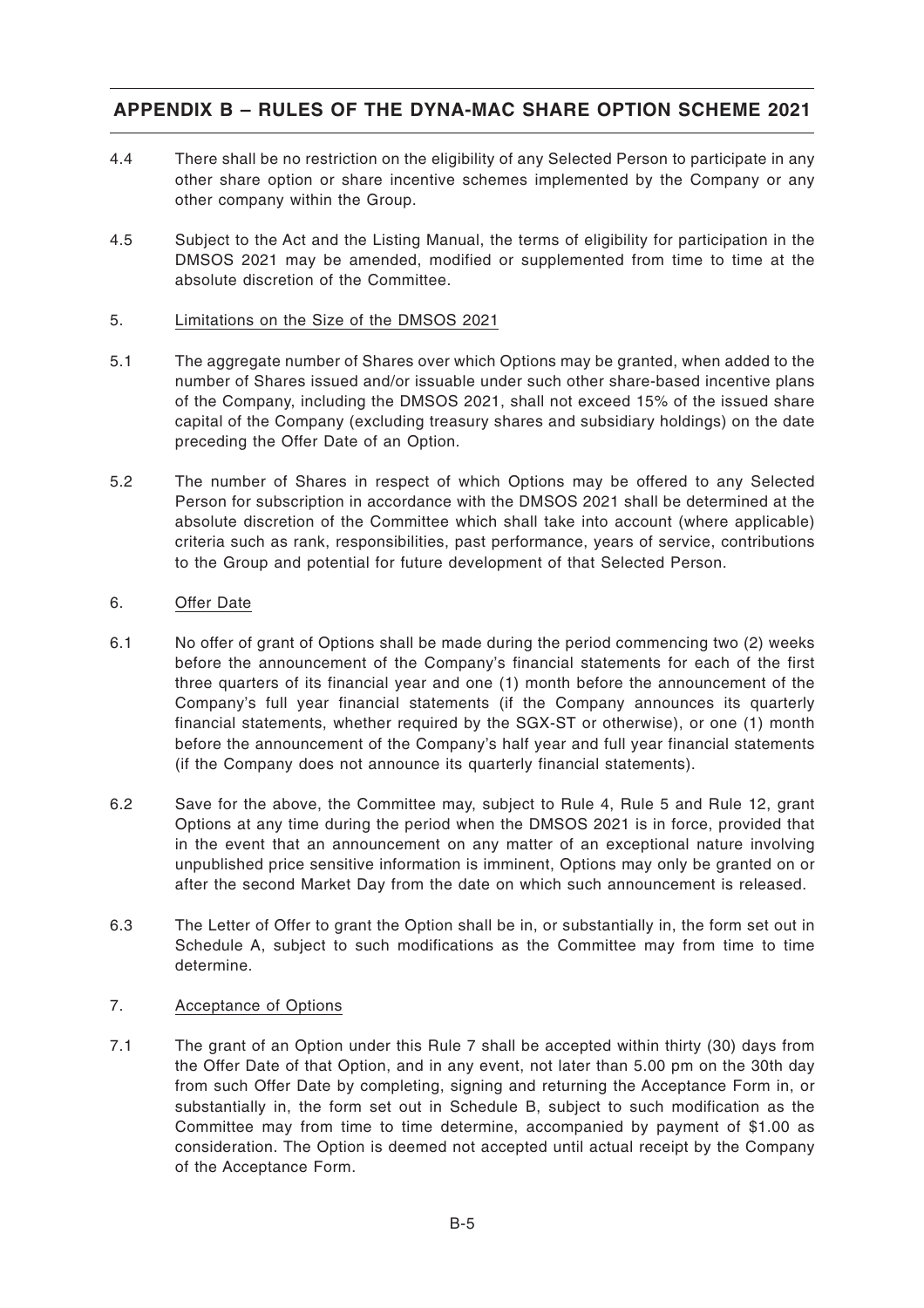- 7.2 The Company shall be entitled at its absolute discretion to reject any purported acceptance of the grant of an Option made pursuant to this Rule 7 which does not strictly comply with the terms and conditions of the DMSOS 2021.
- 7.3 An Option shall be personal to the Selected Person to whom it is granted and shall not be transferred (other than to a Selected Person's personal representative on the death of that Selected Person), charged, assigned, pledged or otherwise disposed of, in whole or in part, unless with the prior written approval of the Committee.
- 7.4 In the event that the grant of an Option results in a contravention of any applicable law, subsidiary legislation or other regulation, such grant shall be null, void and of no effect and the relevant Selected Person shall have no claim whatsoever against the Company.
- 7.5 Unless the Committee determines otherwise, the grant of an Option shall automatically lapse and become null, void and of no effect and shall not be capable of acceptance if:–
	- (a) it is not accepted in the manner as provided in Rule 7.1 within the Acceptance Period;
	- (b) the Selected Person dies prior to his acceptance of the Option;
	- (c) the Selected Person is adjudicated a bankrupt or enters into composition with his creditors prior to his acceptance of the Option;
	- (d) the Selected Person ceases to be in the employment of the Group or ceases to be a director of the Company or its Subsidiaries, in each case, for any reason whatsoever, prior to his acceptance of the Option;
	- (e) the Selected Person becomes a Controlling Shareholder or an Associate of a Controlling Shareholder after the Offer Date; or
	- (f) the Company is liquidated or wound up prior to the Selected Person's acceptance of the Option.

#### 8. Subscription Price

- 8.1 Subject to any adjustment pursuant to Rule 12, the Subscription Price for each Share in respect of which an Option is exercisable shall be fixed by the Committee at:–
	- (a) a price (the "Market Price") equal to the average of the last dealt prices for a Share, as determined by reference to the daily official list or other publication published by the SGX-ST for the five (5) consecutive Market Days immediately preceding the Offer Date on which there was trading in the Shares, rounded up to the nearest whole cent in the event of fractional prices; or
	- (b) a price which is set at a discount to the Market Price, provided that:–
		- (aa) the maximum discount shall not exceed 20% of the Market Price; and shall have been approved by Shareholders in a separate resolution; and
		- (bb) the prior approval of the Shareholders of the Company in general meeting shall have been obtained for the making of offers and grants of Options under the DMSOS 2021 at a discount not exceeding the maximum discount as aforesaid in a separate resolution.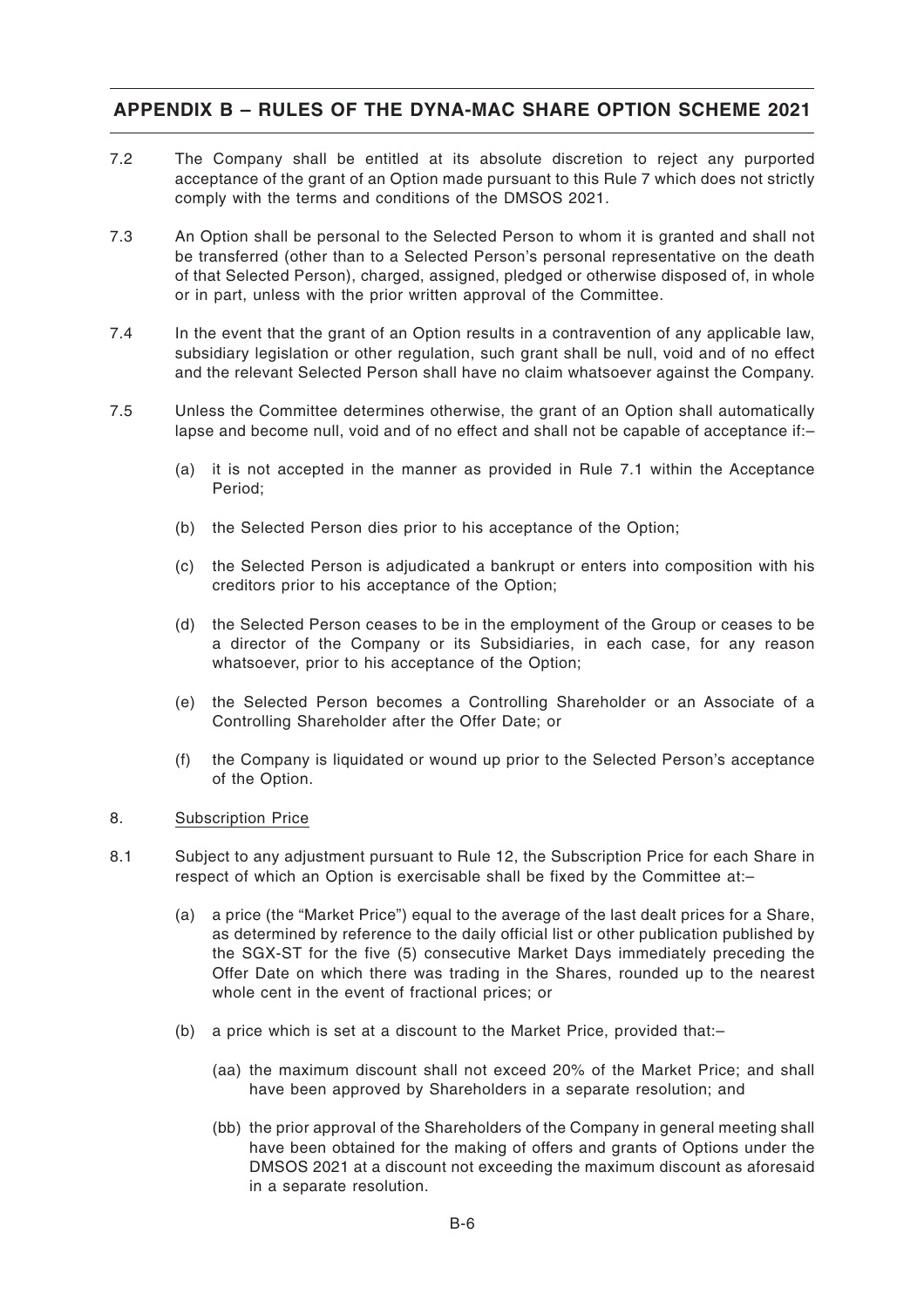8.2 The Committee has the discretion to grant Options at the Subscription Price which is set at a discount to the Market Price. The Committee shall be at liberty to take into consideration factors including length of service, seniority, job performance and potential contribution to our growth and profitability as well as prevailing market conditions.

### 9. Exercise of Options

- 9.1 Subject as provided in Rule 7.5(e), this Rule 9 and Rule 10 and any other conditions as may be introduced by the Committee from time to time, each Option shall be exercisable, in whole or in part provided that Options may be exercised in part only in respect of 100 Shares or any multiples thereof, as follows:–
	- (a) in the case of a Market Price Option, during the period commencing after the first anniversary of the Offer Date and expiring on the tenth anniversary of such Offer Date; and
	- (b) in the case of an Incentive Option, during the period commencing after the second anniversary of the Offer Date and expiring on the tenth anniversary of such Offer Date, save that the Option Period for any Option granted to a Selected Person who is a Group NED of the Company or its Subsidiaries shall expire on the fifth anniversary of the Offer Date.
- 9.2 In the event of an Option being exercised in part only, the balance of the Option not thereby exercised shall continue to be exercisable in accordance with the DMSOS 2021 until such time as it shall lapse in accordance with the DMSOS 2021.
- 9.3 An Option shall, to the extent unexercised, immediately lapse without any claim whatsoever against the Company:–
	- (a) subject to Rules 9.4 and 9.5, upon the Selected Person ceasing to be in the full-time employment of the Group, for any reason whatsoever;
	- (b) upon the bankruptcy of the Selected Person or the happening of any other event which results in his being deprived of the legal or beneficial ownership of such Option;
	- (c) in the event of any misconduct on the part of the Selected Person as determined by the Committee in its sole and absolute discretion or any breach of any regulation of the Group, such breach being regarded as serious by the Committee in its absolute discretion; or
	- (d) upon the company by which the Selected Person is employed ceasing to be a company within the Group, or the undertaking or part of the undertaking of such company being transferred otherwise than to another company within the Group.

For the purpose of Rule 9.3(a), the Selected Person shall be deemed to have ceased to be so employed as of the date of the notice of termination or resignation, as the case may be, unless such notice shall be withdrawn prior to its effective date.

- 9.4 If a Selected Person ceases to be employed by the Group by reason of his:–
	- (a) ill health, injury or disability (in each case, evidenced to the satisfaction of the Committee);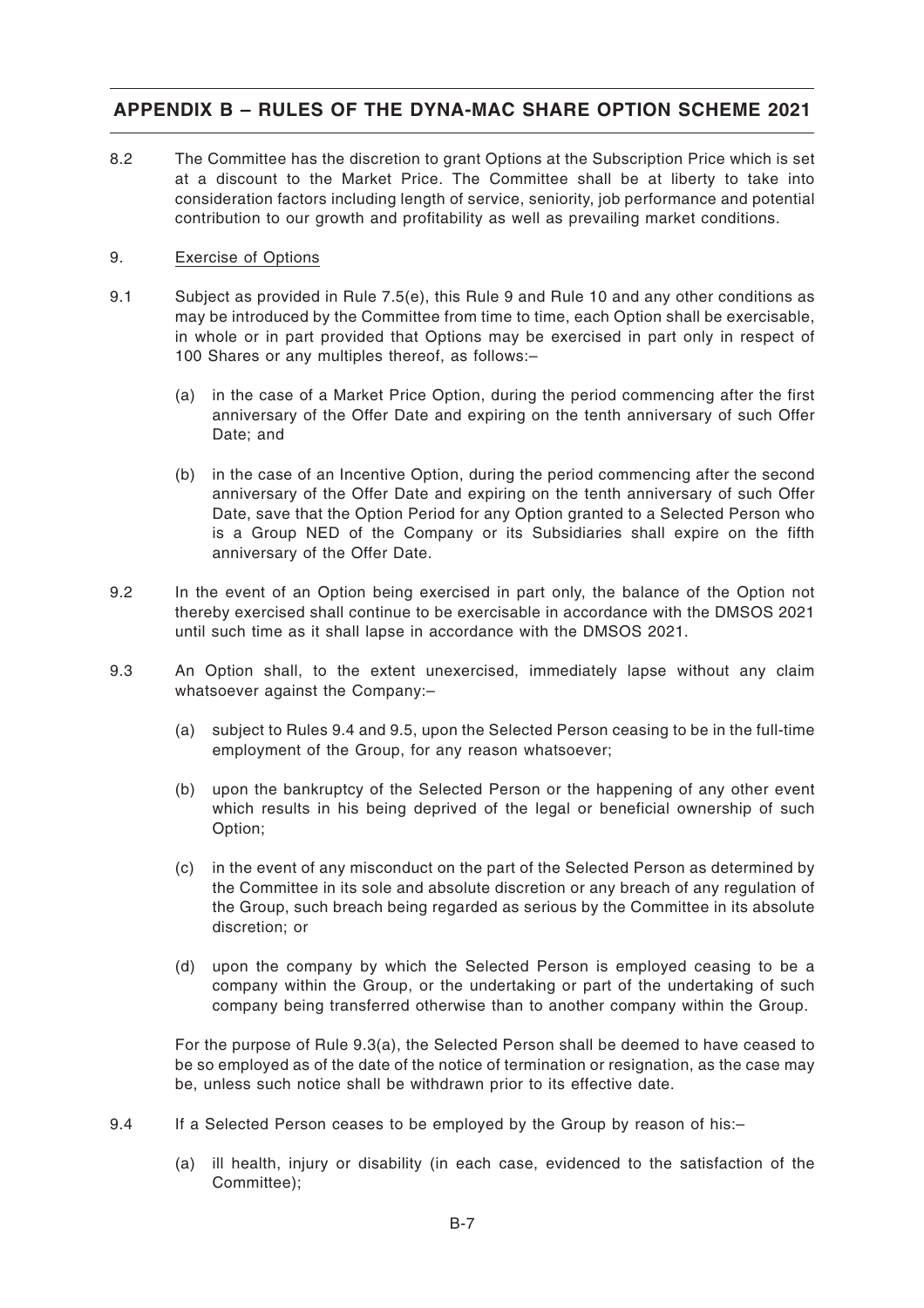- (b) redundancy;
- (c) retirement at or after the legal retirement age;
- (d) retirement before the legal retirement age with the consent of the Committee; or
- (e) any other reason where the cessation of employment is approved by the Committee,

he may (notwithstanding Rule 7.5(d)), at the absolute discretion of the Committee, exercise any unexercised Option within the relevant Option Period or such Option Period that would expire on an earlier date as may be determined by the Committee (such earlier date subject to Rule 9.1), and upon the expiry of such period, the Option shall immediately lapse and become null and void.

9.5 If a Selected Person dies and at the date of his death holds any unexercised Option, such Option may, at the absolute discretion of the Committee, be exercised by the duly appointed legal personal representatives of the Selected Person within the relevant Option Period or such Option Period that would expire on an earlier date as may be determined by the Committee (such earlier date subject to Rule 9.1), and upon the expiry of such period, the Option shall immediately lapse and become null and void.

#### 10. Take-over and winding up

- 10.1 Notwithstanding Rule 9 but subject to Rule 10.5, in the event of a take-over being made for the Shares, a Selected Person shall be entitled to exercise any Option held by him and as yet unexercised, in respect of such number of Shares comprised in that Option as may be determined by the Committee in its absolute discretion, in the period commencing on the date on which such offer is made or, if such offer is conditional, the date on which such offer becomes or is declared unconditional, as the case may be, and ending on the earlier of:–
	- (a) the expiry of six (6) months thereafter, unless prior to the expiry of such six-month period, at the recommendation of the offeror and with the approvals of the Committee and the SGX- ST, such expiry date is extended to a later date (in either case, being a date falling not later than the expiry of the Option Period relating thereto); or
	- (b) the date of expiry of the Option Period relating thereto,

whereupon any Option then remaining unexercised shall lapse and become null and void.

Provided that if during such period, the offeror becomes entitled or bound to exercise rights of compulsory acquisition under the provisions of the Act and, being entitled to do so, gives notice to the Selected Persons that it intends to exercise such rights on a specified date, the Option shall remain exercisable by the Selected Person until the expiry of such specified date or the expiry of the Option Period relating thereto, whichever is earlier. Any Option not so exercised shall lapse provided that the rights of acquisition or obligations to acquire shall have been exercised or performed, as the case may be. If such rights or obligations have not been exercised or performed, the Option shall, notwithstanding Rule 9, remain exercisable until the expiry of the Option Period relating thereto.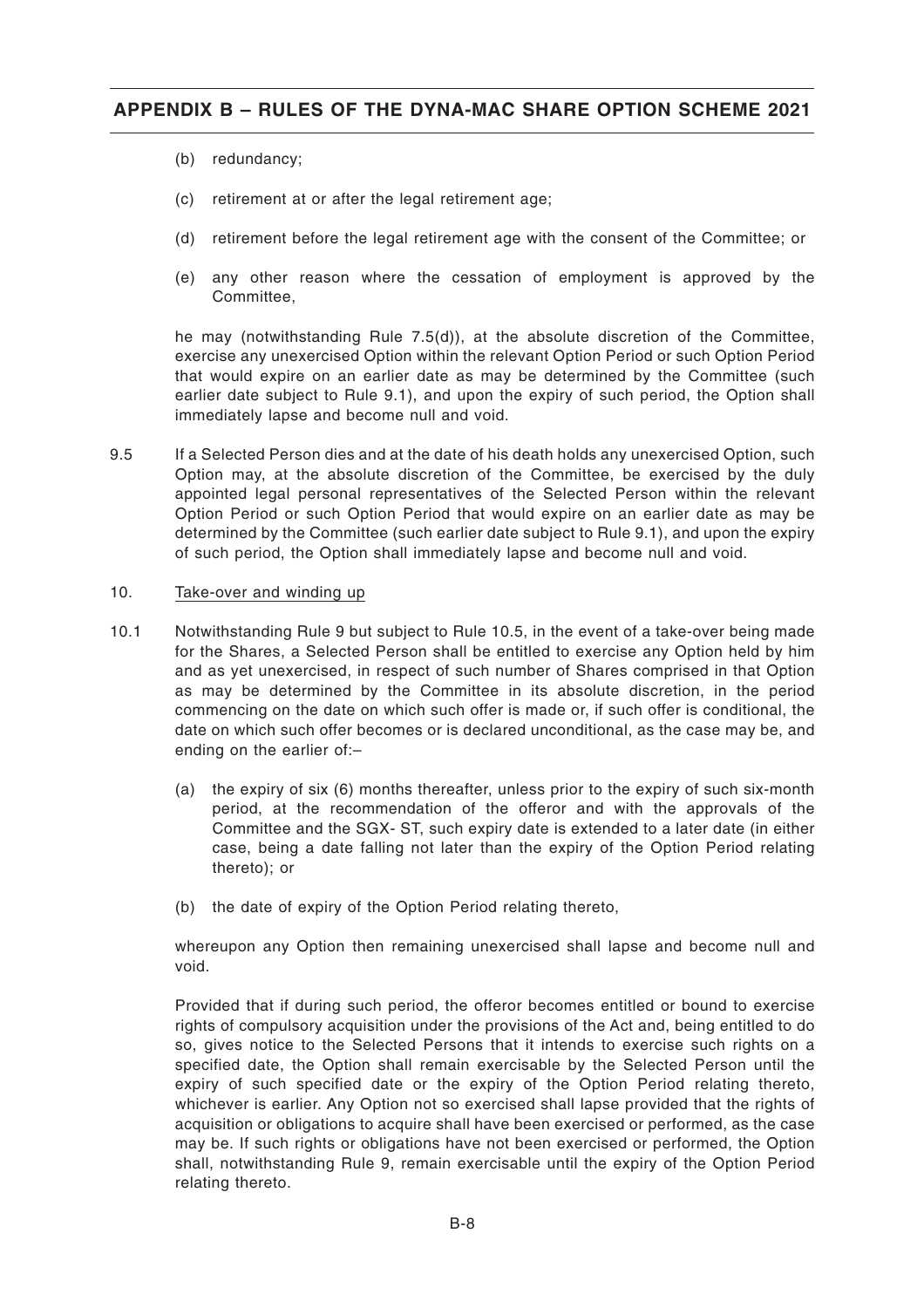- 10.2 If under any applicable laws, the court sanctions a compromise or arrangement proposed for the purposes of, or in connection with, a scheme for the reconstruction of the Company or its amalgamation with another company or companies, each Selected Person shall be entitled, notwithstanding Rule 9 but subject to Rule 10.5, to exercise any Option then held by him, in respect of such number of Shares comprised in that Option as may be determined by the Committee in its absolute discretion, during the period commencing on the date upon which the compromise or arrangement is sanctioned by the court and ending either on the expiry of sixty (60) days thereafter or the date upon which the compromise or arrangement becomes effective, whichever is later (but not after the expiry of the Option Period relating thereto), whereupon the Option shall lapse and become null and void.
- 10.3 If an order is made for the winding-up of the Company on the basis of its insolvency, all Options, to the extent unexercised, shall lapse and become null and void.
- 10.4 In the event that a notice is given by the Company to its members to convene a general meeting for the purposes of considering and, if thought fit, approving a resolution to voluntarily wind-up the Company, the Company shall on the same date as or soon after it dispatches such notice to each member of the Company give notice thereof to all Selected Persons (together with a notice of the existence of the provision of this Rule 10.4) and thereupon, each Selected Person (or his legal personal representative) shall be entitled to exercise all or any of his Options at any time not later than two (2) business days prior to the proposed general meeting of the Company by giving notice in writing to the Company, accompanied by a remittance for the Aggregate Subscription Cost whereupon the Company shall as soon as possible and in any event, no later than the business day immediately prior to the date of the proposed general meeting referred to above, allot the relevant Shares to the Selected Person credited as fully paid.
- 10.5 If in connection with the making of a general offer referred to in Rule 10.1 or a scheme referred to in Rule 10.2 or a winding-up referred to in Rule 10.4, arrangements are made (which are confirmed in writing by the Auditors, acting only as experts and not as arbitrators, to be fair and reasonable) for the compensation of Selected Persons, whether by the continuation of their Options or the payment of cash or the grant of other options or otherwise, a Selected Person holding an Option, as yet not exercised, may not, at the discretion of the Committee, be permitted to exercise that Option as provided for in this Rule 10.
- 10.6 To the extent that an Option is not exercised within the periods referred to in this Rule 10, it shall lapse and become null and void.

### 11. Manner of Exercise

11.1 Subject to Rule 9.1, an Option may be exercised, in whole or in part, by a Selected Person giving notice in writing to the Company in, or substantially in, the form set out in Schedule B, subject to such modification as the Committee may from time to time determine. Such notice must be accompanied by payment in cash for the Aggregate Subscription Cost in respect of the Shares for which that Option is exercised and any other documentation the Committee may require. An Option shall be deemed to be exercised upon receipt by the Company of the said notice, duly completed, the relevant documentation required by the Committee and the Aggregate Subscription Cost.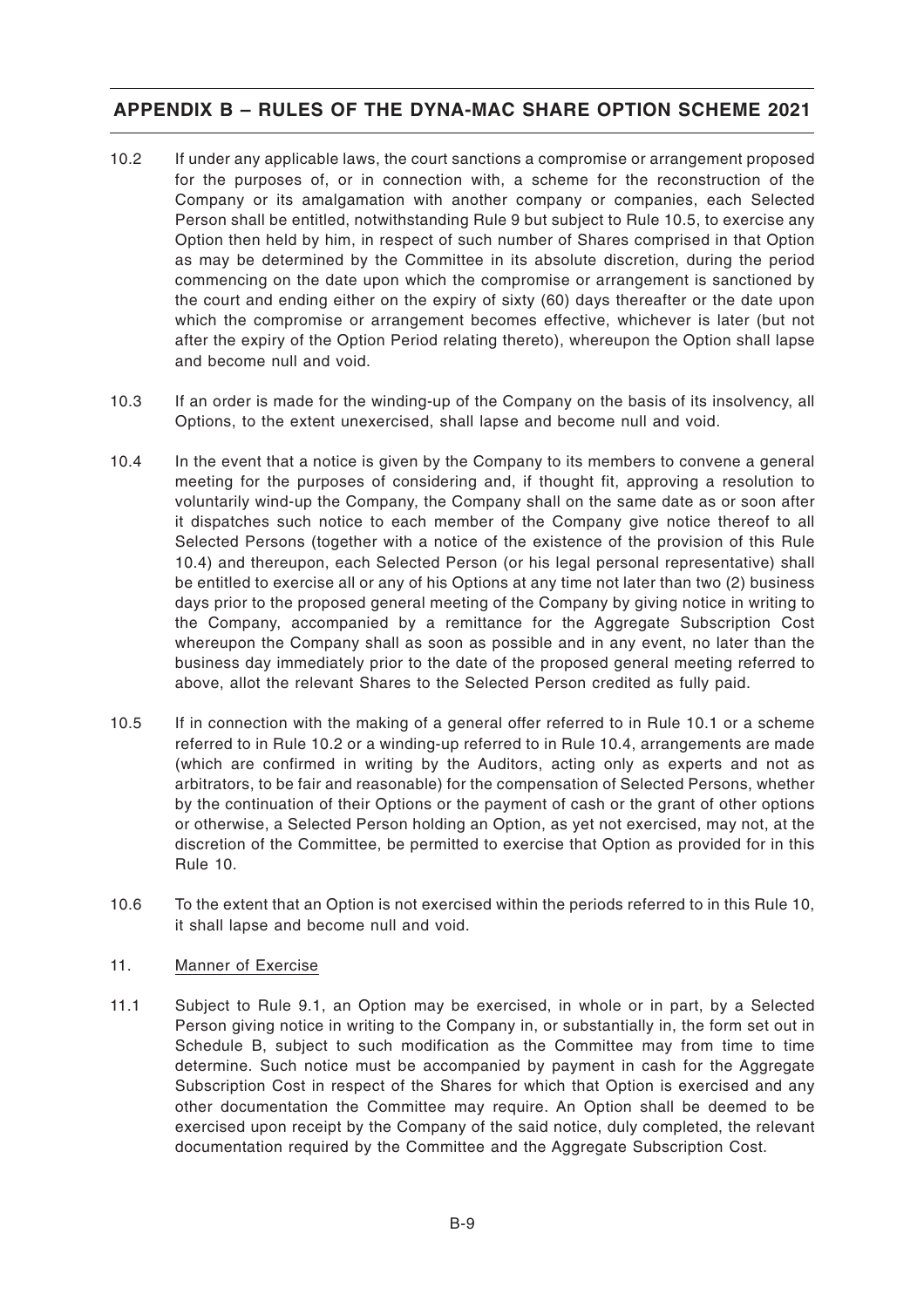- 11.2 All payments shall be made by cheque, cashiers' order, banker's draft or postal order made out in favour of the Company or such other mode of payment as may be acceptable to the Company.
- 11.3 Subject to such consents or other required action of any competent authority under any regulations or enactments for the time being in force as may be necessary and subject to compliance with the terms of the DMSOS 2021 and the Constitution, the Company shall, within ten (10) Market Days after the exercise of an Option, allot the relevant Shares and despatch to CDP the relevant share certificates by ordinary post or such other mode as the Committee may deem fit.
- 11.4 The Company shall, as soon as practicable after such allotment, apply to the SGX-ST (and any other stock exchange on which the Shares are quoted or listed) for permission to deal in and for quotation of such Shares, if necessary.
- 11.5 Shares which are allotted on the exercise of an Option by a Selected Person shall be issued in the name of CDP to the credit of the securities account of that Selected Person maintained with CDP, the securities sub-account of that Selected Person maintained with a Depository Agent or the CPF investment account maintained with a CPF agent bank.
- 11.6 Shares allotted and issued on the exercise of an Option shall be subject to all the provisions of the Act and the Constitution, and shall rank in full for all entitlements, including dividends or other distributions declared or recommended in respect of the then existing Shares, the Record Date for which falls on or after the relevant exercise date of the Option, and shall in all other respects rank pari passu with other existing Shares then in issue. "Record Date" means the date fixed by the Company for the purposes of determining entitlements to dividends or other distributions to or rights of holders of Shares.

### 12. Variation of Capital

- 12.1 If a variation in the issued ordinary share capital of the Company (whether by way of bonus issue, rights issue, capital reduction, subdivision or consolidation of Shares or distribution or otherwise) shall take place:–
	- (a) the Subscription Price for the Shares, the class and/or number of Shares comprised in an Option to the extent unexercised; and/or
	- (b) the class and/or number of Shares over which additional Options may be granted under the DMSOS 2021,

shall be adjusted in such manner as the Committee may deem to be appropriate.

- 12.2 Unless the Committee considers an adjustment to be appropriate:–
	- (a) the issue of securities as consideration for an acquisition or a private placement of securities;
	- (b) the increase in the number of issued Shares as a consequence of the exercise of options or other convertibles entitling holders of such options or convertibles to acquire Shares in the capital of the Company;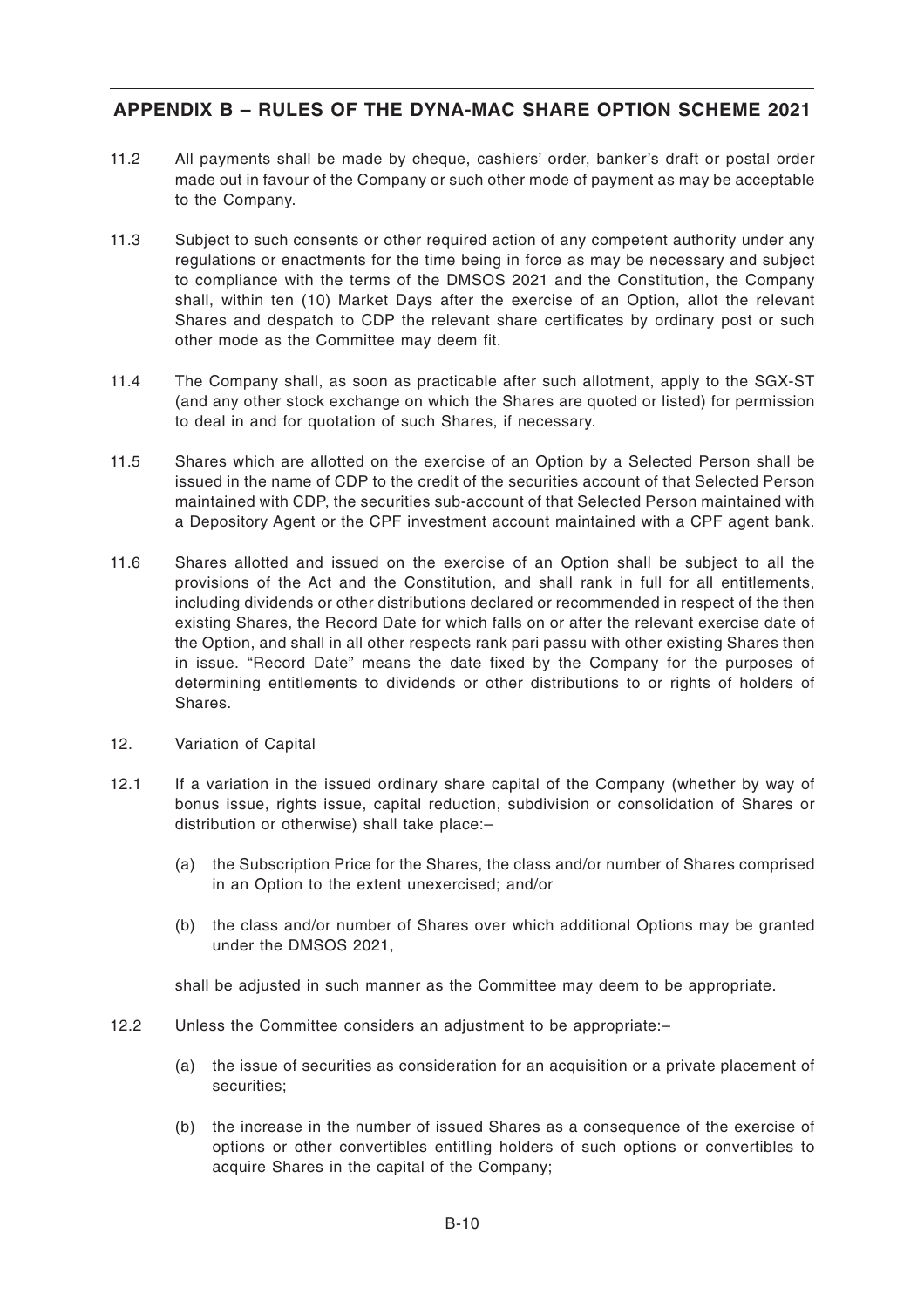- (c) the cancellation of issued Shares purchased or acquired by the Company by way of a market purchase of such Shares undertaken by the Company on the SGX-ST during the period when a share purchase mandate granted by Shareholders (including any renewal of such mandate) is in force; and
- (d) the increase in the issued share capital of the Company as a consequence of the delivery of new Shares pursuant to the exercising of Options from time to time by the Company or through any other share-based incentive schemes implemented by the Company,

shall not normally be regarded as a circumstance requiring adjustment.

- 12.3 Notwithstanding the provisions of Rule 12.1:–
	- (a) any determination by the Committee as to whether to make any adjustment and if so, the manner in which such adjustment should be made must (except in relation to a bonus issue) be confirmed in writing by the Auditors (acting only as experts and not as arbitrators) to be in their opinion, fair and reasonable; and
	- (b) no adjustment shall be made if as a result, a Selected Person receives a benefit that a Shareholder does not receive.
- 12.4 Upon any adjustment required to be made pursuant to this Rule 12, the Company shall notify the Selected Person (or his duly appointed personal representatives where applicable) in writing and deliver to him (or his duly appointed personal representatives where applicable) a statement setting forth the Subscription Price thereafter in effect and the class and/or number of Shares thereafter to be issued on the exercise of the Option. Any adjustment shall take effect upon such written notification being given.
- 13. Administration
- 13.1 The DMSOS 2021 shall be administered by the Committee in its absolute discretion with such powers and duties as are conferred on it by the Board, provided that no member of the Committee shall participate in any deliberation or decision in respect of Options granted or to be granted to him.
- 13.2 The Committee shall have the power, from time to time, to make and vary such regulations (not being inconsistent with the DMSOS 2021) for the implementation and administration of the DMSOS 2021 as they think fit. Any matter pertaining to the DMSOS 2021 and any dispute and uncertainty as to the interpretation of the DMSOS 2021, any rule, regulation or procedure thereunder or any rights under the DMSOS 2021 shall be determined by the Committee.
- 13.3 Neither the DMSOS 2021 nor the grant of Options under the DMSOS 2021 shall impose on the Company or the Committee any liability whatsoever in connection with:–
	- (a) the lapsing or early expiry of any Options pursuant to any provision of the DMSOS 2021;
	- (b) the failure or refusal by the Committee to exercise, or the exercise by the Committee of, any discretion under the DMSOS 2021; and/or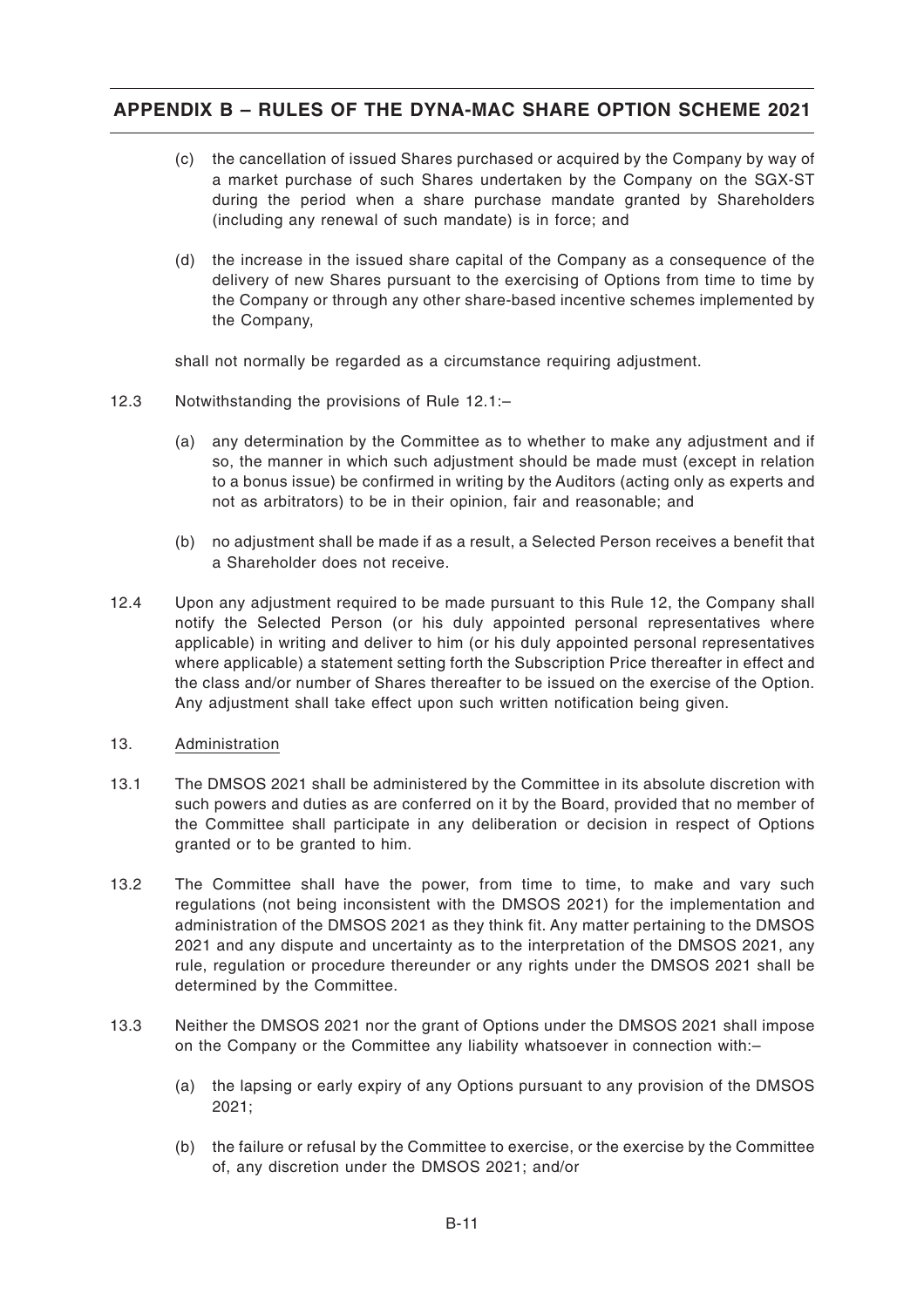- (c) any decision or determination of the Committee made pursuant to any provision of the DMSOS 2021.
- 13.4 Any decision or determination of the Committee made pursuant to any provision of the DMSOS 2021 (other than a matter to be certified by the Auditors) shall be final, binding and conclusive.

### 14. Notices and Annual Report

- 14.1 Any notice required to be given by a Selected Person to the Company shall be sent or made to the registered office of the Company or such other addresses (including electronic mail addresses) or facsimile number, and marked for the attention of the Committee, as may be notified by the Company to him in writing.
- 14.2 Any notices or documents required to be given to a Selected Person or any correspondence to be made between the Company and the Selected Person shall be given or made by the Committee (or such person(s) as it may from time to time direct) on behalf of the Company and shall be delivered to him by hand or sent to him at his home address, electronic mail address or facsimile number according to the records of the Company or the last known address, electronic mail address or facsimile number of the Selected Person.
- 14.3 Any notice or other communication from a Selected Person to the Company shall be irrevocable, and shall not be effective until received by the Company. Any other notice or communication from the Company to a Selected Person shall be deemed to be received by that Selected Person, when left at the address specified in Rule 14.2 or, if sent by post, on the day following the date of posting or, if sent by electronic mail or facsimile transmission, on the day of despatch.
- 14.4 The Company shall disclose the following (as applicable) in its annual report for so long as the DMSOS 2021 continues in operation:–
	- (a) the names of the members of the Committee administering the scheme;
	- (b) the information required in the table below for the following Selected Persons:-
		- (aa) directors of the Company; and
		- (bb) Selected Persons, other than those in Rule 14.4 (b) (aa) above, who receive 5% or more of the total number of Shares comprised in Options available under the DMSOS 2021,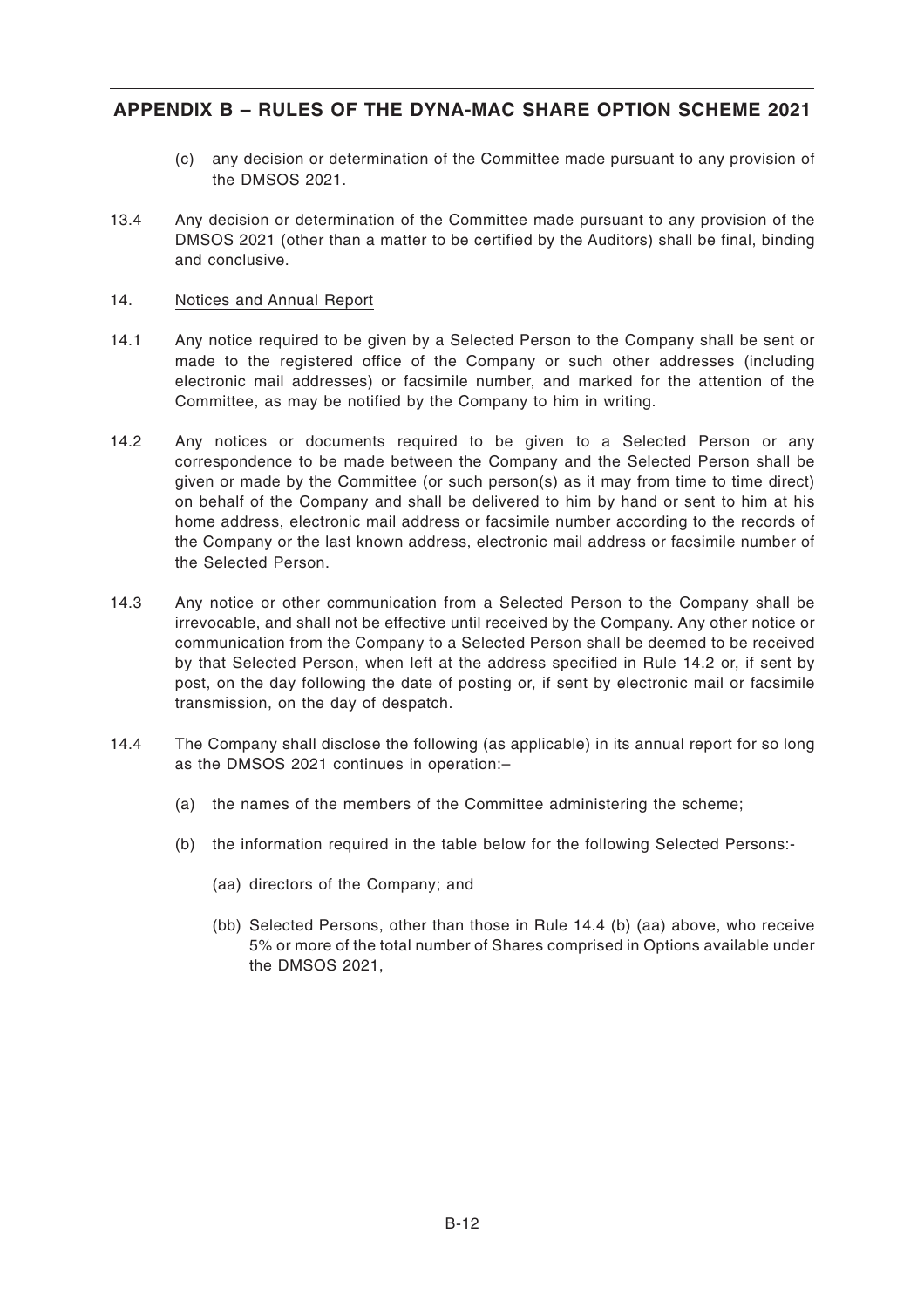| <b>Name of Selected</b><br><b>Person</b> | Number of<br><b>Shares</b><br>comprised<br>in Options<br>granted<br>during the<br>financial<br>vear under<br>review<br>(including)<br>terms) | Aggregate<br>number of<br><b>Shares</b><br>comprised in<br><b>Options</b><br>granted since<br>commencement<br>of DMSOS 2021<br>to end of the<br>financial year<br>under review | <b>Aggregate</b><br>number of<br><b>Shares</b><br>comprised in<br><b>Options</b><br>exercised since<br>commencement<br>of DMSOS 2021<br>to end of the<br>financial year<br>under review | Number of<br><b>Shares</b><br>comprised<br>in Options<br>outstanding<br>as at end<br>of the<br>financial<br>year under<br>review |
|------------------------------------------|----------------------------------------------------------------------------------------------------------------------------------------------|--------------------------------------------------------------------------------------------------------------------------------------------------------------------------------|-----------------------------------------------------------------------------------------------------------------------------------------------------------------------------------------|----------------------------------------------------------------------------------------------------------------------------------|
|------------------------------------------|----------------------------------------------------------------------------------------------------------------------------------------------|--------------------------------------------------------------------------------------------------------------------------------------------------------------------------------|-----------------------------------------------------------------------------------------------------------------------------------------------------------------------------------------|----------------------------------------------------------------------------------------------------------------------------------|

(c)

- (aa) the names of and number and terms of Options granted to each director or employee of the parent company and its subsidiaries who receives 5% or more of the total number of options available to all directors and employees of the parent company and its subsidiaries under the DMSOS 2021, during the financial year under review; and
- (bb) the aggregate number of Options granted to the directors and employees of the parent company and its subsidiaries for the financial year under review, and since the commencement of DMSOS 2021 to the end of the financial year under review.
- (d) that Controlling Shareholders and Associates of a Controlling Shareholder are not eligible to participate in the DMSOS 2021;
- (e) In respect of Incentive Options, the following disclosure shall be made:–
	- (aa) the number of Incentive Options granted at a discount of 10% or less and proportion to Market Price Options during the financial year under review; and
	- (bb) the number of Incentive Options granted at a discount of more than 10% and proportion to Market Price Options during the financial year under review.
- (f) such other information as may be required by the Listing Manual or the Act.

If any of the disclosure above in the foregoing of this Rule 14.4 is not applicable, an appropriate negative statement shall be included in the annual report.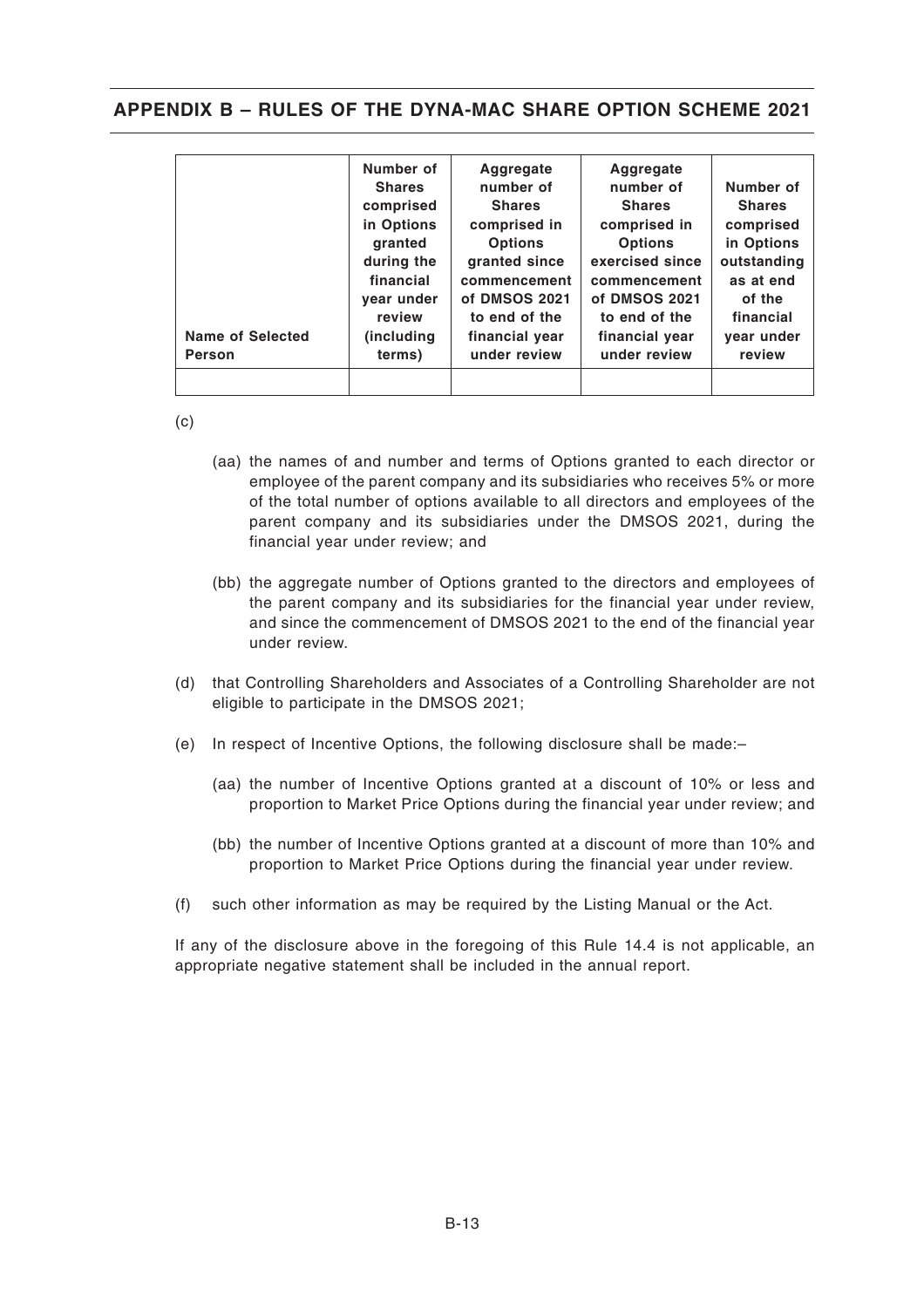#### 15. Modifications to the DMSOS 2021

- 15.1 Any or all the provisions of the DMSOS 2021 may be modified and/or altered at any time and from time to time by resolution of the Committee, except that:–
	- (a) no modification or alteration shall alter adversely the rights attaching to any Option granted prior to such modification or alteration except with the written consent of such number of Selected Persons under the DMSOS 2021 who, if they exercised their Options in full, would thereby become entitled to not less than three-quarters in the number of all the Shares which would fall to be allotted upon exercise in full of all outstanding Options under the DMSOS 2021;
	- (b) any modification or alteration of the provisions of DMSOS 2021 relating to the matters contained in Rules 844 to 849, and Rules 853 to 854 of the Listing Manual which would be to the advantage of Selected Persons under the DMSOS 2021 shall be subject to the prior approval of the Shareholders in general meeting; and
	- (c) no modification or alteration shall be made without the prior approval of such regulatory authorities as may be necessary, and any modification or alteration shall comply with the Listing Manual.
- 15.2 The Committee may at any time by resolution (and without other formality, save where the prior approval of the SGX-ST is necessary) amend or alter the DMSOS 2021 in any way to the extent necessary to cause the DMSOS 2021 to comply with any statutory provision or the provisions or regulations of any regulatory or other relevant authority or body (including the SGX-ST).
- 15.3 Written notice of any modification or alteration made in accordance with this Rule 15 shall be given to all Selected Persons.

### 16. Terms of employment unaffected

The terms of employment of a Selected Person (who is a Group Employee) shall not be affected by his participation in the DMSOS 2021, which shall neither form part of such terms nor entitle him to take into account such participation in calculating any compensation or damages on the termination of his employment for any reason.

### 17. Duration of the DMSOS 2021

- 17.1 The DMSOS 2021 shall continue to be in force at the discretion of the Committee, subject to a maximum period of ten years commencing on the Adoption Date, provided always that the DMSOS 2021 may continue beyond the above stipulated period with the approval of the Shareholders by way of an ordinary resolution passed at a general meeting and of any relevant authorities which may then be required.
- 17.2 The DMSOS 2021 may be terminated at any time by the Committee or, at the discretion of the Committee, by an ordinary resolution passed by the Shareholders at a general meeting, subject to all relevant approvals which may be required and if the DMSOS 2021 is so terminated, no further Options shall be offered by the Company hereunder.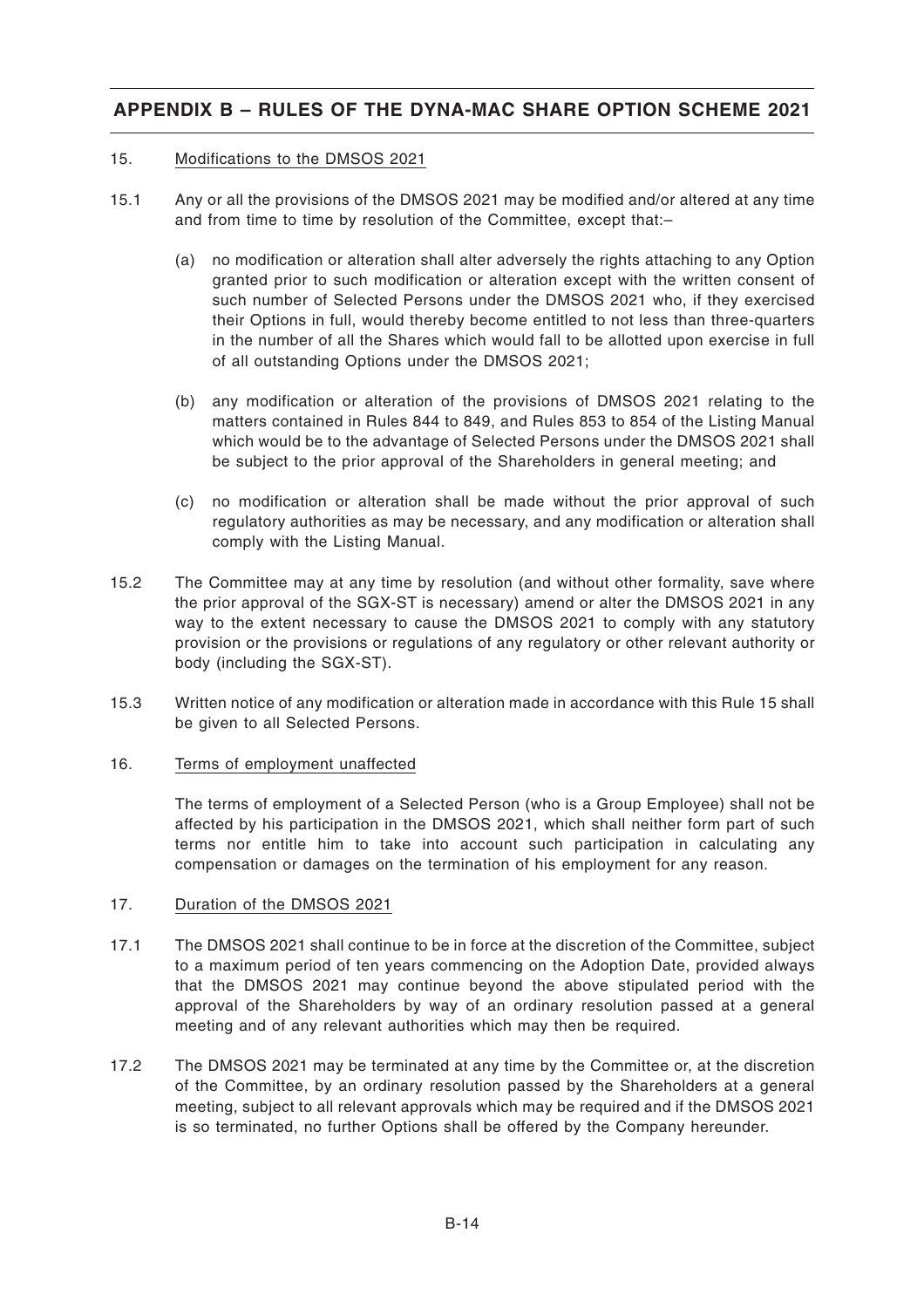17.3 The termination, discontinuance or expiry of the DMSOS 2021 shall not affect Options which have been granted and accepted as provided in Rule 7.1, whether such Options have been exercised (whether fully or partially) or not.

#### 18. Taxes

All taxes (including income tax) arising from the exercise of any Option granted to any Selected Person under the DMSOS 2021 shall be borne by that Selected Person.

#### 19. Costs and expenses

- 19.1 Each Selected Person shall be responsible for all fees of CDP relating to or in connection with the issue and allotment of any Shares pursuant to the exercise of any Option in CDP's name, the deposit of share certificate(s) with CDP, the Selected Person's securities account with CDP, or the Selected Person's securities sub-account with a CDP Depository Agent or CPF investment account with a CPF agent bank.
- 19.2 Save for the taxes referred to in Rule 18 and such other costs and expenses expressly provided in the DMSOS 2021 to be payable by the Selected Persons, all fees, costs and expenses incurred by the Company in relation to the DMSOS 2021 including but not limited to the fees, costs and expenses relating to the allotment and issue of Shares pursuant to the exercise of any Option shall be borne by the Company.

### 20. Disclaimer of liability

Notwithstanding any provisions herein contained, the Board, the Committee and the Company shall not under any circumstances be held liable for any costs, losses, expenses and damages whatsoever and howsoever arising in any event, including but not limited to the Company's delay in issuing the Shares or applying for or procuring the listing of the Shares on the SGX-ST in accordance with Rule 11.4 (and any other stock exchange on which the Shares are quoted or listed).

### 21. Abstention from voting

Shareholders who are eligible to participate in the DMSOS 2021 shall abstain from voting on any resolution relating to the DMSOS 2021.

### 22. Disputes

Any disputes or differences of any nature arising hereunder shall be referred to the Committee and its decision shall be final and binding in all respects.

### 23. Condition of Option

Every Option shall be subject to the condition that no Shares shall be issued pursuant to the exercise of an Option if such issue would be contrary to any law or enactment, or any rules or regulations of any legislative or non-legislative governing body for the time being in force in Singapore or any other relevant country having jurisdiction in relation to the grant of Options hereto.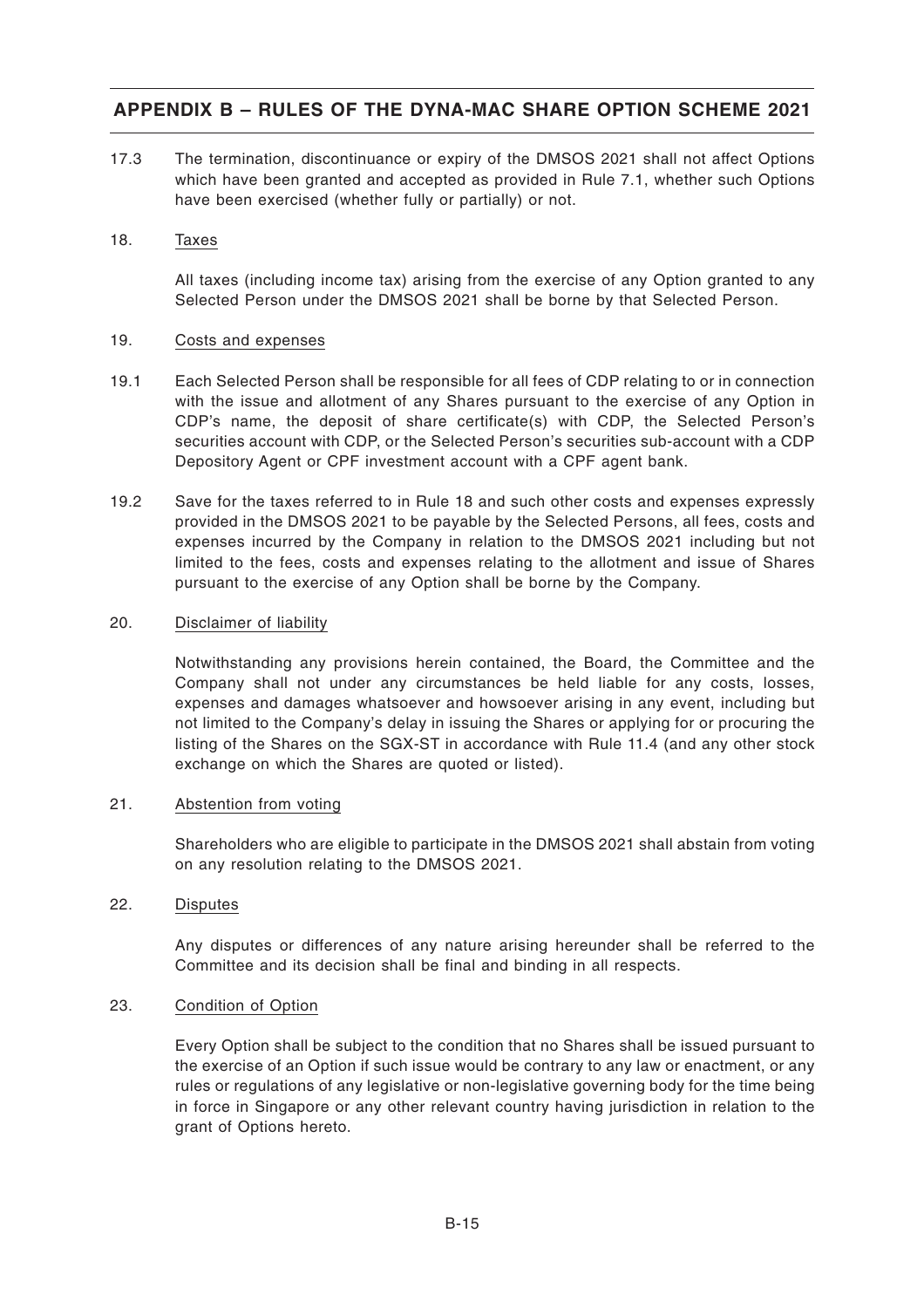### 24. Governing law

The DMSOS 2021 shall be governed by, and construed in accordance with, the laws of the Republic of Singapore. The Selected Persons, by accepting Options in accordance with the DMSOS 2021, and the Company irrevocably submit to the exclusive jurisdiction of the courts of the Republic of Singapore.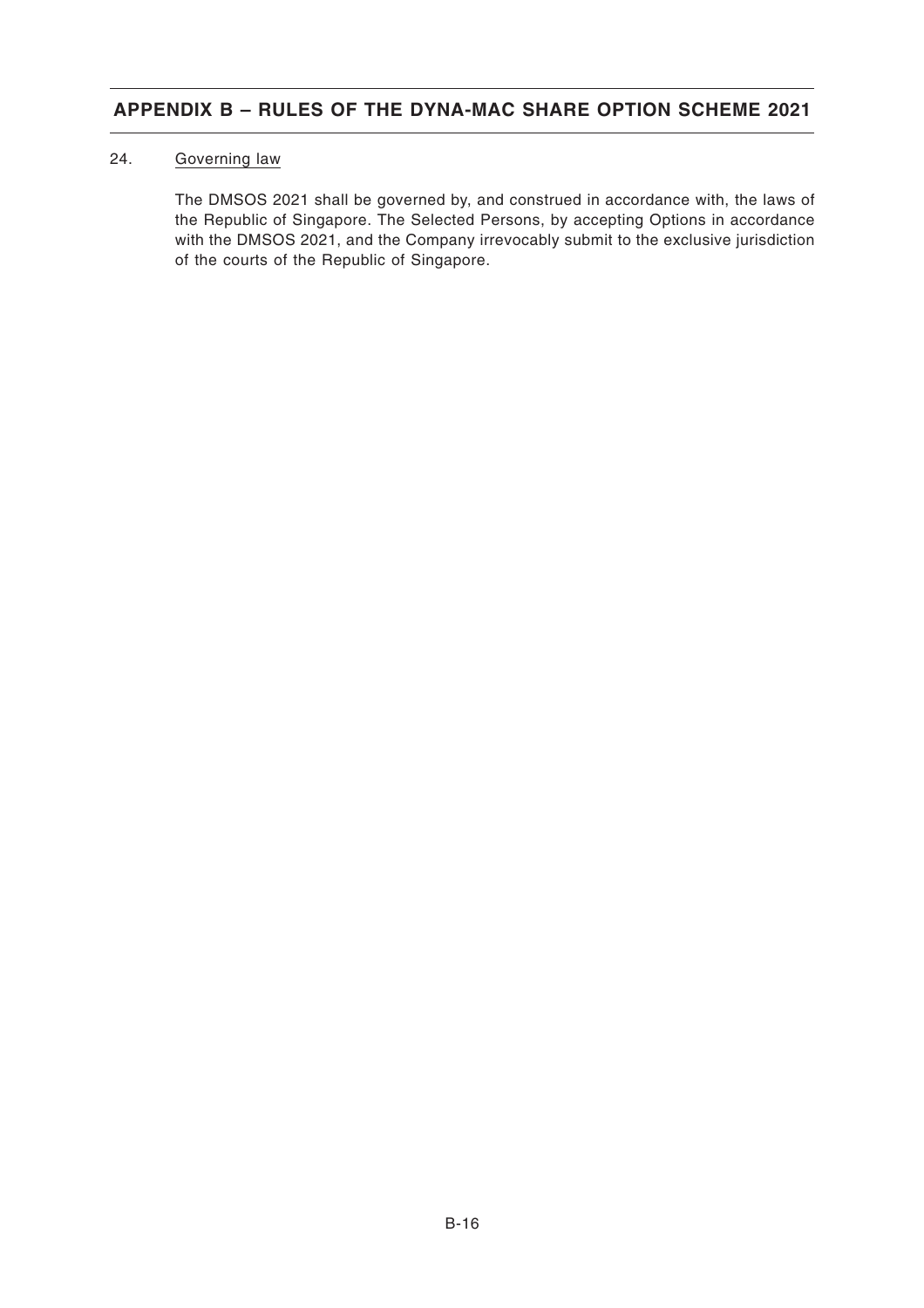### **Schedule A**

### **DYNA-MAC SHARE OPTION SCHEME 2021**

#### **LETTER OF OFFER**

Serial No:

Date:

To: [Name] [Designation] [Address]

**Private and Confidential**

Dear Sir/Madam,

We have the pleasure of informing you that you have been nominated to participate in the Dyna-Mac Share Option Scheme 2021 (the "DMSOS 2021") by the Committee appointed by the Board of Directors of Dyna-Mac Holdings Ltd. (the "Company") to administer the DMSOS 2021. Terms as defined in the DMSOS 2021 shall have the same meaning when used in this letter.

Accordingly, in consideration of the payment of a sum of \$1.00, an offer is hereby made to grant you an Option to subscribe for and be allotted Shares at the price of \$

The Option is personal to you and shall not be transferred, charged, pledged, assigned or otherwise disposed off by you, in whole or in part, except with the prior approval of the Committee.

The Option shall be subject to the terms and conditions of this Letter of Offer and the DMSOS 2021 (as the same may be amended, modified or supplemented from time to time pursuant to the terms and conditions of the DMSOS 2021), a copy of which is enclosed herewith.

If you wish to accept the offer, please sign and return the enclosed Acceptance Form with a sum of \$1.00 not later than 5.00 p.m. on  $\overline{\hspace{1cm}}$  , failing which this offer will forthwith lapse.

Yours faithfully For and on behalf of Dyna-Mac Holdings Ltd.

Name: Designation: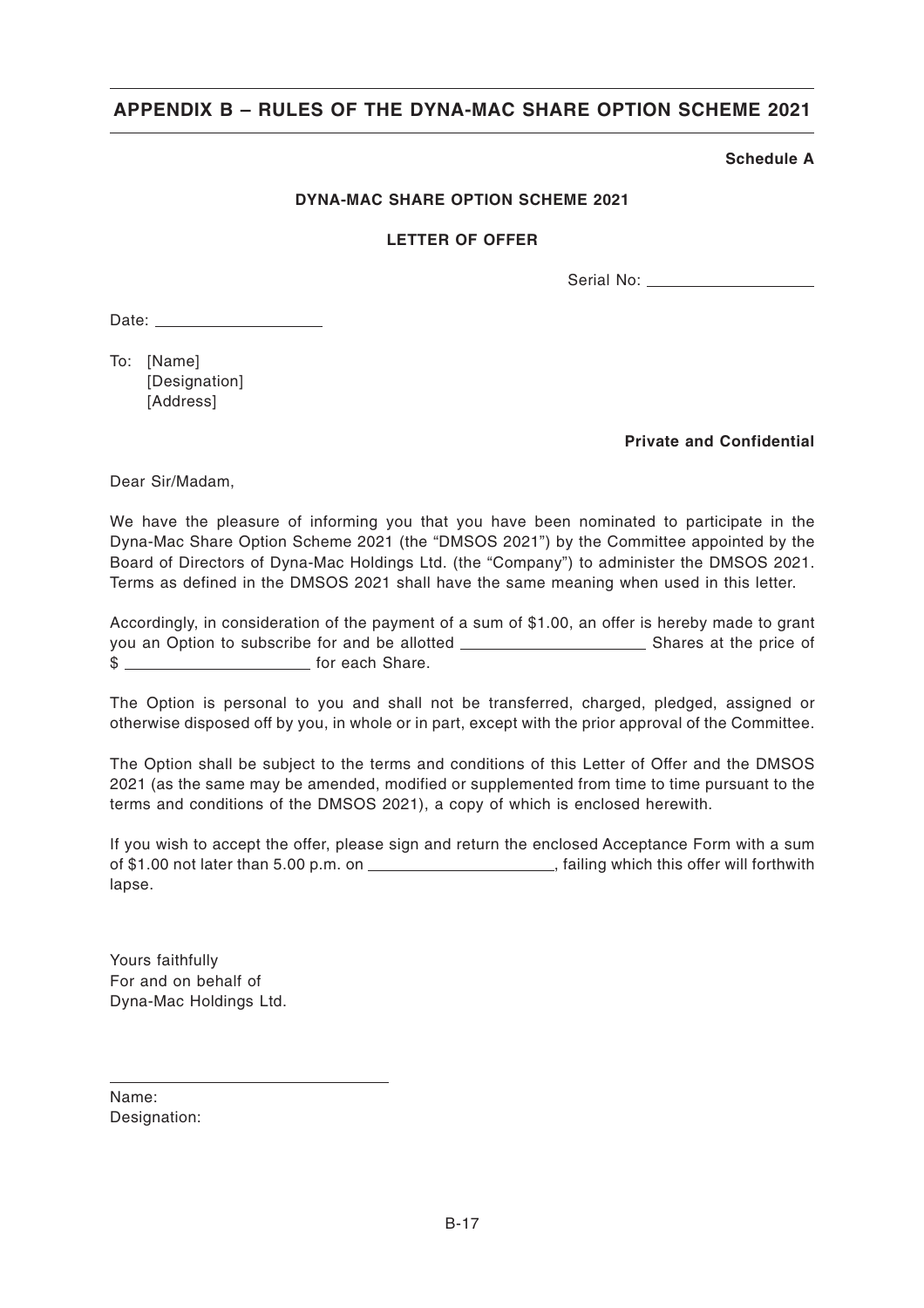#### **Schedule B**

### **DYNA-MAC SHARE OPTION SCHEME 2021**

#### **ACCEPTANCE FORM**

| Serial No: |
|------------|
|------------|

Date:

To: The Committee The Dyna-Mac Share Option Scheme 2021 Dyna-Mac Holdings Ltd. 45 Gul Road, Singapore 629350

| Closing Date for Acceptance of Offer    | $\blacksquare$ |              |
|-----------------------------------------|----------------|--------------|
| Number of Shares Offered                |                |              |
| Subscription Price for each Share       |                | $\mathbb{S}$ |
| <b>Total Amount Payable</b>             |                | $\mathbb{S}$ |
| (exclusive of the relevant CDP charges) |                |              |

I have read your Letter of Offer dated and agree to be bound by the terms of the Letter of Offer and the DMSOS 2021 referred to therein. Terms defined in your Letter of Offer shall have the same meanings when used in this Acceptance Form.

I hereby accept the Option to subscribe for  $\sqrt{1 + \frac{1}{n}}$  Shares at \$ for each Share and enclose cash for \$1.00 in payment for the purchase of the Option.

I understand that I am not obliged to exercise the Option.

I also understand that I shall be responsible for all the fees of CDP (if applicable) relating to or in connection with the issue and allotment of any Shares in CDP's name, the deposit of share certificate(s) with CDP, my securities account with CDP, or my securities sub-account with a CDP Depository Agent or CPF investment account with a CPF agent bank (as the case may be) (collectively, the "CDP charges").

I confirm that my acceptance of the Option will not result in the contravention of any applicable law or regulation in relation to the ownership of the Shares or options to subscribe for such Shares.

I agree to keep all information pertaining to the grant of the Option to me strictly confidential.

I further acknowledge that you have not made any representation to induce me to accept the offer and that the terms of the Letter of Offer and this Acceptance Form constitutes the entire agreement between us relating to the offer.